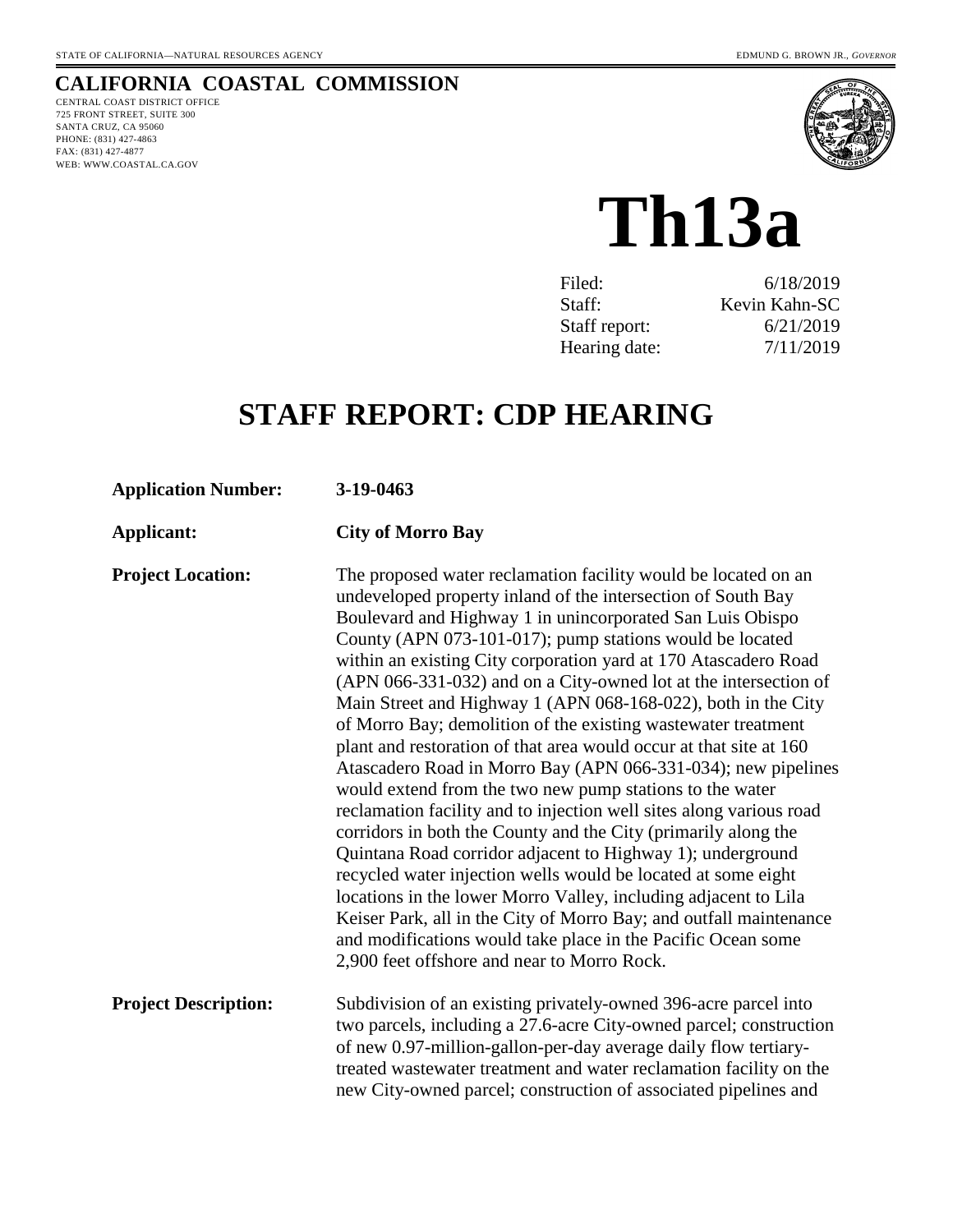two new lift stations; construction of new underground recycled water injection wells; maintenance of and modifications to the existing ocean outfall; operation of the new water reclamation facility and overall system, including groundwater injection and other related components, moving forward; and decommissioning and demolition of the existing wastewater treatment plant and related improvements, and restoration of all affected areas.

**Staff Recommendation:** Approval with Conditions

# **SUMMARY OF STAFF RECOMMENDATION**

The City of Morro Bay proposes to upgrade its wastewater treatment and water supply infrastructure, including to: construct a new water reclamation facility (WRF) on a to-be subdivided 27.6-acre lot just outside City limits in an agricultural area of unincorporated San Luis Obispo County; construct conveyance infrastructure comprised of new pipelines and pump stations, conveying raw wastewater to the new WRF and treated recycled water to new wells for groundwater injection/replenishment and potable reuse; make modifications to the existing ocean outfall; and decommission and demolish the existing City wastewater treatment plant (WWTP) and to restore the site.

The existing Morro Bay-Cayucos WWTP is located at 160 Atascadero Road in Morro Bay and is jointly owned and operated by the City and the Cayucos Sanitary District (CSD). The WWTP was originally built in 1954 in a low-lying area near the confluence of Morro Creek with the Pacific Ocean and it provides wastewater treatment services to the City and to the unincorporated community of Cayucos some six miles to the north. The WWTP was built before modern State and Federal water quality standards, and does not meet federal Clean Water Act (CWA) standards for full secondary treatment. Instead, the WWTP has been operating under a CWA waiver<sup>[1](#page-1-0)</sup> for full secondary treatment requirements for biochemical oxygen demand and total suspended solids since 1984. In 2018, the City received a time schedule order (TSO) from the Central Coast Regional Water Quality Control Board (RWQCB or Regional Board) requiring compliance with full CWA secondary treatment requirements by February 28, 2023.

Because of the age of the existing WWTP, its failure to meet core CWA water quality standards, and the possibility of potential fines/penalties for failure to meet the Regional Board's TSO mandating CWA compliance by 2023, the City has been pursuing a new upgraded wastewater treatment facility for over a decade. The City and the CSD initially proposed to redevelop the WWTP at its current site, and the City approved a CDP for same in 2011. However, the City's CDP approval was appealed to the Coastal Commission by eleven different parties, and ultimately in 2013 the Commission denied the City's redevelopment-in-place proposal on the basis of LCP inconsistencies with respect to avoiding coastal hazards, land use priorities, recycled water provisions, and public view protections. Among the Commission's findings for its 2013 denial:

<span id="page-1-0"></span> $\overline{a}$ <sup>1</sup> Pursuant to Clean Water Act Section 301(h).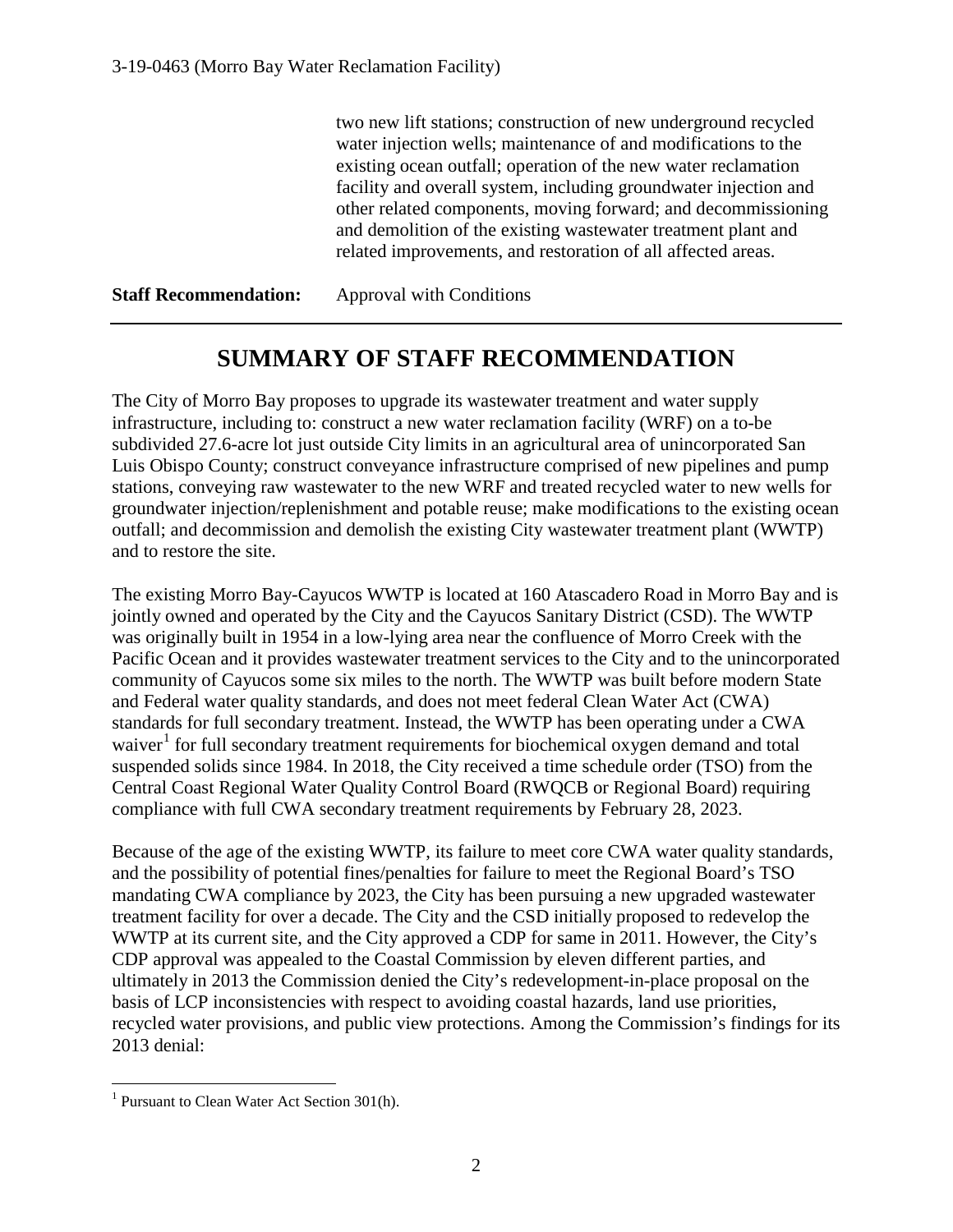*The first issue raised by the proposed project is that a new WWTP is not an allowed use under the LCP's zoning at its existing location. The existing WWTP is a non-conforming use under the LCP's certified light-industrial zoning of the site, and construction of a new WWTP on this site is not an allowable use and is therefore inconsistent with the LCP. At a minimum, approval of a new WWTP at the proposed location would first require that the LCP be amended to allow such a use. However, given that the site is located in a prime visitor-serving redevelopment opportunity area for the City, and given the other constraints to WWTP development at this location, it is not clear that such an LCP amendment would be appropriate.* 

*Second, with respect to coastal hazards, the WWTP site is located in a tsunami run-up zone in an area that would also be inundated in a 100-year storm event through flooding (associated with Morro Creek), which could be exacerbated by dune migration and sealevel rise over time. The project proposes to address these issues by elevating the new WWTP on roughly four acres of fill up to seven and a half feet high, estimated by the Applicant to amount to approximately 35,000 cubic yards of fill (equivalent to approximately 3,500 large truckloads of fill soil). The LCP requires that risks from coastal hazards be minimized, and appears to contemplate flood elevation as a means to do that in certain circumstances. However, given the significant potential flooding at this location, and the uncertainty of future long-term risks over the potential life of the project, staff does not believe that siting a large public infrastructure project in a flood zone by using a such a large fill slope, instead of siting the WWTP out of a hazardous area, is consistent with the LCP (including with LCP policies requiring that projects with excessive grading be denied, and with policies designed to maximize protection of the existing landform by fitting development to existing topography and natural grade). In a 100-year flooding event, the WWTP would be an island, and in a tsunami, it would be under water; neither of which conservatively minimize hazard risk as required by the LCP.* 

*The WWTP project would produce tertiary treated wastewater, but it only includes a small reclamation component, one that is designed to use only a portion of the reclaimed water that could potentially be produced. The vast majority of the treated wastewater would be discharged to the ocean via the existing WWTP ocean outfall that extends some 2,900 feet into the ocean. The City's LCP not only requires the project to include reclamation, but also requires protection and enhancement, where feasible, of Morro and Chorro groundwater basins, as well as coastal streams, wetlands, and related freshwater resources. Read as a whole, the LCP thus directs a WWTP project to maximize reclamation so that such recycled water can be made available to both offset potable water use as well as to enhance freshwater resources (e.g., through use for agricultural irrigation, urban landscaping, groundwater replenishment, etc.). These concerns are especially important given that the City receives much of its water from the State Water Project and reclamation would provide an important contingency in the event that such water transfers are suspended, reduced, or otherwise impacted (e.g., increase in costs, etc.).*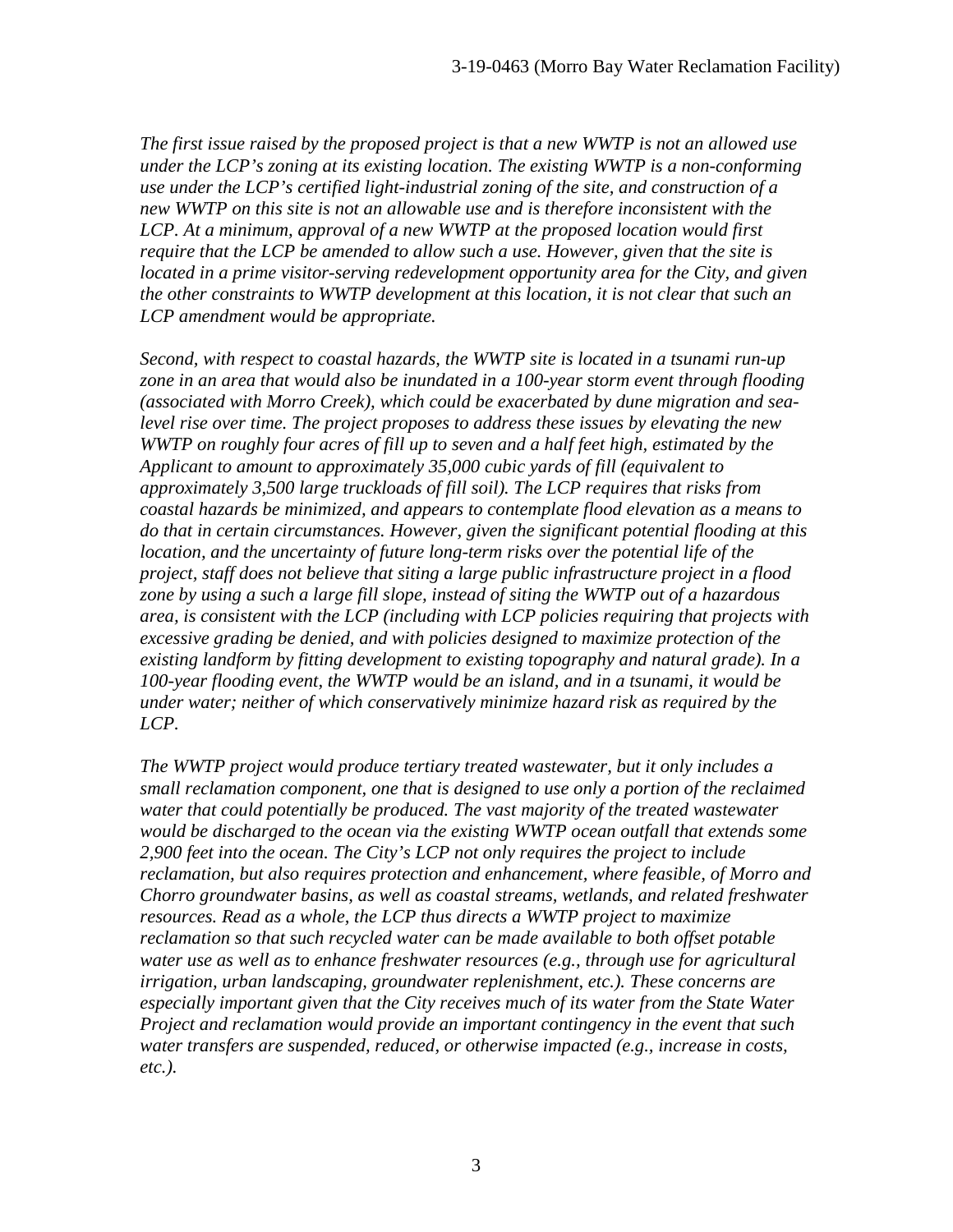*Finally, the WWTP site is located in an LCP-designated sensitive view area between Highway 1 and Morro Rock. The LCP requires the scenic and visual qualities of the coast to be protected and where feasible enhanced, and requires development to be sited and designed to protect views to and along the ocean and other coastal areas. The new WWTP would be in a similar location as the plant to be demolished, but would be taller,*  including because it would be elevated on a fill slope above flood levels. Although the *development pattern and area of the WWTP is not currently significantly visually sensitive, given that this is a non-conforming use and the area could potentially be redeveloped to connect upcoast Morro Bay with the Embarcadero as a visitor-serving and public recreational access unit, the development of such a facility is problematic from a visual perspective as well.* 

*In short, the proposed project is inconsistent with the City's LCP, including policies related to allowable uses and land use priorities, hazard avoidance and response, sustainable public infrastructure, and public viewshed protection, where these inconsistencies are largely related to the Applicant's chosen site; a site that is identified by the LCP for lower intensity industrial development than a WWTP, such as coastaldependent commercial fishing related uses.* 

Following the CDP denial and given the Commission's direction to the City and the CSD on the appropriate path to upgraded wastewater and water reclamation functions, the City developed a Water Reclamation Facility Citizens Advisory Committee, identified 17 potential sites for plant relocation, and developed criteria for a potential water reclamation facility project, including coastal hazards avoidance through plant relocation inland, water quality improvement through compliance with applicable water quality standards, and water supply security through recycled water provision. Over the past six-and-a-half years, through significant public input that shaped this project, including making critical decisions in public forums regarding WRF facility siting (e.g., in town vs. outside of town), components/operations, recycled water end uses (e.g., agricultural uses only or full potable reuse), funding (e.g., through two Citywide votes to raise utility fees to pay for the project), and process (i.e., two public hearings to approve the project's EIR and two affirmative votes by the Morro Bay City Council and County Board of Supervisors to authorize a consolidated CDP approval process), the proposed project is the end result of a process that began when the Commission provided direction as part of its CDP denial for the prior project proposal in January [2](#page-3-0)013. $^2$ 

As mentioned above, the proposed project includes a series of related components, including a new tertiary-treated wastewater treatment and water recycling facility located at an inland location away from coastal hazards, new pipelines and pump stations, new recycled water injection wells, and decommissioning of the existing oceanfront WWTP and restoration of the site. The primary intent is to replace the existing WWTP, which does not meet Clean Water Act standards for secondary treatment, and replace it with the new WRF designed to exceed such

<span id="page-3-0"></span> $\overline{a}$  $2$  It is worth noting that the Cayucos Sanitary District decided to separate its efforts from those of the City with respect to Cayucos' wastewater facility needs, but also considered the Commission's direction while undertaking its own project. Specifically, the CSD is in the middle of constructing its own WRF at an inland location out of harm's way nearer to Cayucos, where that plant is likewise designed to help Cayucos reach water supply sustainability through reclamation. The CSD WRF is currently scheduled to go online in 2020.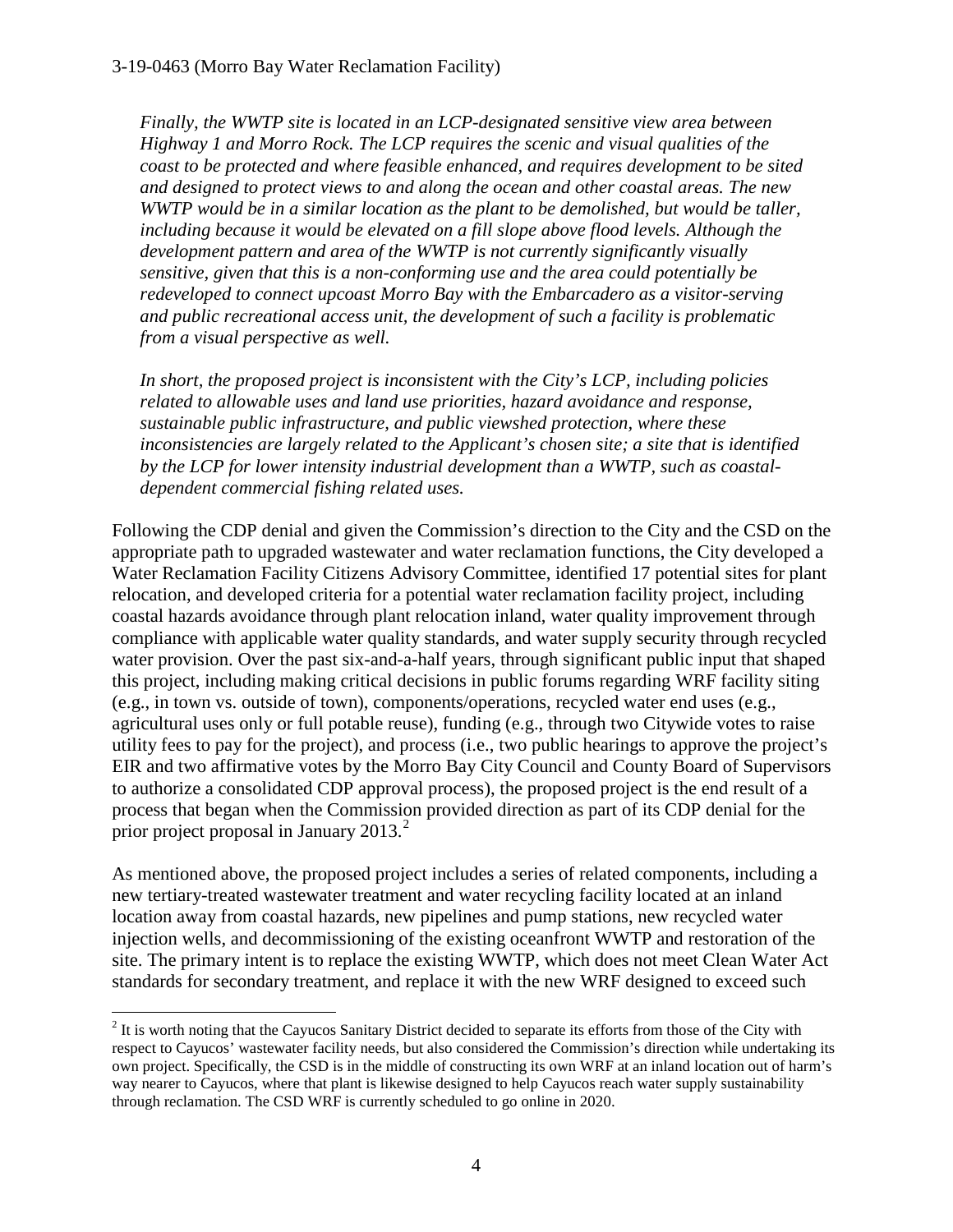standards through tertiary treatment, and designed to provide for water reclamation for water supply security for the community. The City redesigned the proposed project at the Commission's direction to ensure that the WRF is sited away from coastal hazard threats at an inland and higher elevation, and to significantly enhance water quality protection in Morro Bay, including significantly through improved groundwater health and through much improved quality of discharge as compared to now. In addition and significantly, the proposed recycled water component of the project is estimated to provide the City, through groundwater replenishment and improved aquifer health, with some 825 acre-feet of water per year, or roughly 80 percent of its yearly water needs, thereby providing community water security in the face of climate change and scarcity.<sup>[3](#page-4-0)</sup> And the City's proposal to decommission, demolish, and restore the existing WWTP site will remove a lower-priority industrial use from a prime oceanfront area that is adjacent to State and City public beaches, and near the City's Embarcadero tourist area. Put another way, *not* proposing the project as currently designed (i.e., *not* proposing to relocate the existing plant out of harm's way, *not* proposing water recycling and reuse, and *not* making higher and better use of prime oceanfront lands) were among the core reasons for the Commission's denial of the proposed CDP in 2013. And these issues have only become more significant since then with respect to Coastal Act consistency, including with respect to the guidance provided by the Commission on how to treat critical infrastructure along the shoreline in its 2015-adopted "Sea Level Rise Policy Guidance." Indeed, relocating critical wastewater infrastructure away from the shoreline and eliminating potential coastal hazard threats, which could have significant adverse impacts on coastal resources including water quality, is clearly warranted under the Coastal Act and the Commission's Guidance. And it also represents fundamental good planning and public policy by ensuring that expensive, sensitive, and critical public infrastructure is safe. Considering all of the above, this proposal meets numerous Coastal Act policies, including with respect to coastal hazards avoidance for critical public infrastructure (Sections 30235 and 30253), water supply and water quality (Sections 30230, 30231, and 30250), public access and recreation (Sections 30210 through 30224), and public views (Section 30251).

That said, a project of this magnitude and complexity is not without potential issues and coastal resource impacts. First and foremost, the proposed WRF at the City's selected location would result in the subdivision of an existing agricultural parcel, as well as the conversion and permanent loss of some 15 acres of agricultural land (i.e., the proposed new WRF parcel is 27.6 acres, but the development envelope would be 15 acres). The Coastal Act is protective of such lands, requiring the maximum amount of agricultural land to remain in agricultural use,<sup>[4](#page-4-1)</sup> and it only allows conversion in limited circumstances, including if the conversion would be located within existing developed areas and would foster a logical infill community, or if continued agricultural use is infeasible. None of these circumstances apply in this case, including because the project is located in an unincorporated part of the County away from, and not contiguous with, existing developed areas, and because the site is currently used for agricultural

<span id="page-4-0"></span> $\overline{a}$  $3$  And as indicated above, the City's water portfolio is currently heavily reliant on State Water Project water, which is both very expensive and unreliable.

<span id="page-4-1"></span><sup>4</sup> To both foster the continuance of the coastal zone's agricultural economy, but also to ensure that rural lands are protected from unwarranted development (and "sprawl"), including so as to facilitate stable urban growth boundaries.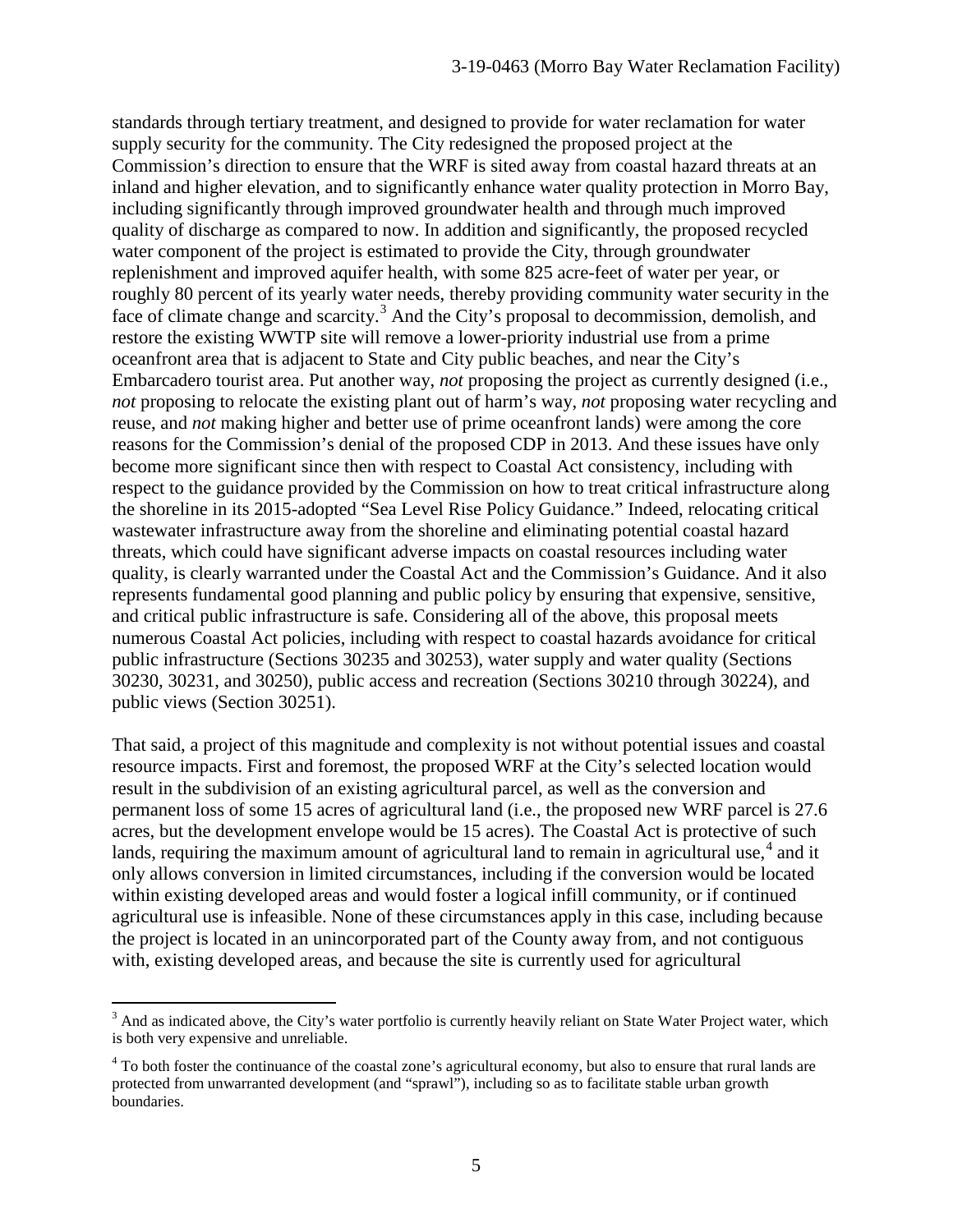grazing/rangeland purposes. Therefore, the proposed project is not consistent with the Coastal Act's agricultural protection policies. Such inconsistencies would normally require project denial.

However, denying this project would result in inconsistency with other core Coastal Act objectives (previously described) related to coastal hazards avoidance, water quality improvement, water supply resiliency, and public coastal access and recreation enhancement. In other words and as more fully explained in this report, project denial would cause a conflict between the Coastal Act's agricultural protection policies and its public access and recreation, water quality and water supply, and coastal hazards avoidance policies. Again, *not* proposing a project akin to this one (rather, instead, redeveloping the WWTP at its current low-lying risky site and not including a recycled water component, etc.) led to the Commission's 2013 CDP denial. Since then, and as described earlier, the City responded to the Commission's direction and developed the proposal before the Commission today. Denial of the proposed project (i.e., perpetuation of the status quo) would not be more protective of coastal resources, on balance, than approval due to the coastal resources inconsistencies implicated by the existing WWTP, and thus denial would not further the State's coastal zone management objectives specified in the Coastal Act.

In this type of case the Coastal Act provides that such conflict "be resolved in the manner which on balance is the most protective of significant coastal resources" (Section 30007.5). And it is clear to staff that *approval* of the project in this case would be the most protective of the various coastal resources at issue as compared to denial. With conditions to implement an agricultural mitigation program (as well as other conditions to ensure consistency with other Coastal Act policies, including in terms of maximizing recycled water and groundwater replenishment for improved aquifer health, requiring construction best management practices for coastal resource protection, and specifying how and when the existing WWTP is to be decommissioned and the site restored), the project as conditioned will be the most protective of significant coastal resources as directed by the Coastal Act. Thus, in resolving the identified Coastal Act conflicts, staff believes that the impacts related to coastal hazards, water quality and supply, and public access and recreation from denying this project (i.e., retaining the status quo) and not realizing the associated coastal resource benefits that would result from project approval will be more significantly adverse for coastal resources than the project's agricultural impacts, including when those impacts can be appropriately minimized and mitigated as is the case here. In short, approval of a CDP for the project as conditioned is, on balance, most protective of significant coastal resources.

Finally, opponents to the project have primarily been concerned about project costs, with some also concerned about the fact that the Commission is considering a consolidated CDP application. In both cases, certain opponents have claimed that those issues are also environmental justice issues, and are asking for the Commission to deny the project. With respect to project costs, these opponents argue that the proposed project is too expensive for Morro Bay and its 10,000 residents to afford, and that there are other less expensive viable alternatives that should be pursued. On the latter, no such viable alternatives have been identified. On the former, the City estimates that the project will cost \$125 million to construct, and that it could raise monthly household utility bills from an average of \$150 per month to an average of \$191 per month (i.e., an increase of \$41 per household per month). At the same time,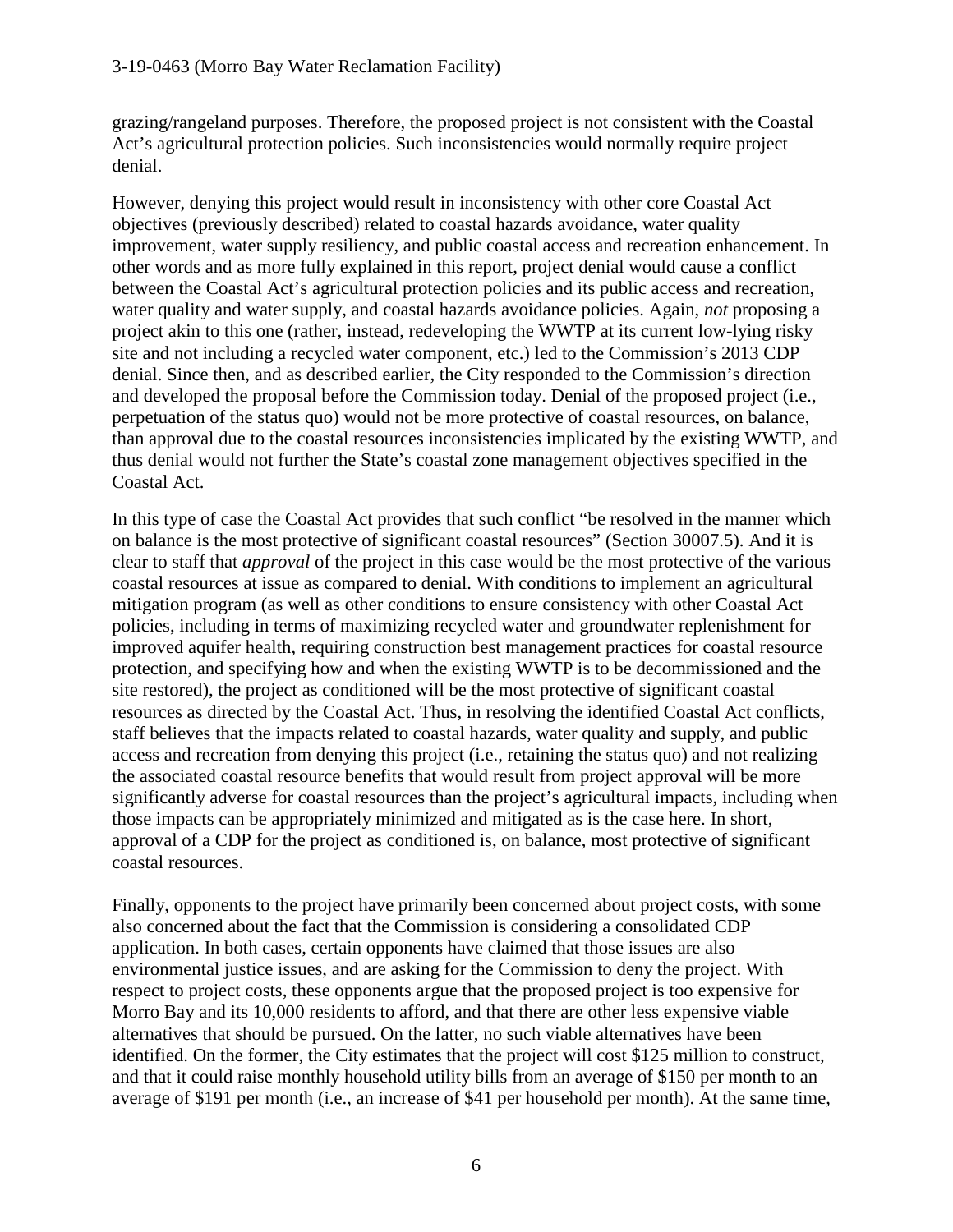the City has been actively seeking grants and low-cost loans for the project,<sup>[5](#page-6-0)</sup> and the City estimates that such efforts should decrease the costs to the community and reduce the \$41 surcharge. In addition, most of the City's current water supply is imported via the State Water Project, for which the City currently pays \$2,100 per acre-foot of water. This source has proven to be a volatile supply and most likely will increase in cost due to needed upgrades. Meanwhile, use of the City's existing groundwater supply only costs \$1,000 per acre-foot. The WRF will provide a stable, reliable, and clean groundwater supply source that is projected to satisfy up to roughly 80 percent of the City's water supply needs, thus leading to a less expensive water source. While that is not to suggest that project is without costs, it is to suggest that they are being constrained as much as is possible. In addition, *not* pursuing the project also has costs, not the least of which are environmental costs (including in terms of hazards risks, water quality impairment, lack of water supply sustainability, inappropriate oceanfront land use, etc.), but also in terms of Clean Water Act violation costs. The rate increases were subject to two Proposition 218 votes of all ratepayers in the City, $6$  and both passed.

With respect to the consolidated CDP application being considered by the Commission, some have argued that public participation is compromised and thus the CDP application should not be consolidated for review in front of the Commission.<sup>[7](#page-6-2)</sup> CDP application consolidation is a tool that the Coastal Act expressly provides to help avoid multiple overlapping CDP processes, including potential appeals to the Commission of local government CDP actions where the Commission also retains some direct CDP jurisdiction, and to help avoid complicating review due to different standards of review for different components of the same project that span multiple permitting jurisdictions. Because it spans three different CDP jurisdictions, and because appeals of any City/County CDPs are reasonably foreseeable, consolidation here is particularly appropriate provided that public participation is "not substantially impaired" as required by the Coastal Act, which, in this case, it is not. In fact, the City has fostered significant local public participation, including creating a citizens advisory committee, having over 50 public meetings on the project

<span id="page-6-0"></span> $\overline{a}$  $<sup>5</sup>$  For example, as of the time of publishing this report, the State Water Resources Control Board was recommending</sup> the City receive up to \$105 million in low-interest loans and grants, and the City has also received a favorable rating to receive funding from the United States Environmental Protection Agency's water infrastructure loan program as well.

<span id="page-6-1"></span> $6$  Proposition 218 requires a vote of the people to raise certain government taxes, fees, and assessments. Under Proposition 218, property owners get to vote on proposed municipal utility rate increases, and if 50 percent plus one property owner objects to the increase, the increase cannot move forward.

<span id="page-6-2"></span> $<sup>7</sup>$  The proposed project spans three CDP jurisdictions, requiring a CDP from San Luis Obispo County for the portion</sup> of the proposed project within the unincorporated County (i.e., the WRF itself and new pipelines and related development extending to/from the City), a CDP from the City for the portion of the proposed project within the City (i.e., new pipelines, pump stations, demolition and restoration of the existing WWTP site and related development in the City), and a CDP from the Commission for the portion of the proposed project in the Pacific Ocean in the Commission's retained/direct jurisdiction (i.e., modifications to the ocean outfall line). When proposed projects span the Commission's retained/direct CDP jurisdiction and the delegated CDP jurisdiction of one or more local governments, such as in this case, the Coastal Act allows for the CDP application to be heard as one "consolidated" Coastal Commission CDP application if the applicants, local governments, and the Commission (through its Executive Director) all agree to consolidate, and "provided that public participation is not substantially impaired by that review consolidation" (Section 30601.3). In this case the Applicant/City (through the City Council), the County (through the County Board of Supervisors), and the Commission (through its Executive Director) all agreed that the criteria for consolidation were met and agreed to consolidate the CDP application before the Commission.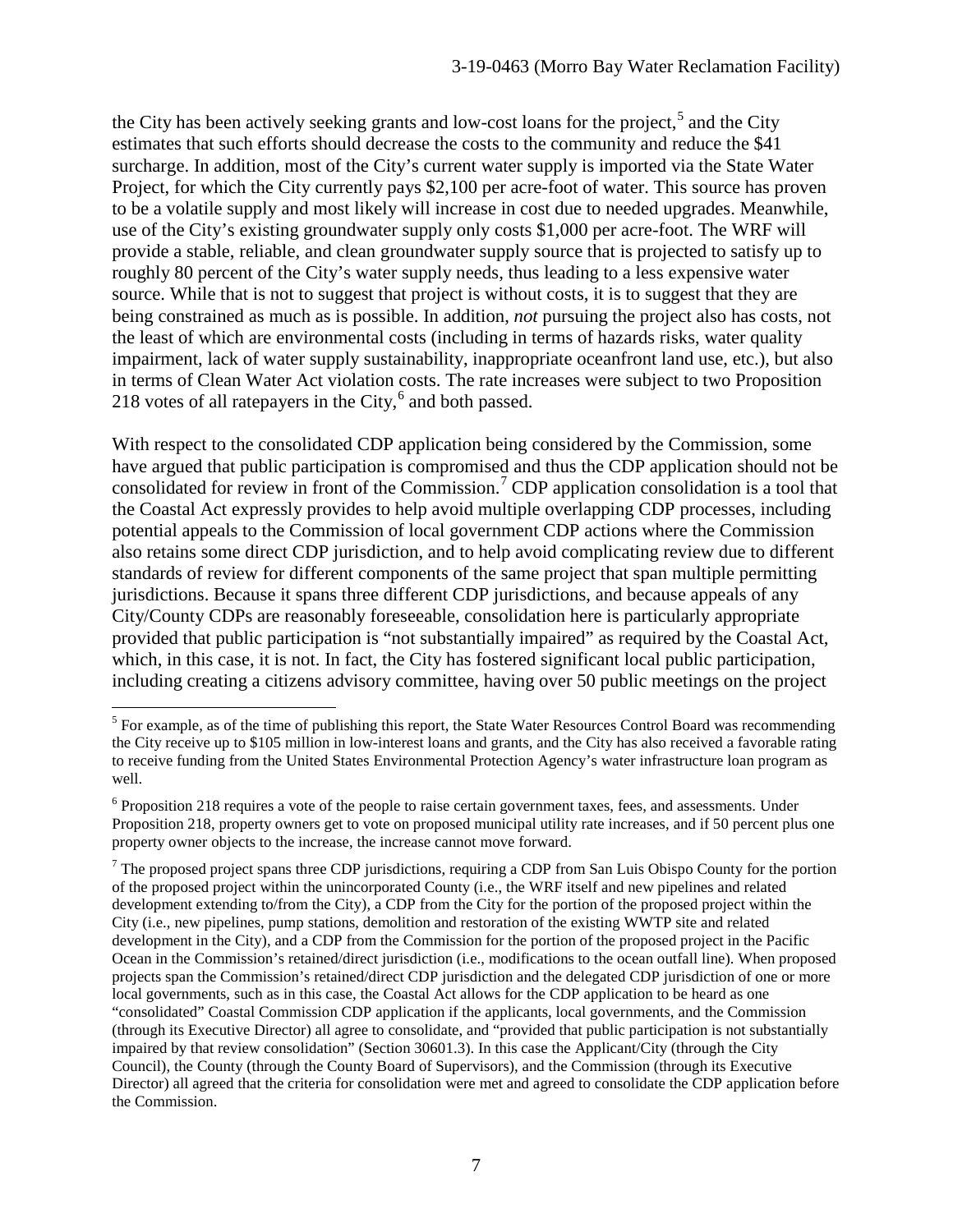in the past two years alone (including two City Council hearings to solicit public input and Council direction/discussion on the proposed project in the past few months) and making project changes based on such public input. In addition, both the City Council and the County Board of Supervisors expressly voted to authorize consolidation following public hearings in the past few months. And now, the Coastal Commission has scheduled the CDP hearing in San Luis Obispo, which is about a 20-minute drive from Morro Bay, as a means of making it easier for affected City residents and local interested parties to participate. Considering all of the above, the City's efforts to date with regard to public participation and CDP consolidation for the proposed project do not raise any significant environmental justice concerns.

Finally, regarding the environmental justice aspects implicated by the WRF, it is important to keep in mind that the proposed project is meant to serve numerous public and coastal resource benefits for all ratepayers in the City of Morro Bay, including in terms of relocating critical wastewater infrastructure out of a coastal hazards area, of improving water quality through tertiary treatment, and through drinking water security and reliability through water recycling, groundwater replenishment, and indirect potable reuse. All of these components are significant public goods and provide security, resiliency, and adaptation for the entire Morro Bay community in an era of uncertainty brought by climate change. In short, the proposed project will benefit all Morro Bay residents and visitors with essential public goods and further environmental justice principles in this regard.

In conclusion, this proposed project is an important project that meets Coastal At consistency on many fronts—for the protection and enhancement of coastal resources, for providing essential public services to Morro Bay residents and visitors, and for providing adaptation and resiliency in an era of increased hazards exacerbated by climate change. The Commission directed the City to propose a project of this type back in 2013, finding that a project that perpetuated the City's water and wastewater status quo was not appropriate or consistent with the Coastal Act. The City responded to the Commission's directive, and the proposed project is the end result that addresses the Coastal Act concerns previously raised by the Commission in a way that provides a more sustainable wastewater and water supply future for the City. As conditioned, the proposed project is consistent with the Coastal Act, and staff recommends approval of the CDP. The motion to implement this recommendation in found on page 10.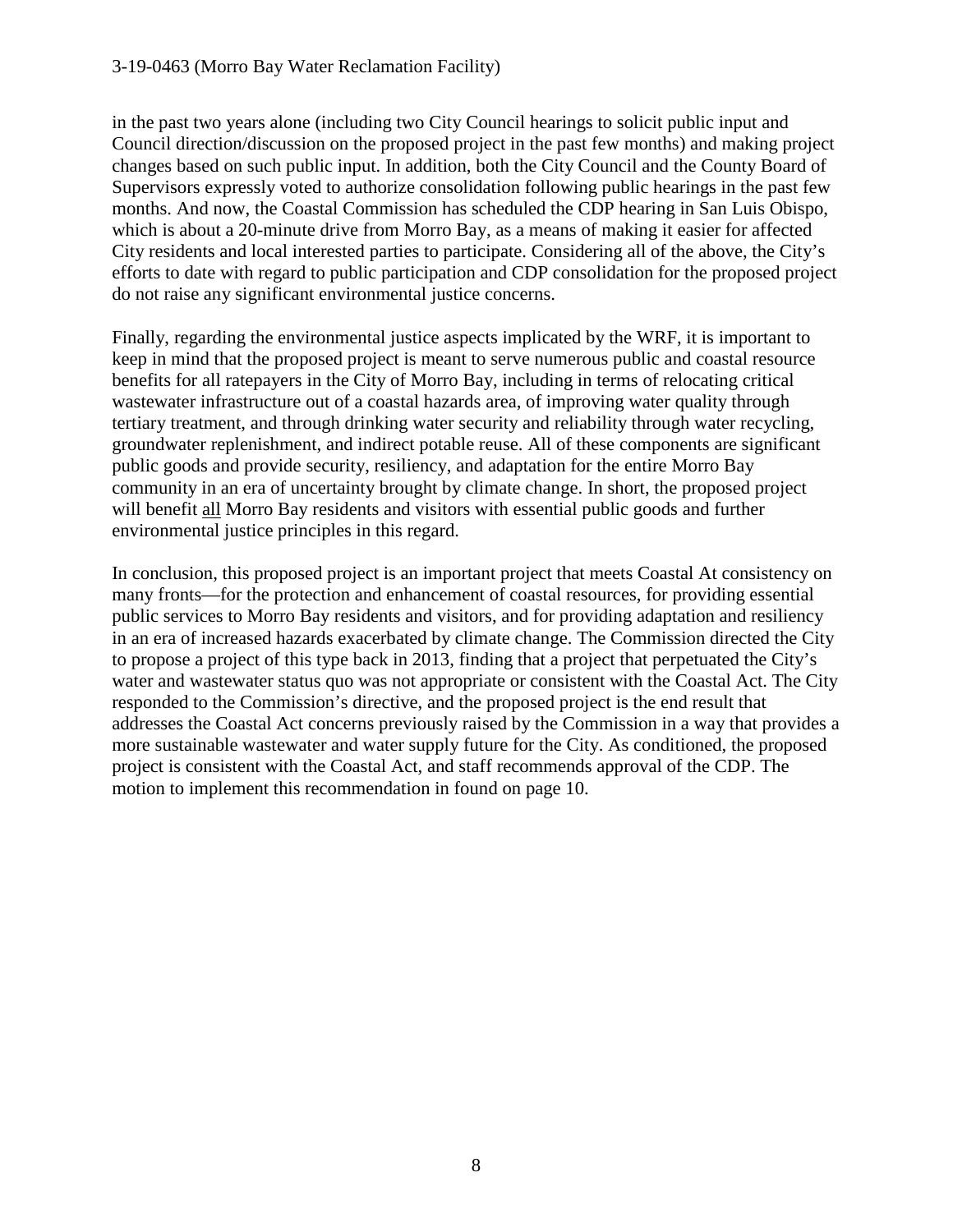# **TABLE OF CONTENTS**

|          | 10 |
|----------|----|
|          |    |
|          |    |
|          |    |
|          |    |
| $\bf{B}$ |    |
|          |    |
|          |    |
|          |    |
| F.       |    |
|          |    |
|          |    |
|          |    |
|          |    |
|          |    |
|          |    |

# **APPENDICES**

Appendix A – Substantive File Documents Appendix B – Staff Contact with Agencies and Groups

## **[EXHIBITS](https://documents.coastal.ca.gov/reports/2019/7/th13a/th13a-7-2019-exhibits.pdf)**

- Exhibit 1 Proposed Project Location Maps and Area Photos
- Exhibit 2 City's Proposed Project Statement and Description
- Exhibit 3 City's Proposed Project Plans and Renderings
- Exhibit 4 City's Alternative Project Site Locations Map
- Exhibit 5 City's Cost Comparison for the WRF and Various Project Site Alternatives
- Exhibit 6 Coastal Commission Staff Comments Regarding WRF and Alternative Site Costs

Exhibit 7 – City's List of WRF Public Meetings and Input Opportunities

## **[CORRESPONDENCE](https://documents.coastal.ca.gov/reports/2019/7/th13a/th13a-7-2019-corresp.pdf)**

Public Correspondence Received

## **[EX PARTE COMMUNICATION](https://documents.coastal.ca.gov/reports/2019/7/th13a/th13a-7-2019-exparte.pdf)**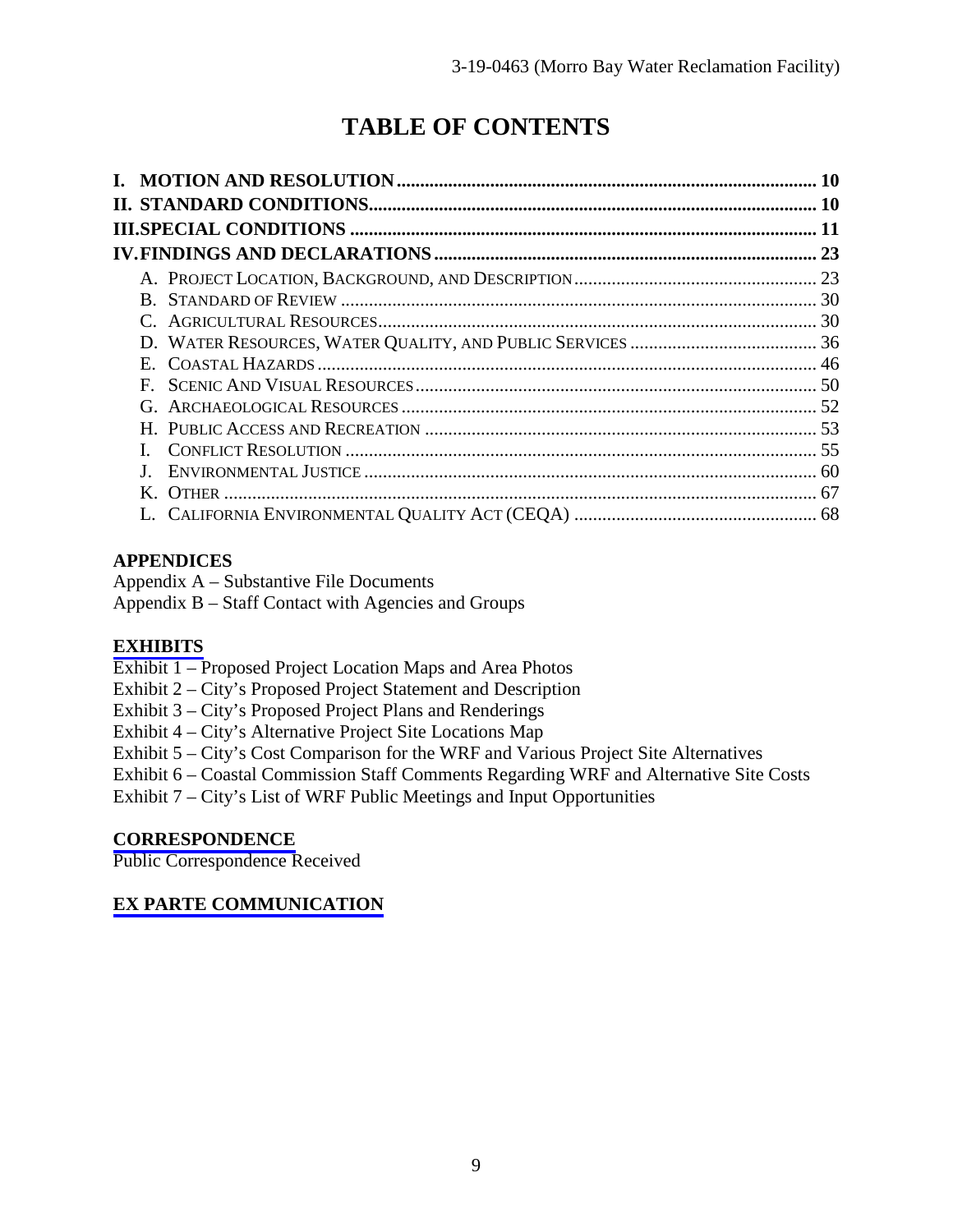# **I. MOTION AND RESOLUTION**

Staff recommends that the Commission, after public hearing, **approve** a CDP for the proposed development. To implement this recommendation, staff recommends a **YES** vote on the following motion. Passage of this motion will result in approval of the CDP as conditioned and adoption of the following resolution and findings. The motion passes only by affirmative vote of a majority of the Commissioners present.

*Motion: I move that the Commission approve Coastal Development Permit Number 3- 19-0463 pursuant to the staff recommendation, and I recommend a yes vote.* 

*Resolution to Approve CDP: The Commission hereby approves Coastal Development Permit Number 3-19-0463 and adopts the findings set forth below on grounds that the development as conditioned will be in conformity with the policies of Chapter 3 of the Coastal Act. Approval of the permit complies with the California Environmental Quality Act because either 1) feasible mitigation measures and/or alternatives have been incorporated to substantially lessen any significant adverse effects of the development on the environment, or 2) there are no further feasible mitigation measures or alternatives that would substantially lessen any significant adverse impacts of the development on the environment.* 

# **II. STANDARD CONDITIONS**

This permit is granted subject to the following standard conditions:

- **1. Notice of Receipt and Acknowledgment**. The permit is not valid and development shall not commence until a copy of the permit, signed by the Permittee or authorized agent, acknowledging receipt of the permit and acceptance of the terms and conditions, is returned to the Commission office.
- **2. Expiration.** If development has not commenced, the permit will expire two years from the date on which the Commission voted on the application. Development shall be pursued in a diligent manner and completed in a reasonable period of time. Application for extension of the permit must be made prior to the expiration date.
- **3. Interpretation.** Any questions of intent of interpretation of any condition will be resolved by the Executive Director or the Commission.
- **4. Assignment.** The permit may be assigned to any qualified person, provided assignee files with the Commission an affidavit accepting all terms and conditions of the permit.
- **5. Terms and Conditions Run with the Land.** These terms and conditions shall be perpetual, and it is the intention of the Commission and the Permittee to bind all future owners and possessors of the subject property to the terms and conditions.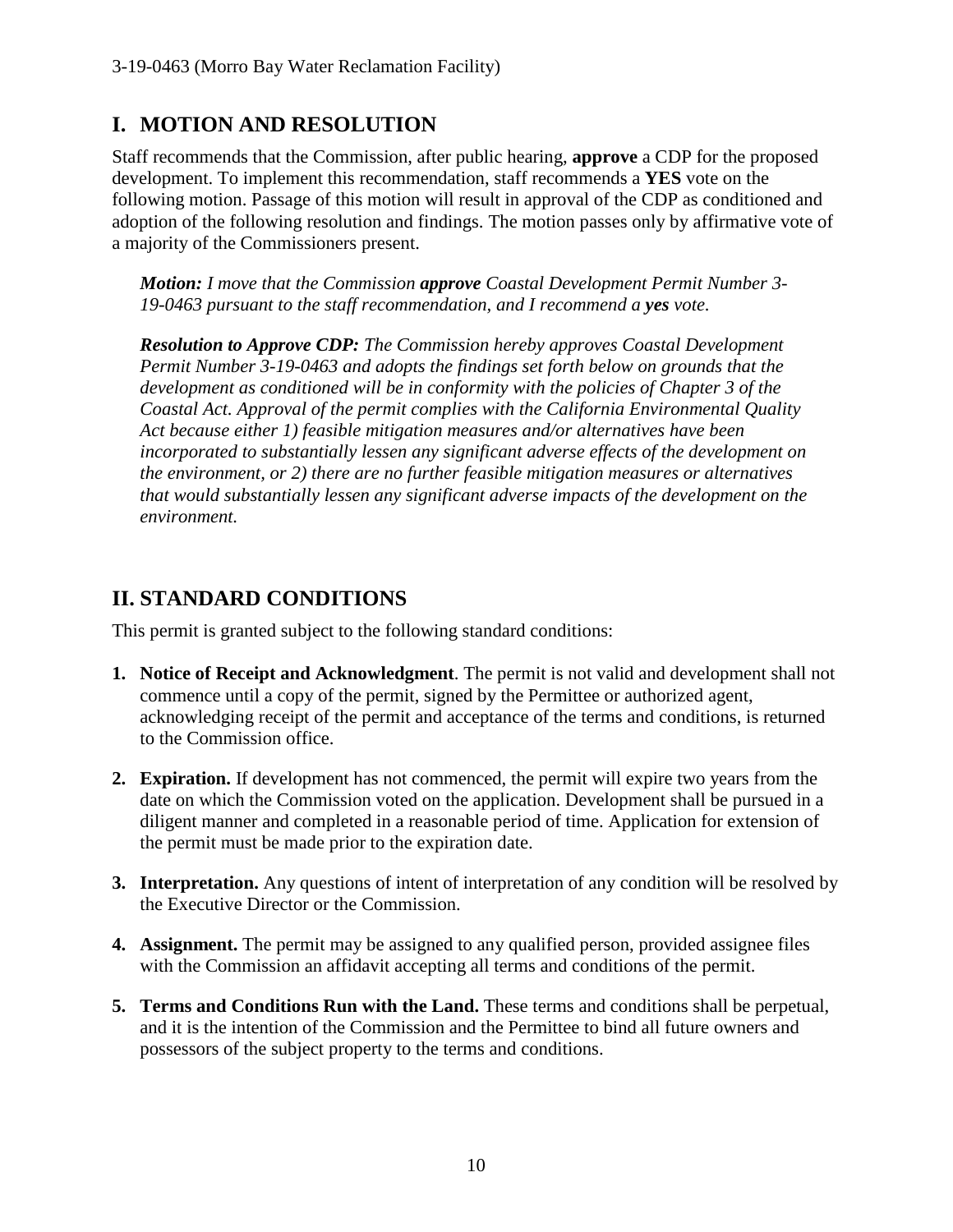# **III. SPECIAL CONDITIONS**

This coastal development permit is granted subject to the following special conditions:

- **1. Revised Final Plans.** PRIOR TO ISSUANCE OF THE CDP, the Permittee shall submit two full size sets of Revised Final Plans with graphic scale to the Executive Director for review and approval. The Revised Final Plans shall be prepared by a licensed professional or professionals (i.e., architect, surveyor, geotechnical engineer, etc.), and shall be based on current professionally surveyed topographic elevations for the entire site. The Revised Final Plans shall be substantially in conformance with the proposed plans (prepared by Black & Veatch (dated February 2019) and dated received in the Coastal Commission's Central Coast District office on June 10, 2019) but shall be modified to achieve compliance with this condition, including that the Revised Final Plans shall show the following required changes and clarifications to the project:
	- **a) Water Reclamation Facility (WRF) Approved Development Envelope.** All WRF development (including but not limited to buildings, tanks, infrastructure, parking, walkways, fences, etc.) shall be located within the development envelope and in the general configuration shown on **Exhibit 1**. Development shall be prohibited outside of the approved development envelope except for habitat restoration and enhancement related development (see **Special Condition 3** below) and access road related development. All development shall be identified on the Revised Final Plans.
	- **b) Water Reclamation Facility Design.** The design and appearance of all WRF development shall reflect a rural agricultural theme (i.e., simple and utilitarian lines and materials, including use of board-and-batten siding, corrugated metal, muted earth tone colors, etc.). The plans shall clearly identify all measures that will be applied to ensure such design aesthetic is achieved, including with respect to all structures and all other project elements within view of Highway 1 (including the access road itself, all drainage facilities, curbs, landscaping, screens, signs, etc.). Development shall be sited and designed so as to reduce its visibility from Highway 1 to the maximum extent possible. At a minimum, the plans shall clearly identify all structural elements, materials, and finishes (including through site plans and elevations, materials palettes and representative photos, product brochures, etc.). Development shall blend with the natural topography as much as possible, and grading and retaining walls shall be minimized.
	- **c) Pump Stations and Related Development Design**. All pump stations and all related development, including all power boxes and buildings, shall be sited and designed to limit impacts on public views as much as possible, including through limiting their footprint, siting elements below ground, minimizing the scale of any necessary aboveground elements, limiting above-ground access components (including manhole/hatch entries), using surface treatment and structural design consistent with and compatible with the immediately surrounding environment, limiting lighting to that necessary for public safety, removing non-native invasive plant species and landscaping with appropriate native plant materials (see also **Special Condition 1(d)**) including so that landscaping can help soften the appearance of any elements that are unavoidably above ground and to ensure seamless connectivity to the surrounding habitat and vegetation as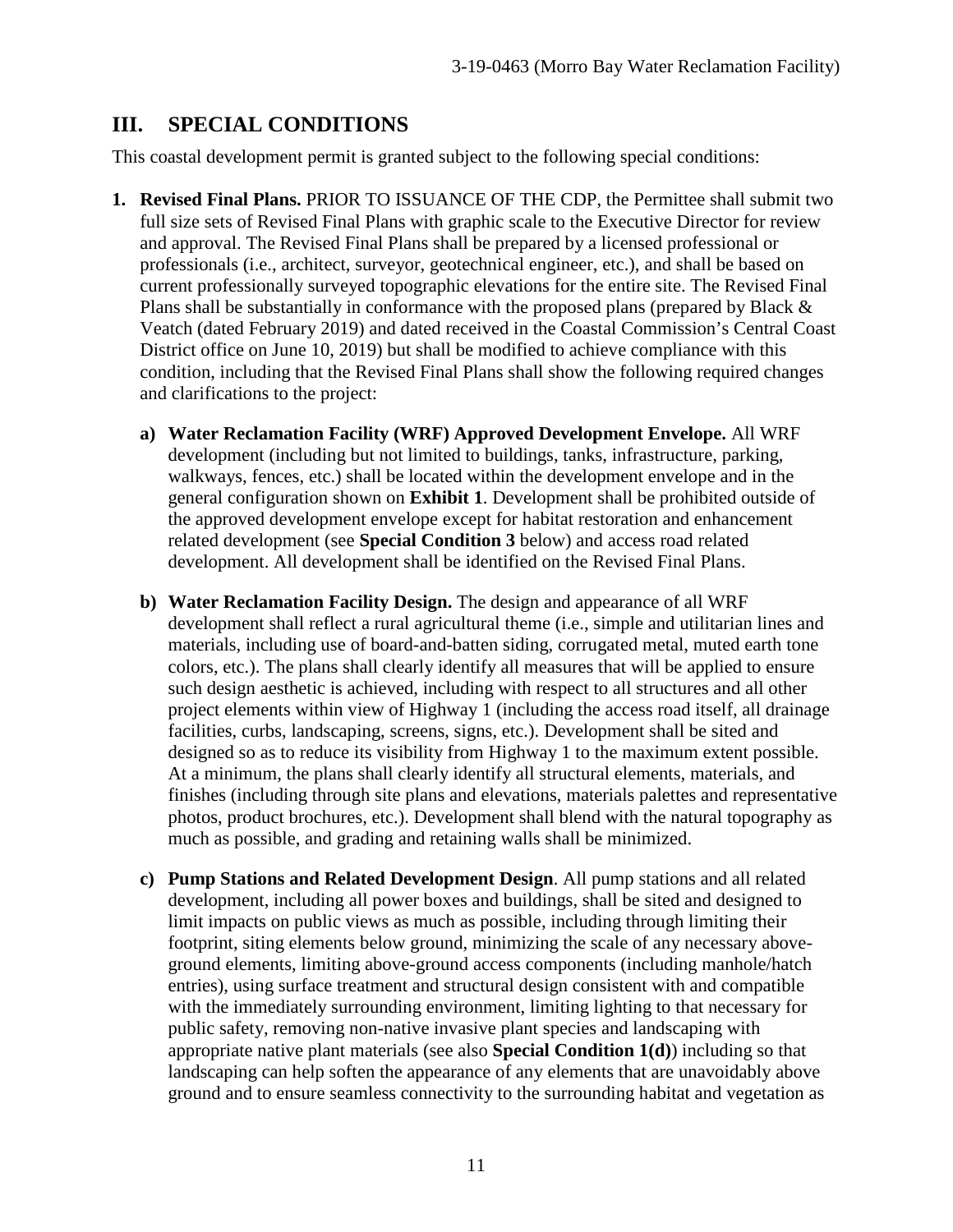much as possible.

- **d) Landscaping**. The Final Revised Plans shall include a landscape plan for the areas surrounding the WRF, pump stations, and other related development, where such landscaping shall be consist of native, non-invasive, and drought-tolerant species that provide appropriate screening and softening of development features in public views as much as possible. The landscape plan shall require all non-native plants on the site to be removed and the site kept free of such plants for as long as any portion of the approved development exists at this site. The landscape plan shall provide that all landscaped areas on the project site shall be maintained in a litter-free, weed-free, and healthy growing condition. No plant species listed as problematic and/or invasive by the California Native Plant Society, the California Invasive Plant Council, or as may be so identified from time to time by the State of California, and no plant species listed as a "noxious weed" by the State of California or the U.S. Federal Government shall be planted or allowed to naturalize or persist on the site.
- **e) Lighting Minimized**. Exterior lighting shall be wildlife-friendly, shall use lamps that minimize the blue end of the spectrum, and shall be limited to the minimum lighting necessary for pedestrian and vehicular safety purposes. All lighting (exterior and interior) shall be sited and designed so that it limits the amount of light or glare visible from Highway 1 to the maximum extent feasible (including through uses of lowest luminosity possible, directing lighting downward, etc.). The Revised Plans shall be submitted with documentation demonstrating compliance with these lighting requirements.
- **f) Windows and Other Surfaces.** All windows shall be non-glare glass, and all other surfaces shall be similarly treated to avoid reflecting light, and all windows shall be birdsafe (i.e., windows shall be frosted, partially frosted, or otherwise treated with visually permeable barriers that are designed to prevent bird strikes).
- **g) Utilities.** The Revised Final Plans shall clearly identify all utilities (e.g., water, stormwater, gas, electrical, telephone, data, etc.) and the way in which they will be connected to inland distribution networks. All such utilities shall be located underground.
- **h) Stormwater and Drainage.** The Revised Final Plans shall clearly identify all stormwater and drainage infrastructure and related water quality measures (e.g., pervious pavements, etc.), with preference given to natural BMPs (e.g., bioswales, vegetated filter strips, etc.). Such infrastructure and water quality measures shall provide that all project area stormwater and drainage is filtered and treated to remove expected pollutants prior to discharge and directed to existing stormwater inlets/outfalls as much as possible. Infrastructure and water quality measures shall retain runoff from the project onsite to the maximum extent feasible, including through the use of pervious areas, percolation pits and engineered storm drain systems. Infrastructure and water quality measures shall be sized and designed to accommodate runoff from the site produced from each and every storm event up to and including the 85th percentile 24-hour runoff event. In extreme storm situations (i.e., greater than the 85th percentile 24-hour runoff event storm) where such runoff cannot be adequately accommodated onsite through the project's stormwater and drainage infrastructure, any excess runoff shall be conveyed inland offsite in a non-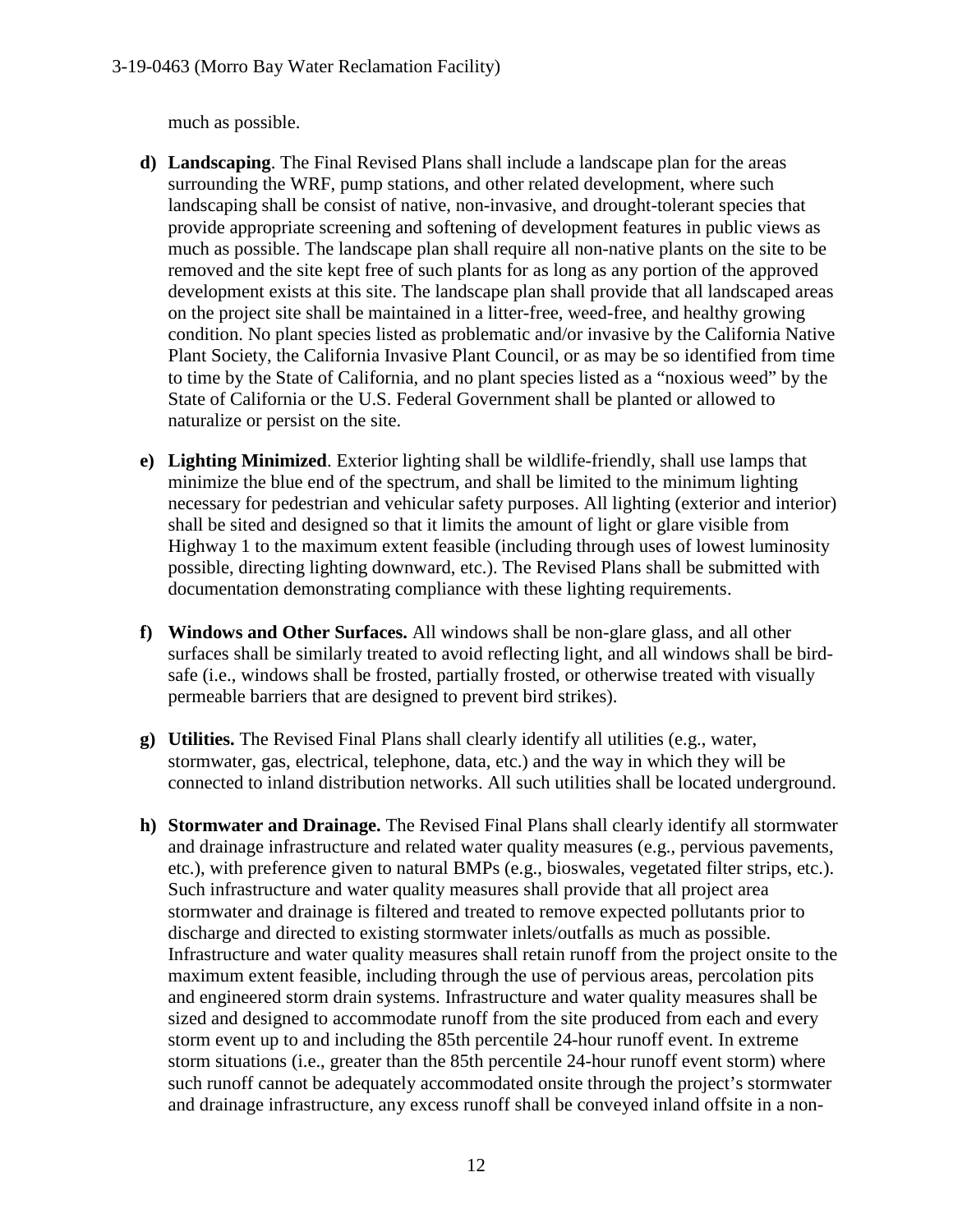erosive manner. All drainage system elements shall be permanently operated and maintained, and the plans shall identify all maintenance parameters for all stormwater and drainage infrastructure and related water quality measures, including based on manufacturers recommendations, which shall be provided. At a minimum, all traps/separators and/or filters shall be inspected to determine if they need to be cleaned out or repaired prior to October 15th each year, prior to April 15th each year, and during each month that it rains between November 1st and April 1st. Clean-out and repairs (if necessary) shall be done as part of these inspections. At a minimum, all traps/separators and/or filters must be cleaned prior to the onset of the storm season, no later than October 15th of each year. Debris and other water pollutants removed from filter devices during clean-out shall be contained and disposed of in a proper manner. All inspection, maintenance and clean-out activities shall be documented in an annual report submitted to the City Public Works Department no later than June 30th of each year. It is the Permittee's responsibility to maintain the drainage system in a structurally sound manner and its approved state.

All requirements above and all requirements of the approved Revised Final Plans shall be enforceable components of this CDP. The Permittee shall undertake development in conformance with this condition and the approved Revised Final Plans.

- **2. Construction Plan.** PRIOR TO ISSUANCE OF THE CDP, the Permittee shall submit two copies of a preliminary phased Construction Plan for each project component to the Executive Director for review and approval (see also **Special Condition 8** for additional construction requirements for any offshore development within the Pacific Ocean, including all work related to the ocean outfall). The Construction Plan shall, at a minimum, include and provide for the following:
	- **a) Grading.** The Construction Plan shall include a grading plan where site grading shall be limited to the minimum necessary to construct the project.
	- **b) Construction Areas.** The Construction Plan shall identify the specific location of all construction areas, all staging areas, and all construction access corridors in site plan view. All such areas within which construction activities and/or staging are to take place shall be minimized to the maximum extent feasible in order to have the least impact on riparian corridors and public views, as well as to employ best management practices (BMPs) to protect water resources onsite and in the surrounding area. Construction (including but not limited to construction activities, and materials and/or equipment storage) is prohibited outside of the defined construction, staging, and storage areas.
	- **c) Construction Methods and Timing.** The Construction Plan shall specify all construction methods to be used to avoid riparian resources and public view impacts as much as possible, including use of trenchless construction methods and other BMPs as much as possible. Construction work during nighttime is prohibited absent authorization from the Executive Director that such work will not adversely impact coastal resources and if lighting is minimized as identified in **Special Condition 1(e)**.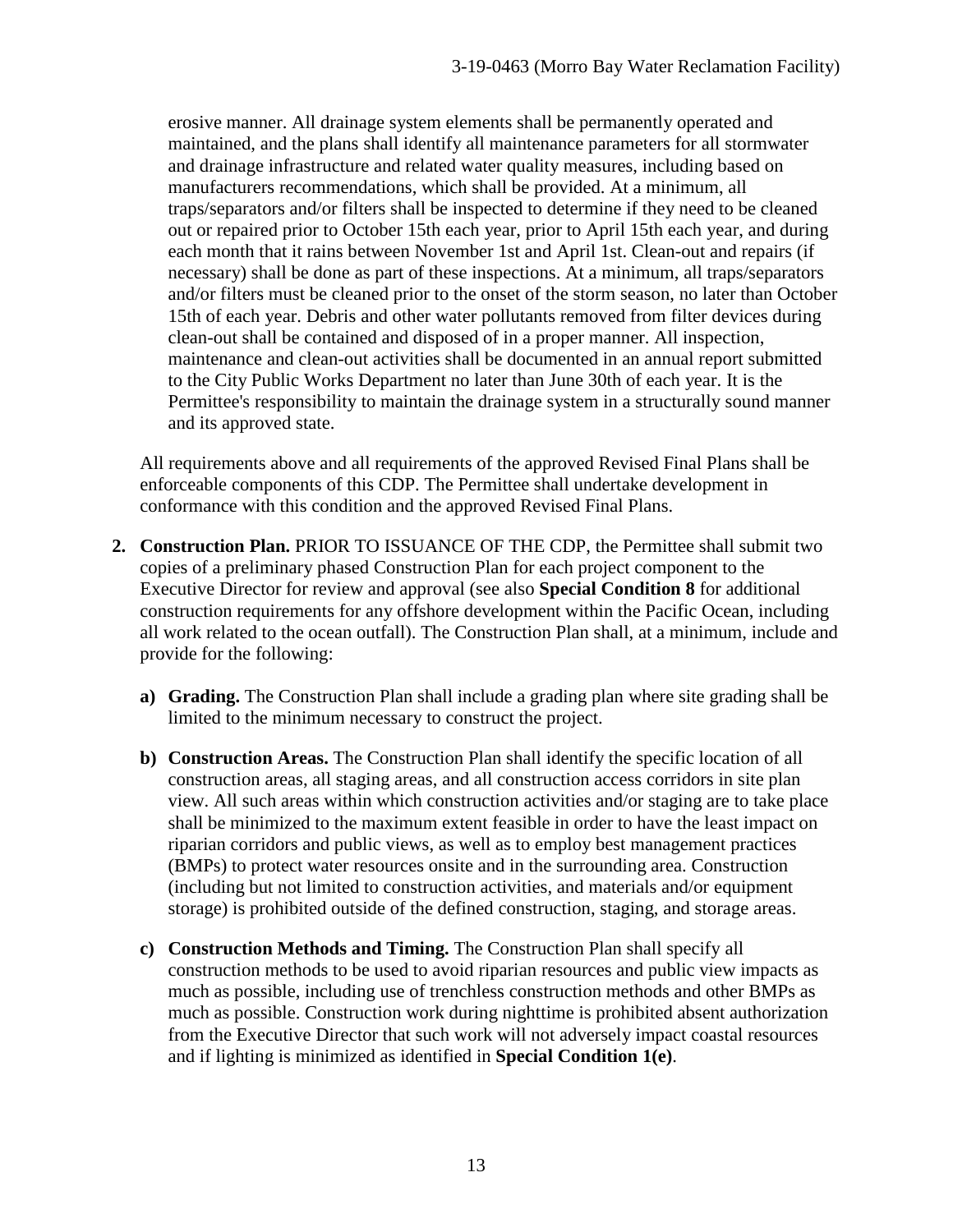- **d) Traffic Control Plan.** The Construction Plan shall identify all roads that may be impacted during construction, and shall specify measures to ensure their continued operation and to avoid impacts to adjacent areas, including neighborhoods, businesses, and public recreational access destinations, to the maximum extent feasible, including in terms of potential emergency access and evacuation.
- **e) Property Owner Consent.** The Construction Plan shall be submitted with evidence indicating that the owners of any properties on which construction activities are to take place, including properties to be crossed in accessing the site, consent to such use of their properties.
- **f) Best Management Practices.** The Construction Plan shall clearly identify all construction BMPs to be implemented during construction, including their location and their specific use parameters. The plan shall also contain provisions for specifically identifying and protecting any natural drainage swales (i.e., with sand bag barriers, filter fabric fences, straw bale filters, etc.) to prevent construction-related runoff and sediment from entering into these natural drainage areas, which ultimately deposit runoff into the Morro Bay Estuary and the Pacific Ocean. Silt fences, straw wattles, or equivalent measures shall be installed at the perimeter of all construction areas. At a minimum, the plan shall also include provisions for stockpiling and covering of graded materials, temporary stormwater detention facilities, revegetation, and restricting grading and earthmoving during rainy/inclement weather. The Plan shall indicate that: (a) dry cleanup methods are preferred whenever possible and that if water cleanup is necessary, all runoff shall be collected to settle out sediments prior to discharge from the site, and that all dewatering operations shall include filtration mechanisms; (b) offsite equipment wash areas are preferred whenever possible; if equipment must be washed onsite, the use of soaps, solvents, degreasers, or steam cleaning equipment shall be prohibited; in any event, such wash water shall be collected and appropriately disposed offsite, and shall not be allowed to enter any natural drainage areas; (c) concrete rinsate shall be collected and appropriately disposed offsite, and shall not be allowed to enter any natural drainage areas; (d) good construction housekeeping shall always be required (e.g., clean up all leaks, drips, and other spills immediately; refuel vehicles and heavy equipment offsite and/or in one designated location; keep materials covered and out of the rain (including covering exposed piles of soil and wastes); dispose of all wastes properly, place trash receptacles on site for that purpose, and cover open trash receptacles during wet weather); and (e) all erosion and sediment controls shall be in place prior to the commencement of grading and/or construction as well as at the end of each day. Particular care shall be exercised to prevent foreign materials from making their way to natural drainage areas. Contractors shall insure that work crews are carefully briefed on the importance of observing the appropriate construction BMP precautions and reporting any accidental spills and/or other forms of discharge.
- **g) Post-Construction.** All construction areas shall be restored to their pre-construction state or better upon completion of work. Where appropriate and feasible, roads/sidewalks impacted by construction shall employ stormwater management infrastructure BMPs, including bioswales, pervious pavers, garbage traps, and vegetative strips.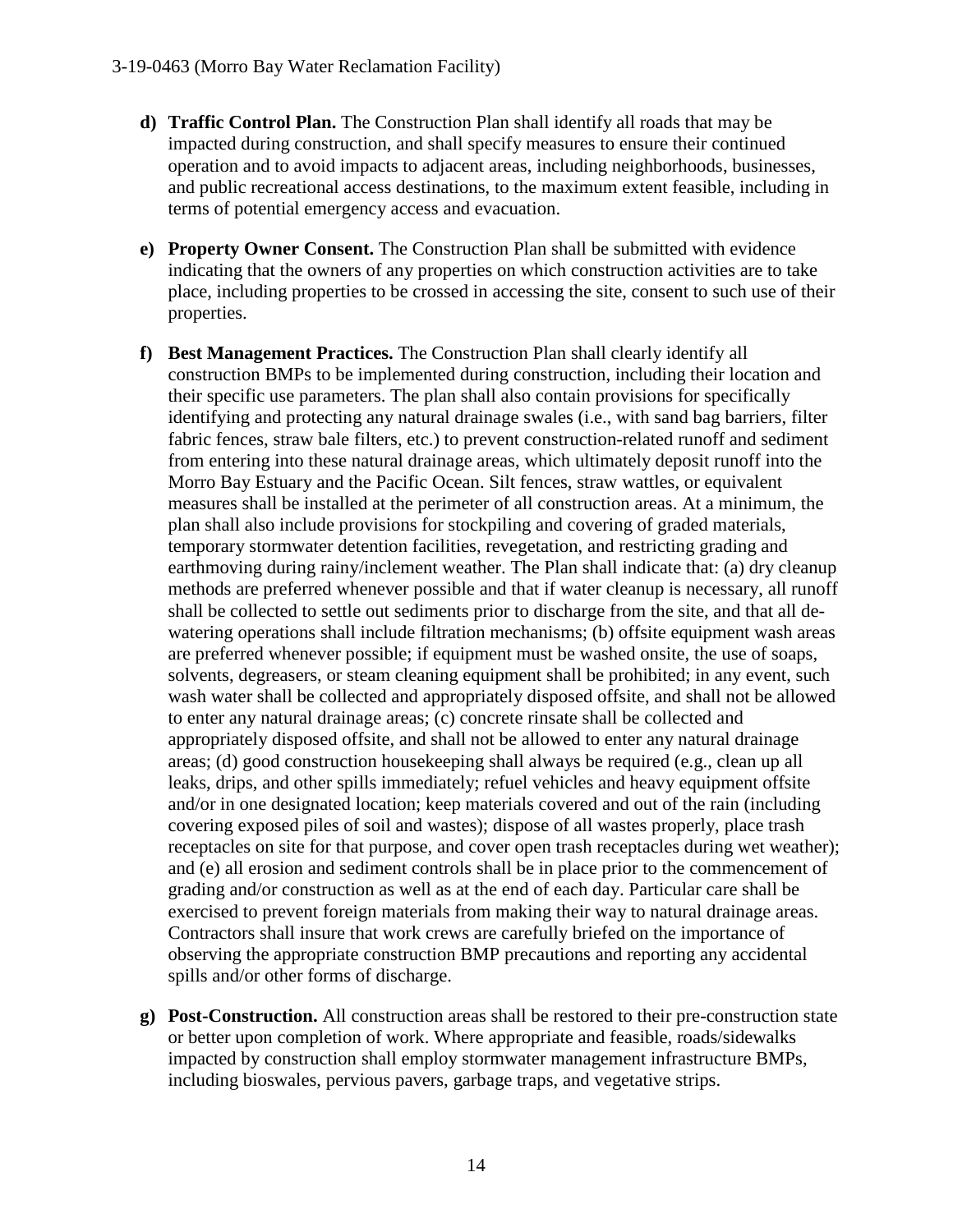- **h) Construction Site Documents.** The Construction Plan shall provide that a copy of the signed CDP and the approved Construction Plan be maintained in a conspicuous location at each construction job site at all times, and that such copies shall be available for public review on request. The signed CDP and approved Construction Plan shall also be retained in the project file at the Commission's Central Coast District office and be available for review by the public on request. All persons involved with the construction shall be briefed on the content and meaning of the CDP and the approved Construction Plan, and the public review requirements applicable to them, prior to commencement of construction.
- **i) Construction Manager.** The Construction Plan shall provide that a construction manager be designated to be contacted during construction should questions arise regarding the construction (in case of both regular inquiries and emergencies), and that his/her contact information (i.e., address, phone numbers, email address, etc.) including, at a minimum, a telephone number (with message capabilities) and an email that will be made available 24 hours a day for the duration of construction, is conspicuously posted at the job site where such contact information is readily visible from public viewing areas while still protecting public views as much as possible, along with indication that the construction manager should be contacted in the case of questions regarding the construction (in case of both regular inquiries and emergencies). The construction manager shall record the contact information (name, phone number, email, etc.) and nature of all complaints received regarding the construction, and shall investigate complaints and take remedial action, if necessary, within 24 hours of receipt of the complaint or inquiry. Any critical and/or significant complaints and related responses shall be reported to the Executive Director as soon as possible, and all complaints and all actions taken in response shall be summarized and provided to the Executive Director on a weekly basis.
- **j) Construction Specifications.** The construction specifications and materials (including all construction contracts) shall include appropriate penalty provisions to address noncompliance with the terms and conditions of this CDP and the approved Construction Plan, including provisions sufficient to offset the cost of retrieving or cleaning up improperly contained foreign materials, and provisions that require remediation for any work done inconsistent with the terms and conditions of this CDP and the approved Construction Plan.
- **k) Notification.** The Permittee shall notify planning staff of the Coastal Commission's Central Coast District Office at least 3 working days in advance of commencement of construction, and immediately upon completion of construction.

All requirements above and all requirements of the approved Construction Plan shall be enforceable components of this CDP. The Permittee shall undertake construction in accordance with this condition and the approved Construction Plan.

**3. Riparian Enhancement Plan.** PRIOR TO OPERATON OF THE WRF, the Permittee shall submit two copies of a Riparian Enhancement Plan (REP) to the Executive Director for review and approval. The REP shall provide for riparian enhancement within the unnamed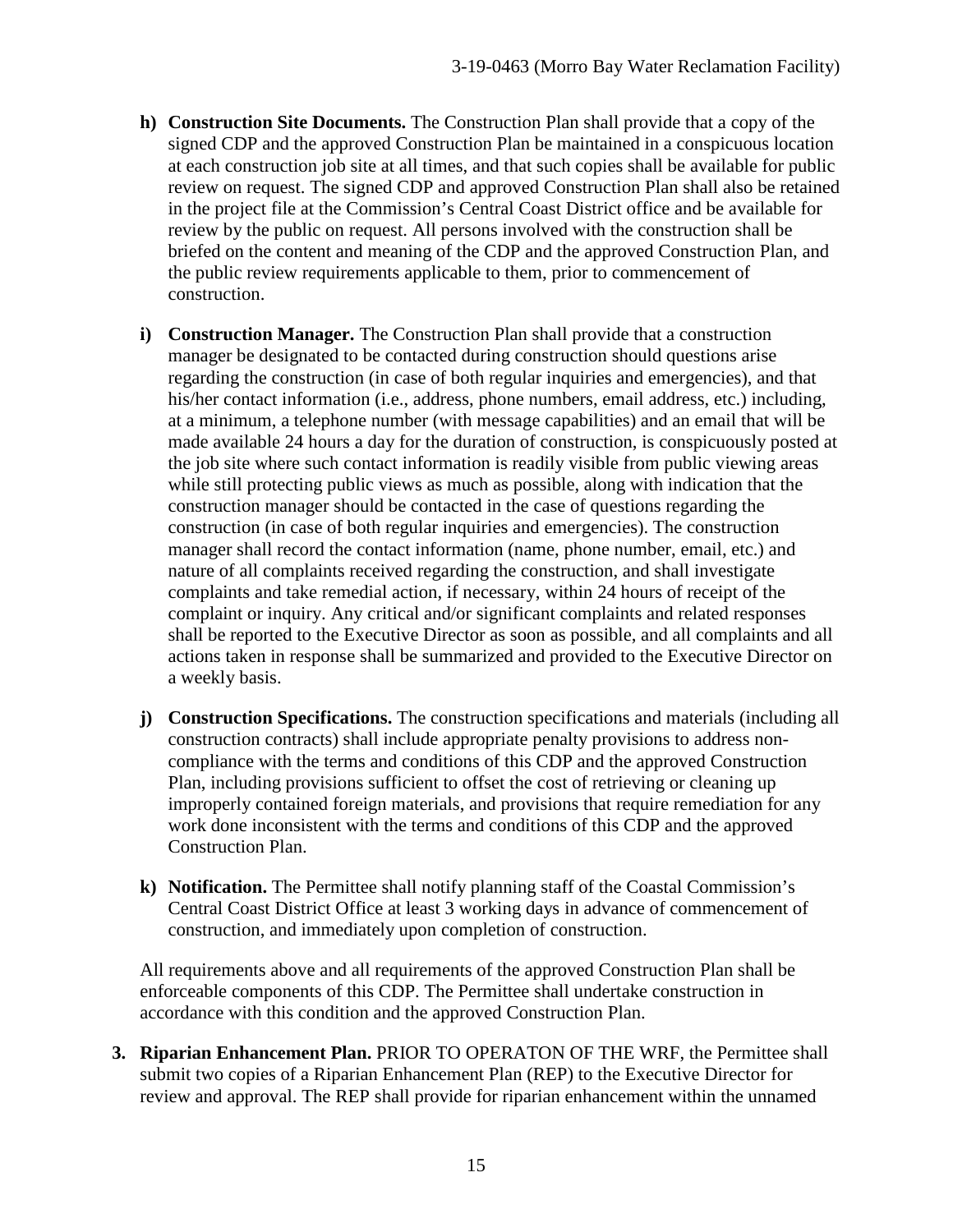creek and riparian area adjacent to the water reclamation facility site as generally shown on page 5 of **Exhibit 1**, where the goal of the REP shall be enhancing and restoring the area to a self-sustaining natural habitat state that can also function to help reduce downstream sedimentation and other pollutant loading. The REP shall be prepared by a qualified restoration ecologist, and shall take into account the specific condition of the site (including soil, exposure, water flows, temperature, moisture, wind, etc.), as well as restoration and enhancement goals. At a minimum, the plan shall provide for the following:

- **a) Baseline.** A baseline assessment, including photographs, of the current physical and ecological condition of the creek and its riparian area, including a map demarcating the physical boundaries of the restoration program.
- **b) Success Criteria.** A description of the goals and measurable success criteria of the REP in light of the primary goal specified above that the REP shall enhance and restore the area to a self-sustaining natural habitat state that can also function to help reduce downstream sedimentation or other pollutant loading, including, at a minimum, the requirement that success be determined after a period of at least three years wherein the creek and its riparian area has been subject to no remediation or maintenance activities other than weeding, and that this condition be maintained in perpetuity.
- **c) Non-Native and Invasive Removal.** Removal of invasive and non-native plant species and planting of native species of local stock appropriate to riparian corridors in the Morro Bay area. Non-native and/or invasive plant species shall be prohibited. No plant species listed as problematic and/or invasive by the California Native Plant Society, the California Invasive Plant Council, or as may be so identified from time to time by the State of California, and no plant species listed as a 'noxious weed' by the State of California or the U.S. Federal Government shall be planted or allowed to naturalize or persist in the riparian area.
- **d) Landscape Screening.** The REP shall be coordinated with the Landscape Plan (see also **Special Condition 1(d)**), including so that riparian area enhancement serves the dual purpose of also helping to provide the required screening if feasible and appropriate consistent with riparian enhancement objectives.
- **e) Hydrologic Inputs.** The REP shall be coordinated with the post-construction drainage and erosion control system (see also **Special Condition 1(h)**), including so that any hydrologic inputs are consistent with riparian enhancement objectives.
- **f) Monitoring and Maintenance.** Monitoring and maintenance provisions, including a schedule of the proposed monitoring and maintenance activities to ensure that success criteria are achieved.
- **g) Reporting.** Provision for submission of annual reports of monitoring results to the Executive Director, beginning the first year after initial implementation of the REP and concluding once success criteria have been achieved. Each report shall document the condition of the creek and its riparian habitat with photographs taken from the same fixed points in the same directions, shall describe the progress towards reaching the success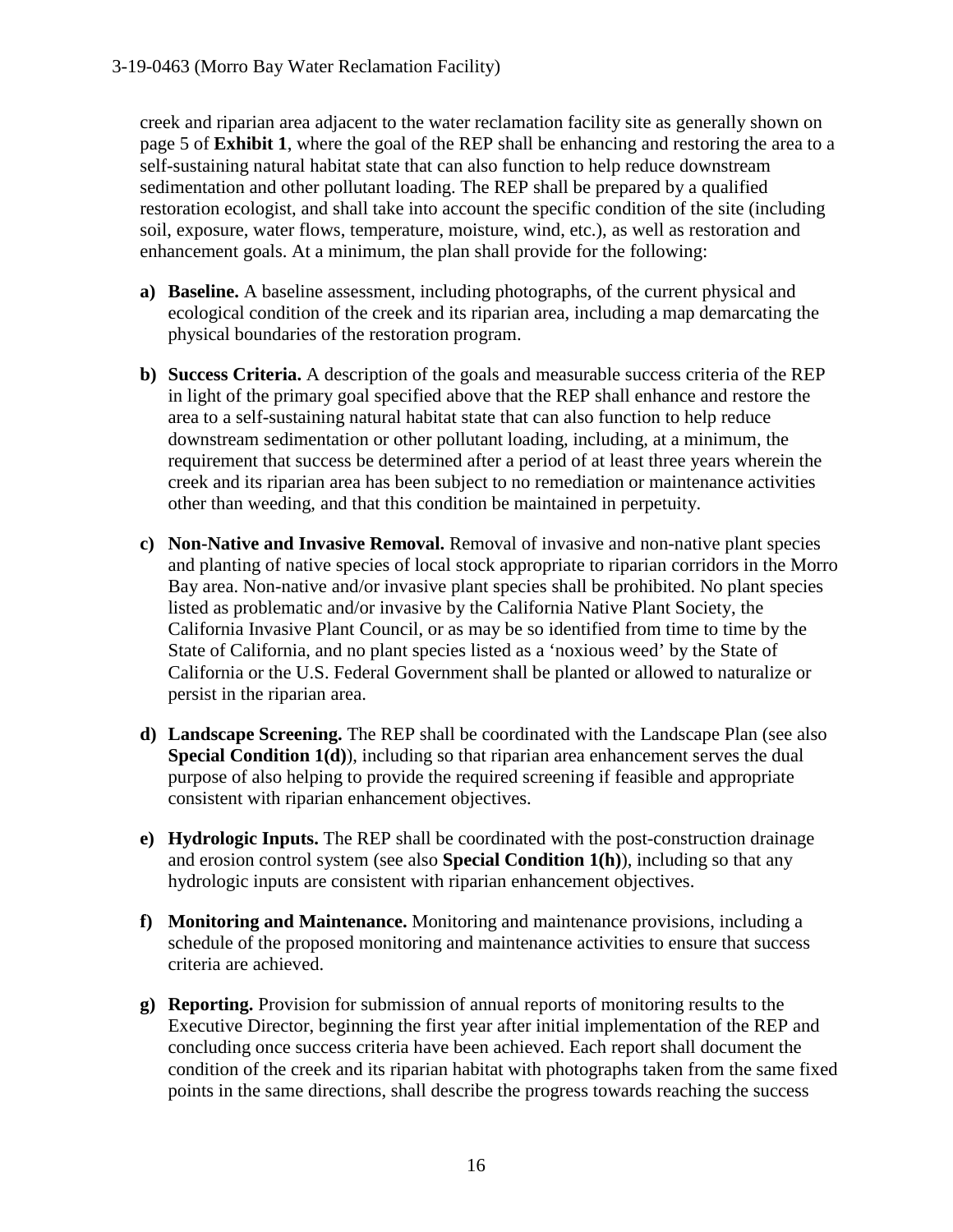criteria of the REP, and shall make recommendations, if any, on changes necessary to achieve success.

- **h) Provision for Possible Further Action.** If the final monitoring report indicates that the REP has been unsuccessful, in part or in whole, based on the approved success criteria, the Permittee shall submit within 90 days a revised or supplemental plan to compensate for those portions of the original plan which did not meet the approved success criteria. The Permittee shall implement the revised or supplemental plan as directed by the Executive Director.
- **i) Restoration Completion.** Restoration activities shall commence immediately upon completion of construction of the water reclamation facility, and shall be completed within six months.

The approved REP shall be implemented as directed by a qualified restoration ecologist. All requirements above and all requirements of the approved REP shall be enforceable components of this CDP. The Permittee shall undertake development in accordance with this condition and the approved REP.

- **4. Archaeological Protection.** An archaeological monitor qualified by the Native American Heritage Commission shall be present during all ground disturbance (including grading activities), and shall be consulted to provide recommendations for subsequent measures for the protection and disposition of artifacts of historical or cultural significance in the event such artifacts are discovered. In the event that any article of historical or cultural significance is encountered, all activity that could damage or destroy these resources must cease and the Executive Director, the Native American Heritage Commission, and all appropriate local tribal representative(s) (as identified in the project's Cultural Resources Mitigation and Monitoring Program pursuant to EIR Mitigation Measures CUL-1 through 14) must be notified so that the articles may be suitably protected or flagged for future research. Mitigation measures shall be developed in accordance with Native American Heritage Commission and local tribal representative recommendations, and submitted to the Executive Director for review and approval, and such measures shall be required to address and proportionately offset the impacts of the project on such archaeological resources prior to recommencement of construction activity.
- **5. Agricultural Mitigation Program.** PRIOR TO OPERATION OF THE WRF, the Permittee shall submit an Agricultural Mitigation Program to the Executive Director for review and approval. The Program shall specify the measures to be taken to mitigate for project agricultural impacts by providing an agricultural conservation easement over agricultural property of a similar quality as the project site, and of a type that is potentially threatened by urban development, at a ratio of at least 2:1 for the loss of agricultural land associated with the approved project (i.e., the easement must cover at least 30 acres of such agricultural land). The Program may also specify other measures to satisfy this mitigation requirement, including, but not limited to, protecting agricultural lands and operations through measures that facilitate the success of agricultural operations over land of a similar quality/type and amount contemplated to be protected by the agricultural conservation easement (e.g., providing recycled water to serve agricultural operations in lieu of more expensive water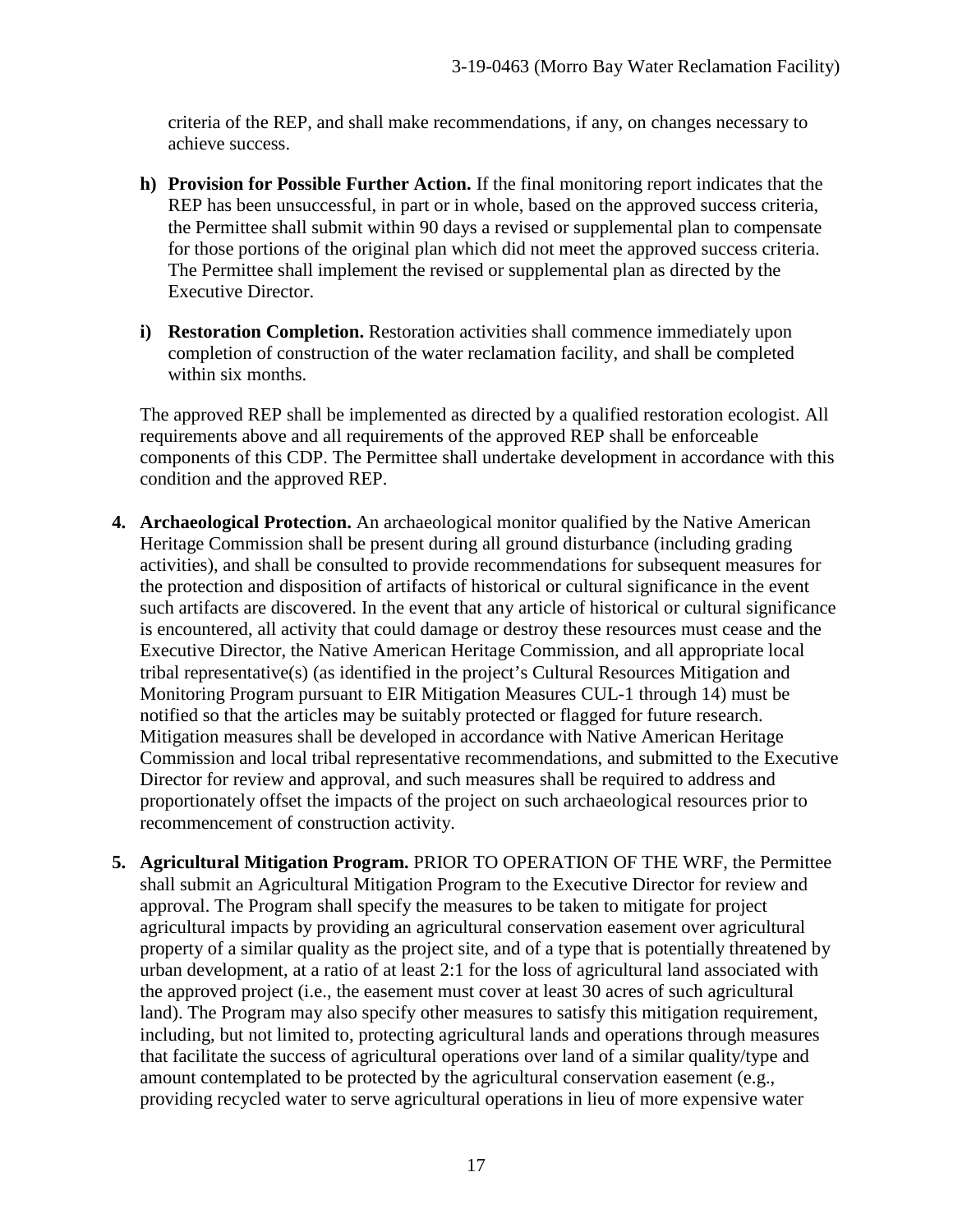supply options, City policies prohibiting urban growth into agricultural lands, etc.). If the Program identifies other such measures in whole or in part to satisfy this mitigation requirement, then the Executive Director must determine that such alternative measures provide a commensurate amount of mitigation (to the 2:1 conservation easement) to protect agricultural lands and operations in the City of Morro Bay and/or in the closely surrounding area. The agricultural conservation easement shall be recorded in a form and content acceptable to the Executive Director, and/or other acceptable mitigation measures shall be realized, prior to operation of the WRF.

All requirements above and all requirements of the approved Agricultural Mitigation Program shall be enforceable components of this CDP. The Permittee shall undertake development in accordance with this condition and the approved Agricultural Mitigation Program.

**6. Recycled Water Management Plan.** PRIOR TO CONSTRUCTION OF THE WRF, the Permittee shall submit two copies of a Recycled Water Management Plan (RWMP) to the Executive Director for review and approval. The objective of the RWMP shall be to ensure that the maximum amount of tertiary-treated recycled water is produced, and the maximum amount of such water is used for beneficial reuse purposes, including injected underground in locations that will maximize its ability for groundwater replenishment and indirect potable reuse, including over the long term and taking into account potential sea level rise and increased aquifer seawater intrusion, and replacing existing potable water use with recycled water use where feasible and appropriate, including with respect to both urban and agricultural reuse (see also **Special Condition 5**). In addition, the Plan shall ensure that the sites designated for injection of treated wastewater are designed to maximize the long-term health and sustainability of groundwater and surface water and related resources (including wetlands, streams, creeks, lakes, riparian corridors, marshes, etc.) as much as possible, including with respect to potential sea level rise and increased aquifer seawater intrusion.

All requirements above and all requirements of the approved RWMP shall be enforceable components of this CDP. The Permittee shall undertake development in accordance with this condition and the approved RWMP.

**7. Wastewater Treatment Plant Removal and Restoration Plan.** PRIOR TO OPERATON OF THE WRF, the Permittee shall submit two copies of a Wastewater Treatment Plant Removal and Restoration Plan to the Executive Director for review and approval. The Plan shall indicate how the existing wastewater treatment plant located at 160 Atascadero Road will be decommissioned and demolished, including through removal of all plant components (e.g., buildings, fences, storage tanks, etc.), and the site restored to a safe and level configuration roughly matching the surrounding areas. The WWTP site shall be restored within one year of WRF and Cayucos CSD operation.

All requirements above and all requirements of the approved Wastewater Treatment Plant Removal and Restoration Plan shall be enforceable components of this CDP. The Permittee shall undertake development in accordance with this condition and the approved Wastewater Treatment Plant Removal and Restoration Plan.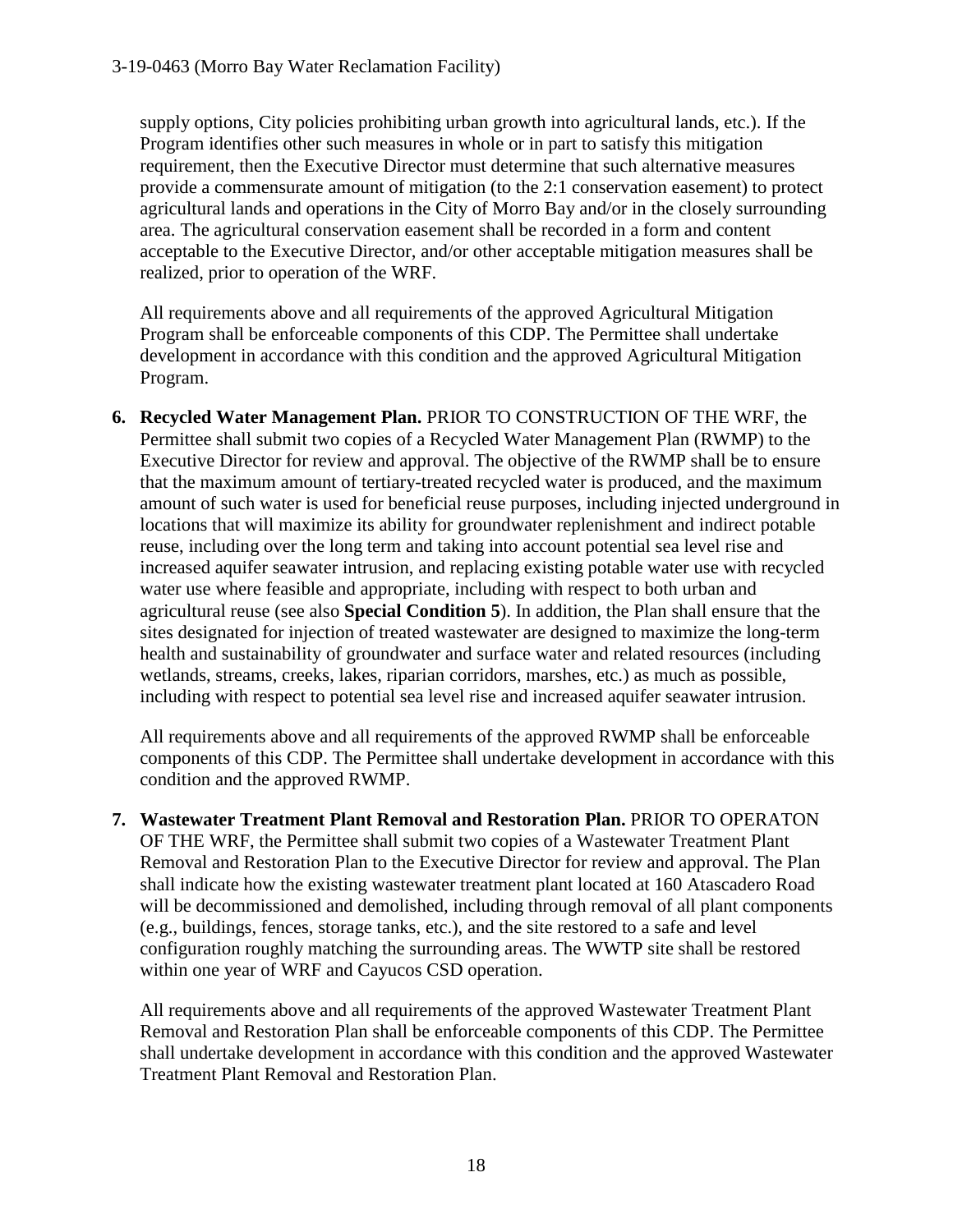**8. Outfall Assessment Plan.** PRIOR TO THE COMMENCEMENT OF ANY MARINE DEVELOPMENT, INCLUDING ANY OFFSHORE DEVELOPMENT ON THE OCEAN OUTFALL, the Permittee shall submit two copies of an Outfall Assessment Plan to the Executive Director for review and approval. The Plan shall specify the procedures for undertaking a complete inspection of the existing outfall line from the existing wastewater treatment plant connection point to the outfall line's termination point in the ocean so as to assess its integrity and long-term functioning, and to replace diffusers and remove sediment buildup as necessary, all prior to operation of the new WRF facility. The Plan shall also identify construction best management practices to avoid adverse impacts to coastal water quality to the maximum extent feasible.

At a minimum, the Plan shall include the following coastal water quality and marine habitat protection elements, and shall be implemented consistent with vessel and worker safety:

- **a)** Prior to the start of offshore activities the Permittee shall provide awareness training to all Project-related personnel and vessel crew, including viewing of an applicable wildlife and fisheries training video regarding the most common types of marine wildlife likely to be encountered in the Project area and the types of activities that have the most potential for affecting such wildlife.
- **b)** A minimum of two qualified marine mammal observers shall be located on the derrick barge or other nearby project vessel to conduct observations, with two observers on duty during all outfall inspection and maintenance activities. The Plan shall identify any scenarios that require an additional observer on the barge or other Project vessel and, in these cases, make recommendations as to where this person should be placed to ensure complete coverage of the surrounding marine environment.
- **c)** Shipboard observers shall submit a daily sighting report to the Executive Director no later than noon the following day that shall be of sufficient detail to determine whether observable effects to marine mammals are occurring.
- **d)** The observers shall have the appropriate safety and monitoring equipment adequate to conduct their activities (including night-vision equipment, when applicable).
- **e)** The observers shall have the authority to temporarily halt any project activity that could result in harm to a marine mammal, sea turtle or other special status species, and to suspend those activities until the animals have left the area. For monitoring purposes, the observers shall establish a 1,640-foot (500-meter) radius avoidance zone around the derrick barge and other Project vessels for the protection of large marine mammals (i.e., whales) and a 500-foot (152-meter) radius avoidance zone around the derrick barge and other Project vessels for the protection of smaller marine mammals (i.e., dolphins, sea lions, seals, etc.) or sea turtles.
- **f)** In the event that a whale becomes entangled in any cables or lines (e.g., vessel mooring lines), the observer shall immediately notify the National Marine Fisheries Service (NMFS) and the Executive Director, so appropriate response measures can be implemented. Similarly, if any take occurs, as that term is defined in the Federal Endangered Species Act, including to a marine mammal or sea turtle, the observer shall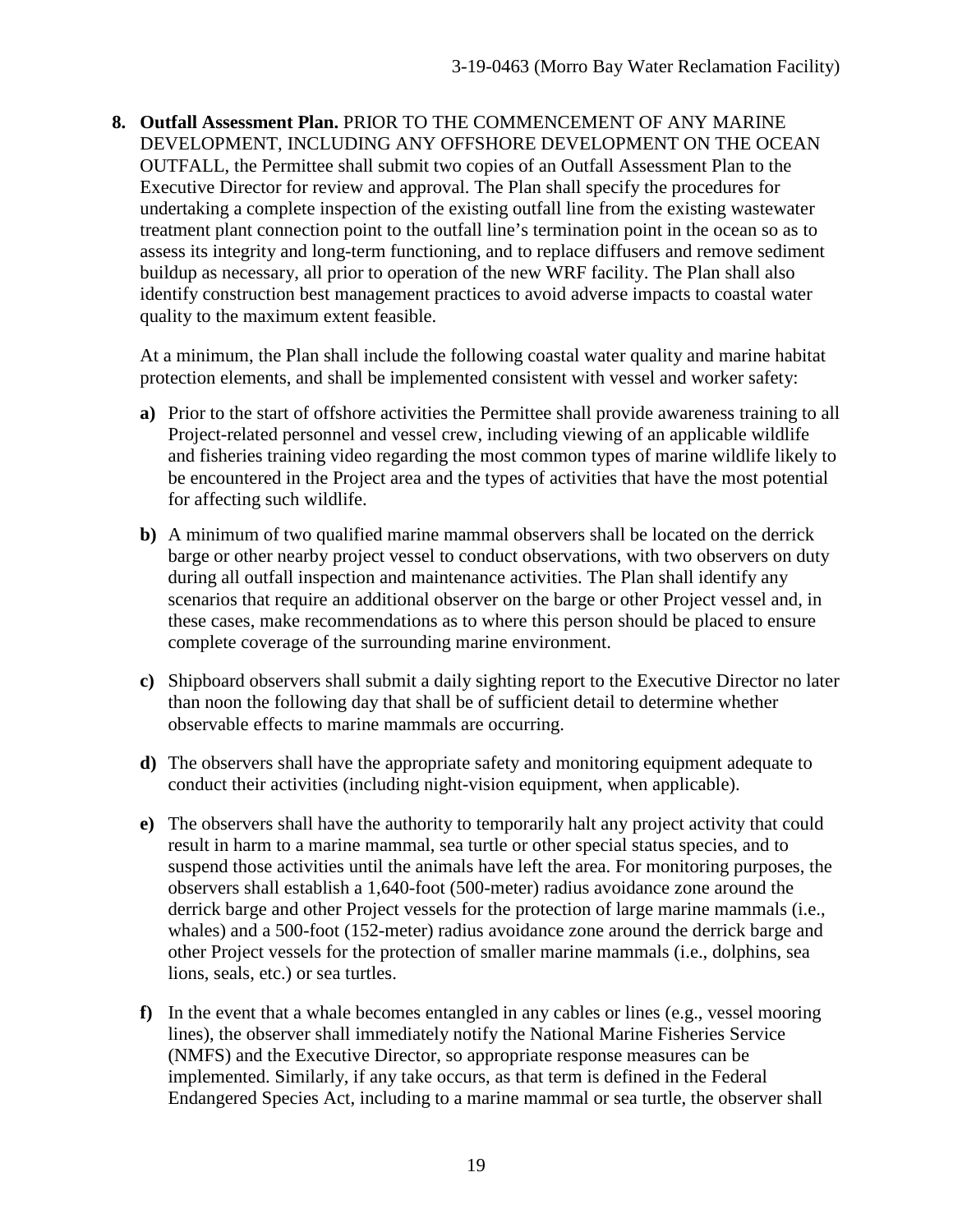immediately notify the Executive Director, NMFS and any other required regulatory agency.

- **g)** Propeller noise and other noises associated with pipeline removal and other decommissioning activities shall be reduced or minimized to the maximum extent feasible.
- **h)** In addition to onsite monitoring, the Plan shall describe measures to be taken during the transit of project vessels and equipment to the project site in order to minimize the risk of collisions with marine mammals and/or sea turtles. Such measures shall include, but are not limited to, restrictions on vessel speed.
- **i)** The captain of the derrick barge and the Permittee's project management team shall be responsible for ensuring that the Plan is implemented.
- **j)** A final report summarizing the results of monitoring activities shall be submitted to the Executive Director and other appropriate agencies no more than 90 days following completion of pipeline removal and other offshore activities. The report shall include: (a) an evaluation of the effectiveness of monitoring protocols and (b) reporting of (i) marine mammal, sea turtle, and other wildlife sightings (species and numbers); (ii) any wildlife behavioral changes; and (iii) any project delays or cessation of operations due to the presence in the project area of marine wildlife species subject to protection.
- **k)** There shall be no marine discharge of sewage or bilge/ballast water from project vessels during offshore project activities. A zero-discharge policy shall be adopted for all project vessels. All sediment from the outfall shall be collected and disposed of at an inland location. No discharge of any kind is allowed into marine waters.

The Plan shall also include provisions documenting the feasibility of outfall removal in the future, including defining triggers for when the outfall is no longer needed for effluent discharge, including full effluent beneficial reuse or through inland discharge.

All requirements above and all requirements of the approved Outfall Assessment Plan shall be enforceable components of this CDP. The Permittee shall undertake the outfall line assessment in accordance with this condition and the approved Outfall Assessment Plan.

- **9. Wastewater Service Boundary.** Wastewater service to properties outside of the City's wastewater service area as shown in page 14 of **Exhibit 3** shall be prohibited without an amendment to this CDP. Expanded service area through a CDP amendment shall be prohibited unless, at a minimum, such expanded wastewater services will not lead to adverse coastal resource impacts, including that such amendment will not induce development growth within the County or the City inconsistent with either respective LCP, as applicable.
- **10. Coastal Hazards Risk**. By acceptance of this CDP, the Permittee acknowledges and agrees, on behalf of itself and all successors and assigns:
	- **a) Coastal Hazards.** That the site of certain project components (including pump stations and pipelines near the shoreline and at low-lying elevations, and including the ocean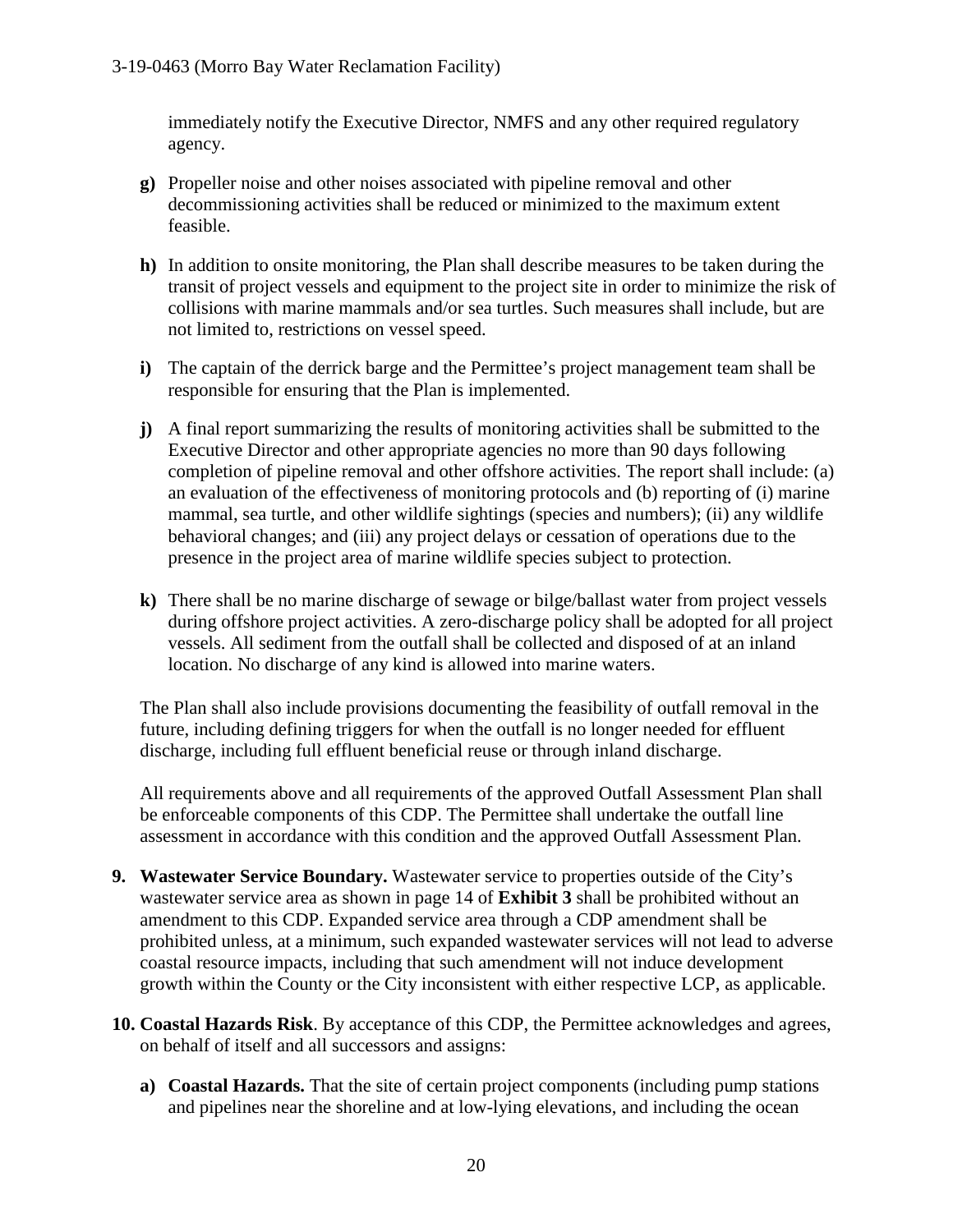outfall) is subject to coastal hazards including but not limited to episodic and long-term shoreline retreat and coastal erosion, high seas, ocean waves, storms, tsunami, tidal scour, coastal flooding, liquefaction, sea level rise, and the interaction of same.

- **b) Assume Risks.** To assume the risks to the Permittee and the property that is the subject of this CDP of injury and damage from such coastal hazards in connection with this permitted development.
- **c) Waive Liability.** To unconditionally waive any claim of damage or liability against the Commission, its officers, agents, and employees for injury or damage from such coastal hazards.
- **d) Indemnification.** To indemnify and hold harmless the Coastal Commission, its officers, agents, and employees with respect to the Commission's approval of the development against any and all liability, claims, demands, damages, costs (including costs and fees incurred in defense of such claims), expenses, and amounts paid in settlement arising from any injury or damage due to such coastal hazards.
- **e) Property Owners Responsible.** That any adverse effects to property caused by the permitted development shall be fully the responsibility of the Permittee and/or property owners.
- **11. Coastal Hazards Response**. By acceptance of this CDP, the Permittee acknowledges and agrees, on behalf of itself and all successors and assigns, that the intent of this approval is to allow for the approved project to be constructed and used consistent with the terms and conditions of this CDP for only as long as project components remain safe for use without additional measures beyond ordinary repair and/or maintenance as that term is defined in Section 30610(d) of the Coastal Act (including sealing and waterproofing repair and/or maintenance that does not involve extraordinary measures as that term is defined in Section 13252(a) of the Commission's regulations) and without reliance on a shoreline protective device or devices to protect them from coastal hazards. In lieu of shoreline protective devices, the intent of the CDP is that any project components that are threatened by coastal hazards shall require a CDP amendment to modify and/or relocate the threatened project components inland and away from the coastal hazards threat. By acceptance of this CDP, the Permittee agrees to waive any rights that it may have under Coastal Act Section 30235, the City's LCP, or other applicable laws, to shoreline protective devices to protect the development authorized by this CDP.
- **12. Public Rights.** By acceptance of this CDP, the Permittee acknowledges and agrees, on behalf of itself and all successors and assigns, that the Coastal Commission's approval of this CDP shall not constitute a waiver of any public rights that may exist on the properties involved. The Permittee shall not use this CDP as evidence of a waiver of any public rights that may exist on the properties now or in the future.
- **13. Other Authorizations.** PRIOR TO CONSTRUCTION OF THE WRF, the Permittee shall provide to the Executive Director written documentation of authorizations from the Central Coast Regional Water Quality Control Board, the State Water Resources Control Board, the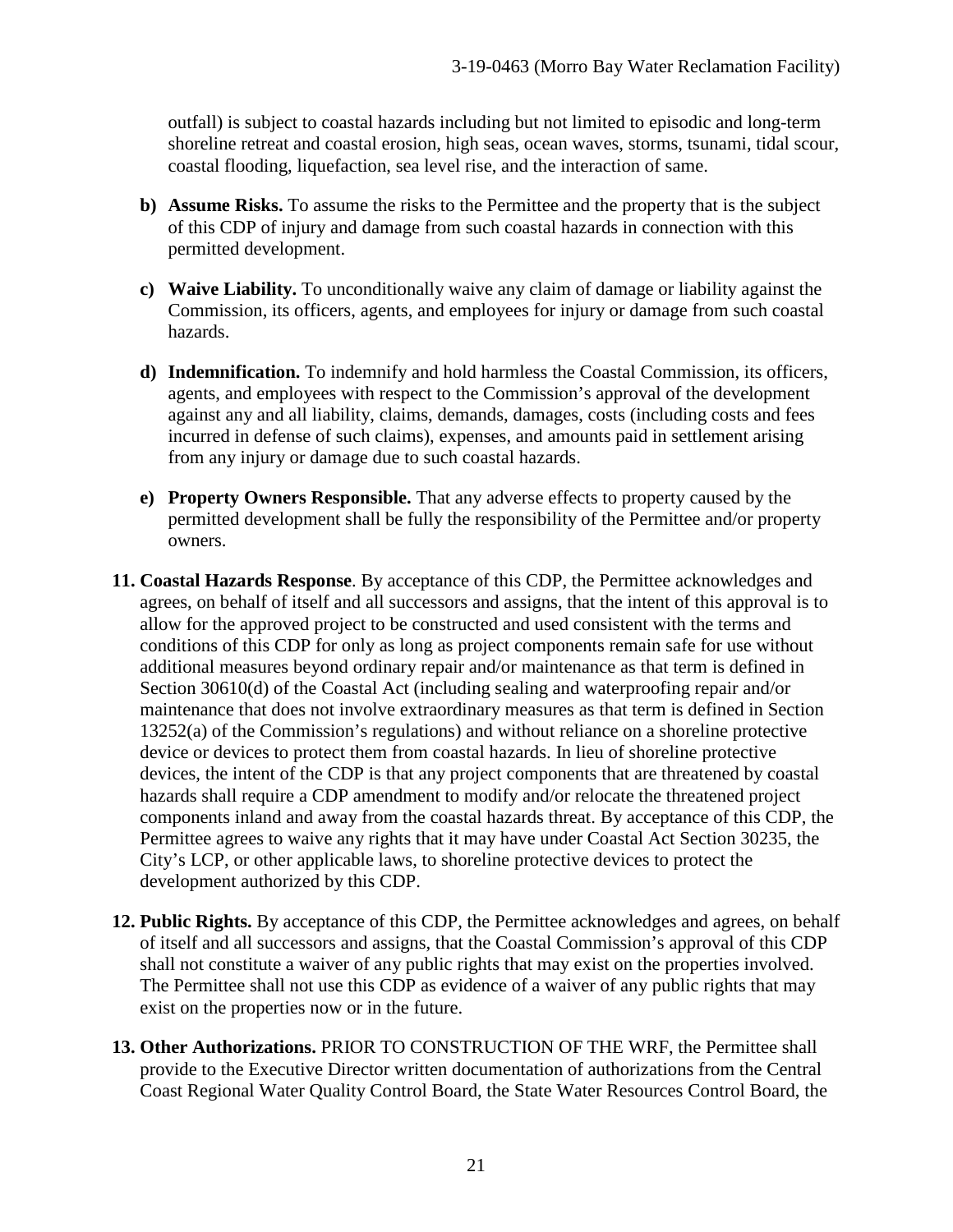California Department of Fish and Wildlife, the California State Lands Commission, the National Marine Fisheries Service, and the U.S. Army Corps of Engineers, or evidence that no such authorizations are required. The Permittee shall inform the Executive Director of any changes to the project required by any other such authorizations. Any such changes shall not be incorporated into the project until the Permittee obtains a Commission amendment to this CDP, unless the Executive Director determines that no amendment is legally required.

- **14. Minor Changes.** The Permittee shall undertake development in conformance with the terms and conditions of this CDP, including with respect to all Executive Director-approved plans and other materials, which shall also be enforceable components of this CDP. Any proposed project changes, including in terms of changes to identified requirements in each condition, shall either (a) require a CDP amendment, or (b) if the Executive Director determines that no amendment is legally required, then such changes may be allowed by the Executive Director if such changes: (1) are deemed reasonable and necessary; and (2) do not adversely impact coastal resources.
- **15. Future Permitting.** All future proposed development related to this CDP shall require a new CDP or a CDP amendment that is processed through the Coastal Commission, unless the Executive Director determines a CDP or CDP amendment is not legally required.
- **16. Indemnification by Permittee/Liability for Costs and Attorneys' Fees.** By acceptance of this CDP, the Permittee agrees to reimburse the Coastal Commission in full for all Coastal Commission costs and attorneys' fees – including (1) those charged by the Office of the Attorney General, and (2) any court costs and attorneys' fees that the Coastal Commission may be required by a court to pay – that the Coastal Commission incurs in connection with the defense of any action brought by a party other than the Permittee against the Coastal Commission, its officers, employees, agents, successors and/or assigns challenging the approval or issuance of this CDP. The Coastal Commission retains complete authority to conduct and direct the Commission's defense of any such action against the Coastal Commission, its officers, employees, agents, successors and/or assigns.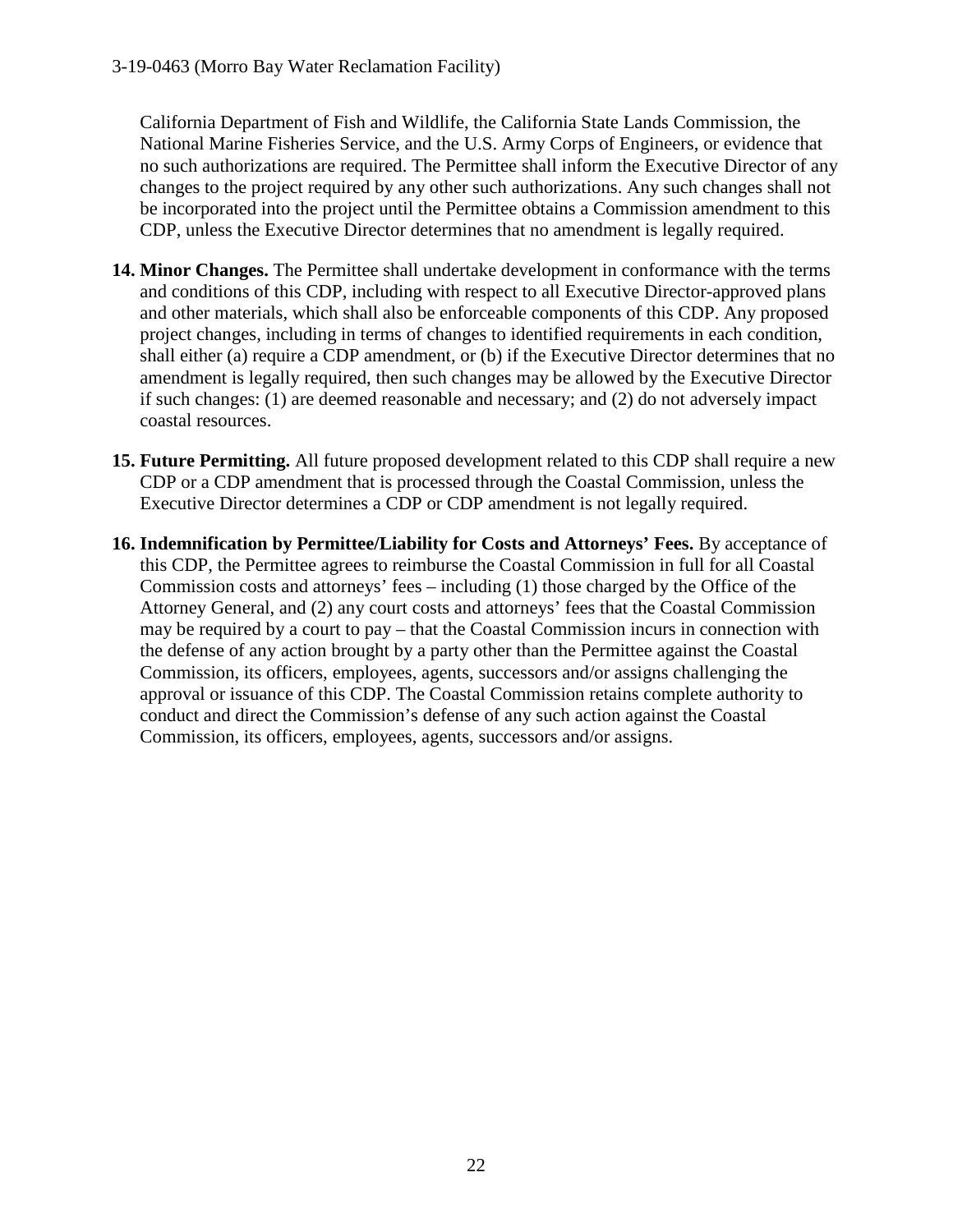# **IV. FINDINGS AND DECLARATIONS**

# **A. PROJECT LOCATION, BACKGROUND, AND DESCRIPTION**

#### *Project Location and Background*

The City of Morro Bay is a seaside town of roughly 10,000 residents located along the central coast of California in San Luis Obispo County. The City was incorporated in 1964 and covers roughly five square miles, with the more urban portion of the community nearest to Morro Bay and the Pacific Ocean surrounded by open agricultural hills and Morro Bay State Park's protected parkland, coastal beaches, and the Morro Bay Estuary. The City's Department of Public Works provides wastewater services, and the wastewater service area is coincident with the City limit (see **Exhibit 1** for location maps and photos of the Morro Bay area, and page 14 of **Exhibit 3** for a map of the City's wastewater service boundary).

The existing Morro Bay-Cayucos Wastewater Treatment Plant (WWTP) is located at 160 Atascadero Road in Morro Bay and is jointly owned and operated by the City and the Cayucos Sanitary District (CSD). The WWTP was originally built in 1954 and provides wastewater treatment services to the City and to the unincorporated community of Cayucos some six miles to the north (see **Exhibit 1** for photos of the existing WWTP). The City's proposed Water Reclamation Facility (WRF) is proposed to be located adjacent to the City in an unincorporated portion of the County on a 15-acre portion of an approximately 396-acre parcel along Highway 1, just north of the northern terminus of South Bay Boulevard. Other project components, including new pipelines, pump stations, and injection wells, will be located within the City, and the ocean outfall portion of the project extends from the shoreline of the City some 2,900 feet offshore in the Pacific Ocean. Specifically, the collection system modifications include two new lift stations, one adjacent to the existing WWTP in a City corporation yard and one located at the corner of Highway 1 and Main Street on a City-owned parcel. Multiple pipelines running along an alignment between the existing WWTP and the WRF site are also proposed, including two pipelines to convey raw wastewater from the two new pump stations to the WRF, a waste discharge pipeline to convey brine/excess treated wastewater to the existing ocean outfall, and a pipeline to convey WRF-purified water to groundwater injection locations in the City. See locations of all proposed project components in **Exhibits 1 and 3**.

The existing WWTP was built before modern State and Federal water quality standards were in place, and does not meet federal Clean Water Act (CWA) standards for full secondary treatment. Instead, the WWTP has been operating under a CWA waiver<sup>[8](#page-22-0)</sup> for full secondary treatment requirements for biochemical oxygen demand and total suspended solids since 1984. In 2018, the City received a time schedule order (TSO) from the Central Coast Regional Water Quality Control Board (Regional Board) requiring compliance with full secondary treatment requirements by February 28, 2023.

Because of the age of the existing WWTP, its failure to meet core CWA water quality standards, and possibility of fines/penalties if the City fails to meet the Regional Board's TSO mandating CWA compliance by 2023, the City has been pursuing a new upgraded wastewater treatment

 $\overline{a}$ 

<span id="page-22-0"></span><sup>8</sup> Pursuant to Clean Water Act Section 301(h).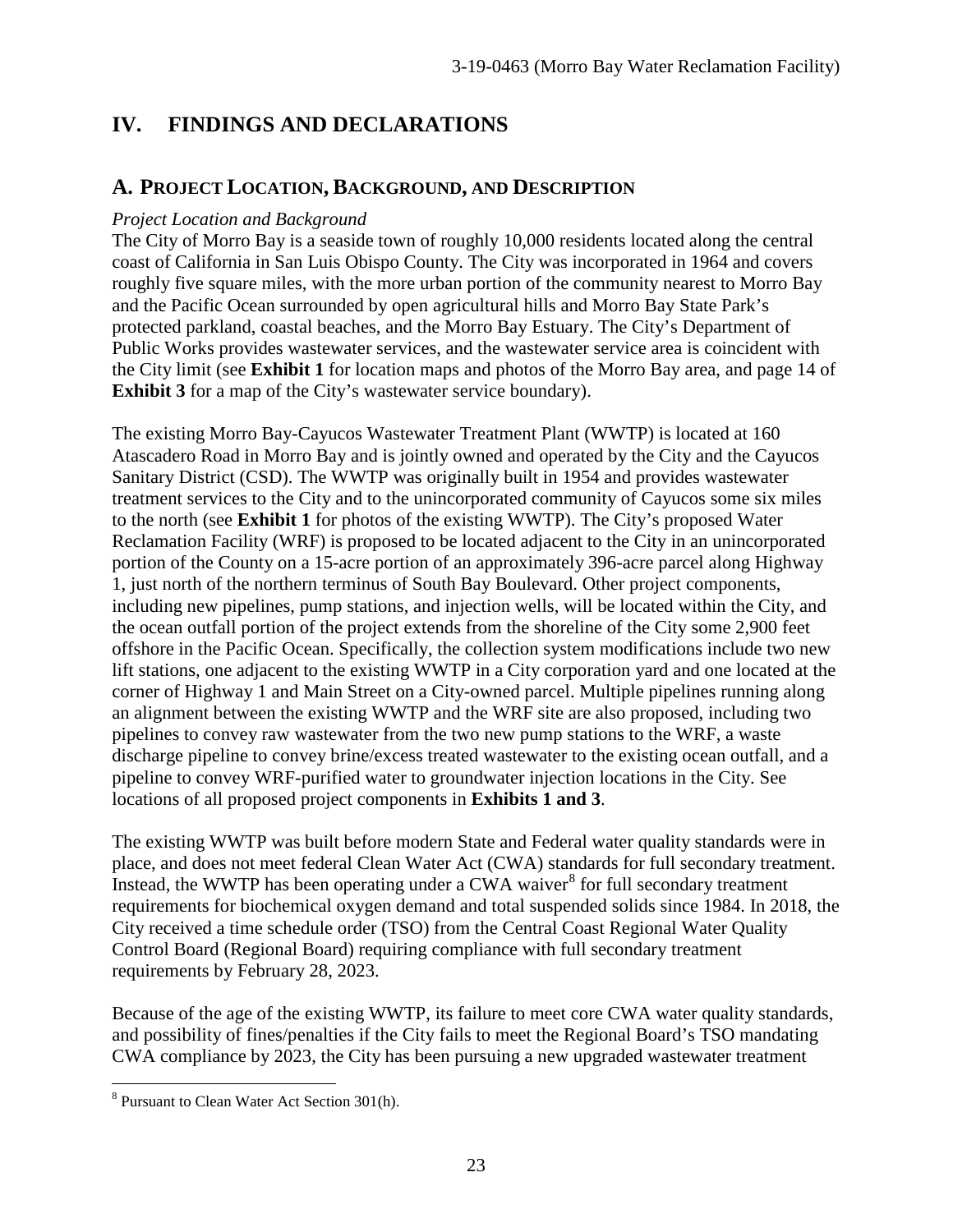facility for over a decade. The City and the CSD initially proposed to redevelop the WWTP at its current site at 160 Atascadero Road, and the City approved a CDP for same in 2011. However, the City's CDP approval was appealed to the Coastal Commission by eleven different parties (Appeal Number A-3-MRB-11-001), with the Commission finding "Substantial Issue" and taking jurisdiction over the CDP application in March 2011. Following significant back and forth between the City and Commission staff, particularly regarding potential project alternatives, in January 2013 the Commission denied a CDP for the City's redevelopment-in-place proposal on the basis of LCP inconsistencies with respect to avoiding coastal hazards, land use priorities, recycled water provisions, and public view protections. The Commission adopted findings for its denial, including those set forth in the summary of the adopted staff report:

*The first issue raised by the proposed project is that a new WWTP is not an allowed use under the LCP's zoning at its existing location. The existing WWTP is a non-conforming use under the LCP's certified light-industrial zoning of the site, and construction of a new WWTP on this site is not an allowable use and is therefore inconsistent with the LCP. At a minimum, approval of a new WWTP at the proposed location would first require that the LCP be amended to allow such a use. However, given that the site is located in a prime visitor-serving redevelopment opportunity area for the City, and given the other constraints to WWTP development at this location, it is not clear that such an LCP amendment would be appropriate.* 

*Second, with respect to coastal hazards, the WWTP site is located in a tsunami run-up zone in an area that would also be inundated in a 100-year storm event through flooding (associated with Morro Creek), which could be exacerbated by dune migration and sealevel rise over time. The project proposes to address these issues by elevating the new WWTP on roughly four acres of fill up to seven and a half feet high, estimated by the Applicant to amount to approximately 35,000 cubic yards of fill (equivalent to approximately 3,500 large truckloads of fill soil). The LCP requires that risks from coastal hazards be minimized, and appears to contemplate flood elevation as a means to do that in certain circumstances. However, given the significant potential flooding at this location, and the uncertainty of future long-term risks over the potential life of the project, staff does not believe that siting a large public infrastructure project in a flood zone by using a such a large fill slope, instead of siting the WWTP out of a hazardous area, is consistent with the LCP (including with LCP policies requiring that projects with excessive grading be denied, and with policies designed to maximize protection of the existing landform by fitting development to existing topography and natural grade). In a 100-year flooding event, the WWTP would be an island, and in a tsunami, it would be under water; neither of which conservatively minimize hazard risk as required by the LCP.* 

*The WWTP project would produce tertiary treated wastewater, but it only includes a small reclamation component, one that is designed to use only a portion of the reclaimed water that could potentially be produced. The vast majority of the treated wastewater would be discharged to the ocean via the existing WWTP ocean outfall that extends some 2,900 feet into the ocean. The City's LCP not only requires the project to include reclamation, but also requires protection and enhancement, where feasible, of Morro and*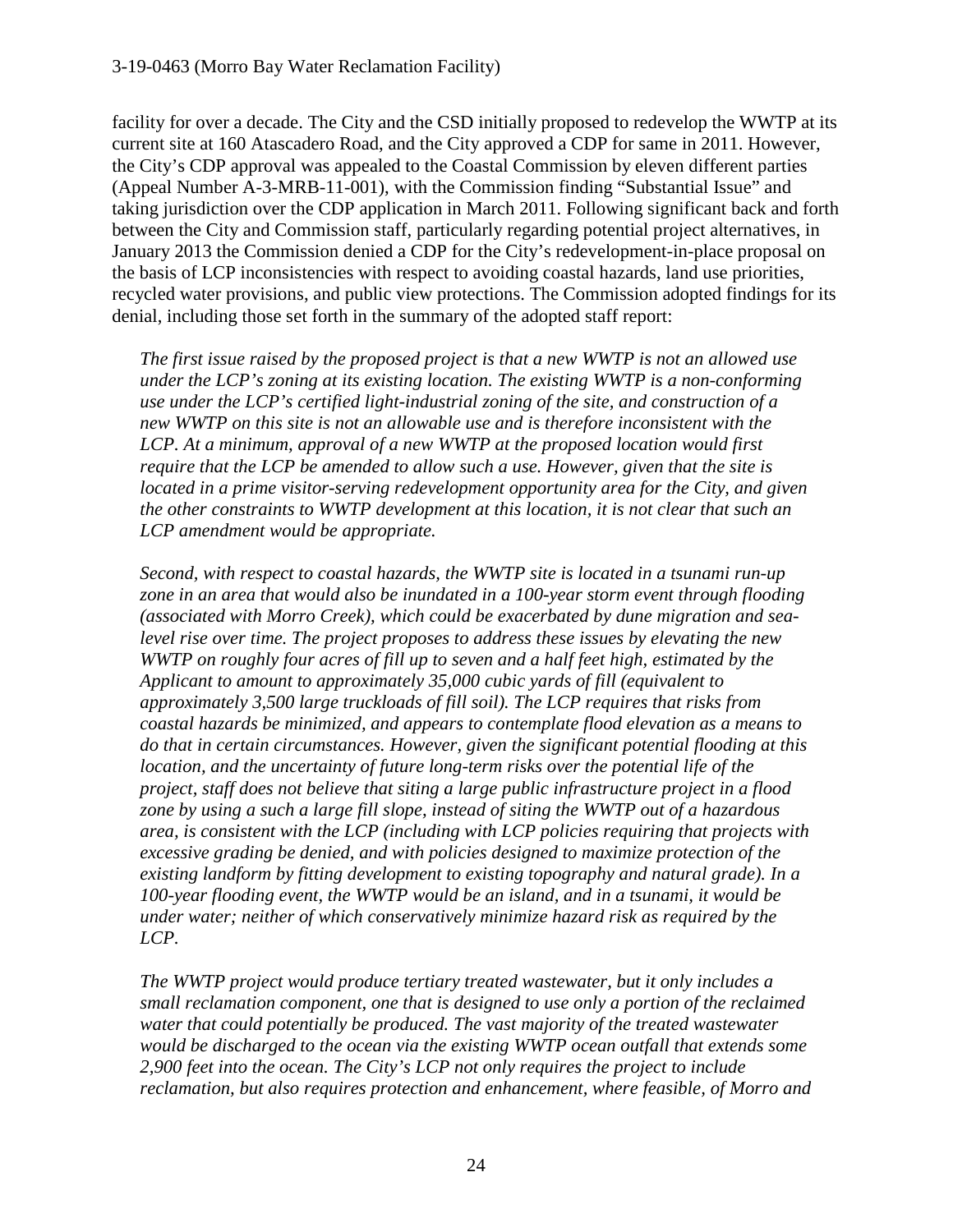*Chorro groundwater basins, as well as coastal streams, wetlands, and related freshwater resources. Read as a whole, the LCP thus directs a WWTP project to maximize reclamation so that such recycled water can be made available to both offset potable water use as well as to enhance freshwater resources (e.g., through use for agricultural irrigation, urban landscaping, groundwater replenishment, etc.). These concerns are especially important given that the City receives much of its water from the State Water Project and reclamation would provide an important contingency in the event that such water transfers are suspended, reduced, or otherwise impacted (e.g., increase in costs, etc.).* 

*Finally, the WWTP site is located in an LCP-designated sensitive view area between Highway 1 and Morro Rock. The LCP requires the scenic and visual qualities of the coast to be protected and where feasible enhanced, and requires development to be sited and designed to protect views to and along the ocean and other coastal areas. The new WWTP would be in a similar location as the plant to be demolished, but would be taller, including because it would be elevated on a fill slope above flood levels. Although the development pattern and area of the WWTP is not currently significantly visually sensitive, given that this is a non-conforming use and the area could potentially be redeveloped to connect upcoast Morro Bay with the Embarcadero as a visitor-serving and public recreational access unit, the development of such a facility is problematic from a visual perspective as well.* 

*In short, the proposed project is inconsistent with the City's LCP, including policies related to allowable uses and land use priorities, hazard avoidance and response, sustainable public infrastructure, and public viewshed protection, where these inconsistencies are largely related to the Applicant's chosen site; a site that is identified by the LCP for lower intensity industrial development than a WWTP, such as coastaldependent commercial fishing related uses…* 

In short, the Commission denied the proposed redeveloped WWTP because it did not conform with the allowable uses and land use priorities for the site in question designated under the LCP, and because such critical public infrastructure would be subject to the significant projected risks and uncertainties from coastal hazards, including because the site is located at the confluence of Morro Creek and the ocean. Furthermore, rebuilding in place would result in a critical lost opportunity for adaptation in the face of climate change, including in terms of both relocating essential public infrastructure away from coastal hazard risk areas as well as in terms of providing a new sustainable water source for the community.

Following the CDP denial and in response to the Commission's direction to the City and the CSD on the appropriate path to upgraded wastewater and water reclamation functions, the City began to study alternative site locations outside of the existing WWTP site inland and away from coastal hazard risk. From 2013 to the beginning of 2014, the City led a public community outreach process that sought to define project goals to guide the planning and design for a new wastewater facility. Some of the developed criteria included compliance with CWA treatment/effluent standards, distance to the City's existing sewer collection system, avoidance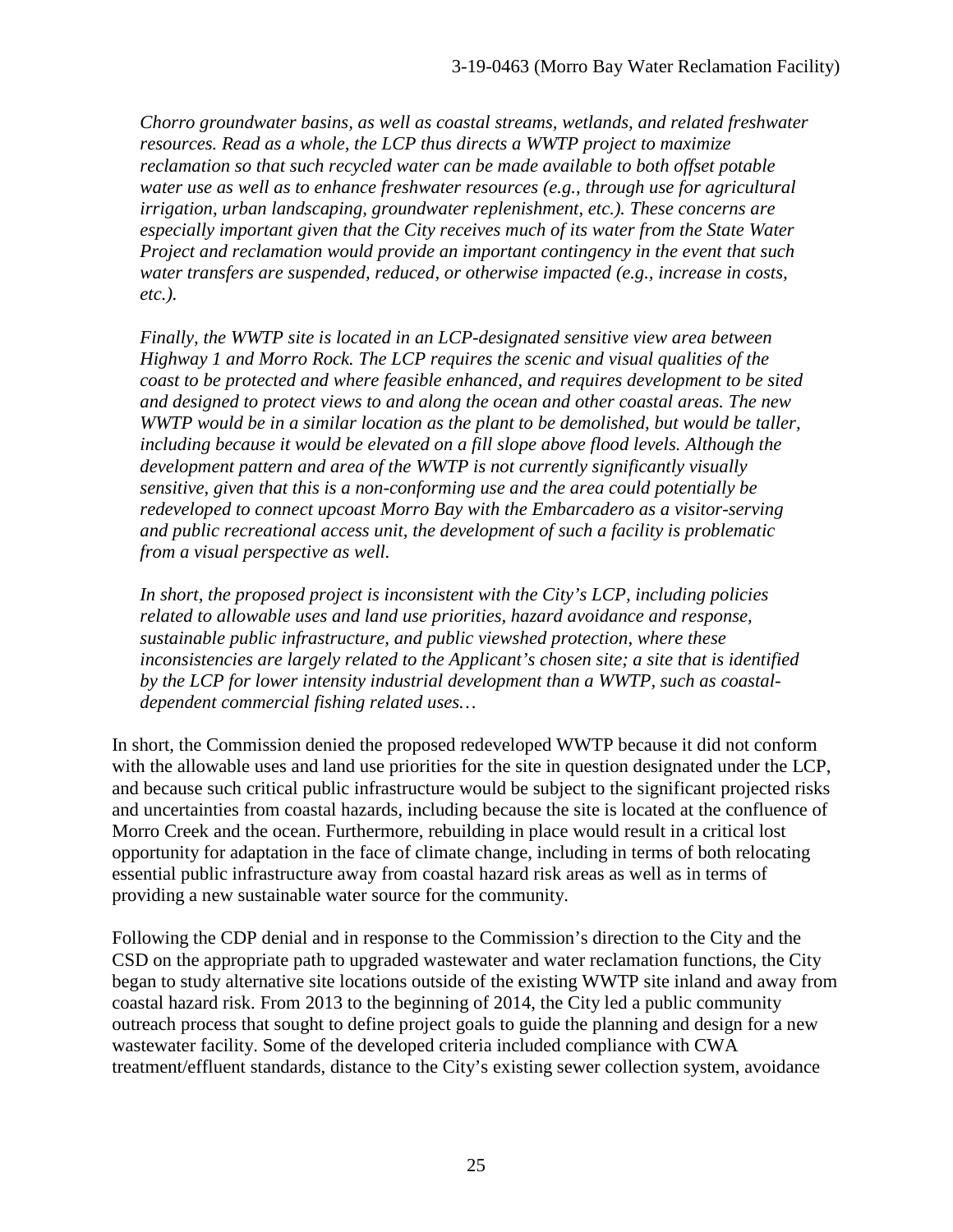of coastal hazards, potential noise/visual/smell impacts on adjacent neighborhoods, and sustainable use of public resources.

Based on these criteria, the City developed five comparative siting studies between 2013 and 2017, narrowing a total of 17 identified potential siting location options down to four: the Rancho Colina and Righetti sites, both in the Morro Valley off Highway 41; the Giannini site, located in the coastal foothills just east of and overlooking the City; and Tri-W site (now called the South Bay Boulevard site) in the Chorro Valley off Highway 1 (see **Exhibit 4** for these sites). By this time as well, the City and the CSD had decided to pursue different wastewater and water reclamation projects,<sup>[9](#page-25-0)</sup> and the City's efforts focused on finding a suitable site to build a wastewater facility to serve its residents only.

In April 2016, the City Council directed further investigation of the four above-mentioned sites to address a variety of neighborhood compatibility and cost concerns, and officially developed the following project goals and objectives:

- Produce tertiary, disinfected water in accordance with Title  $22^{10}$  $22^{10}$  $22^{10}$  requirements for unrestricted urban irrigation in a cost-effective manner for all ratepayers.
- Design to be able to produce reclaimed wastewater for potential users, which could include public and private landscape areas, agriculture, or groundwater recharge. A master water reclamation plan should include a construction schedule and a plan for bringing on recycled water customers in a cost-effective manner.
- Allow for onsite composting.
- Design for energy recovery.
- Design to treat contaminants of emerging concern in the future.
- Design to allow for other possible municipal functions at the site (i.e., City corporation yard, as well as other potential uses such as a public park and education center).
- Ensure compatibility with neighboring land uses.
- Have a new WRF operational within five years.

In June 2016, the City selected the Tri-W/South Bay Boulevard site as the one that best met the Council's identified goals as well as the Commission's direction, including because it offered a site away from the shoreline and eliminated coastal hazards risk, would be located away from existing neighborhoods and thus avoided potential community impacts, and therefore offered a safe location for a long-term investment in critical public infrastructure. With a location selected,

<span id="page-25-0"></span> $\overline{a}$  $9$  In April 2015, the CSD decided to pursue an independent path from the City to build its own new wastewater and water reclamation facility located outside the coastal zone. The CSD's Cayucos Sustainable Water Project, a new 340,000-gallon-per-day tertiary-treated wastewater treatment and water reclamation facility, broke ground in 2018 and is currently under construction at an inland location out of harm's way nearer to Cayucos, where that plant is likewise designed to help Cayucos reach water supply sustainability through reclamation.

<span id="page-25-1"></span> $10$  Title 22 refers to California's water quality laws/standards.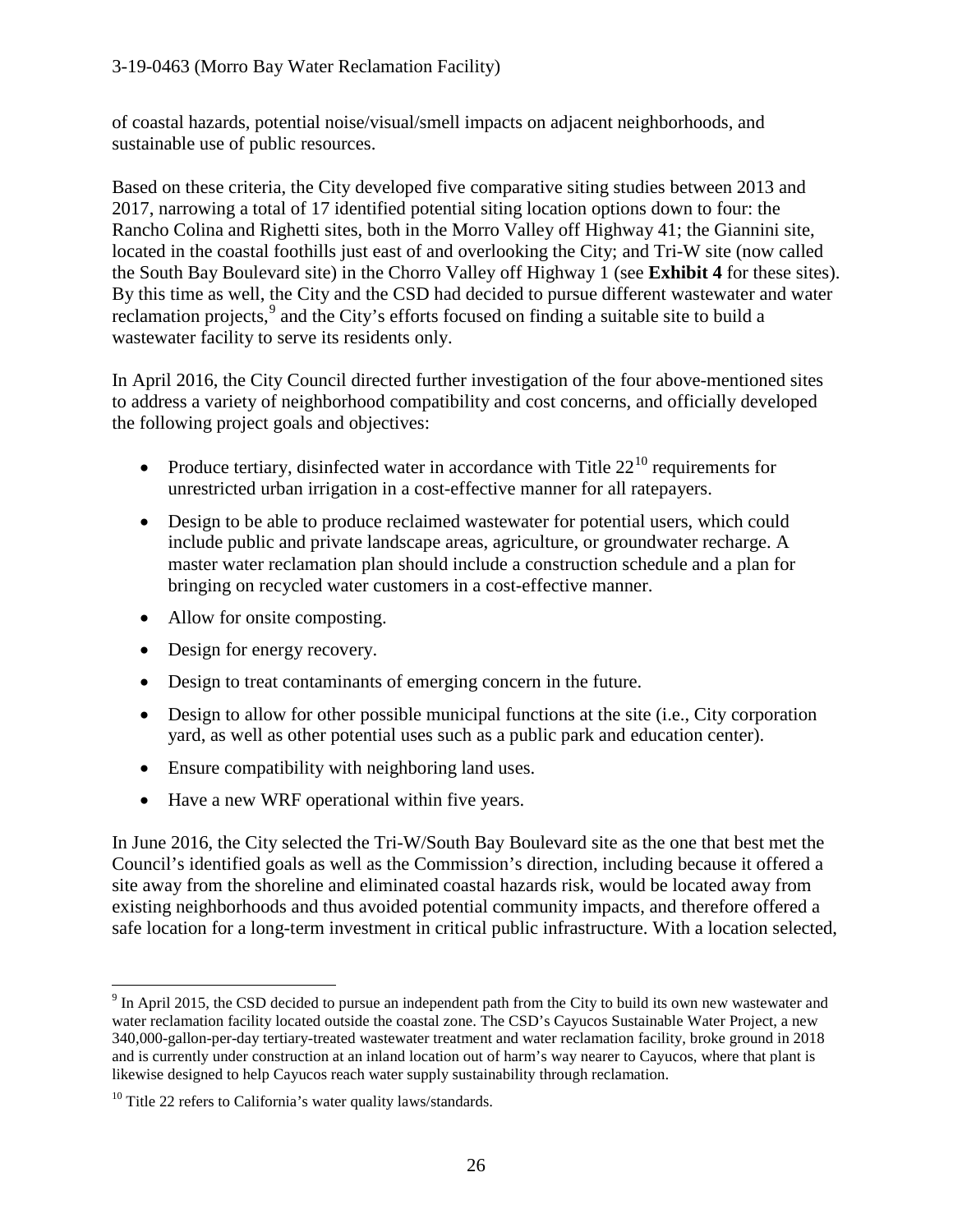the City began undertaking more detailed planning analyses, including in terms of recycled water elements, engineering, and cost.

### *Project Description*

The proposed project can be broken down into the following components:

- Subdivision of an existing privately-owned 396-acre parcel into a 27.6-acre parcel to be owned by the City and a 368.4-acre parcel to remain in private ownership for continued grazing/agricultural use.
- Construction of a new 0.97 million-gallon-per-day (MGD) water reclamation facility (WRF) on 15 acres of the newly created City-owned parcel designed to treat wastewater to a tertiary level. $^{11}$  $^{11}$  $^{11}$
- Construction of conveyance infrastructure, including pipelines carrying untreated wastewater to the WRF and pipelines carrying treated water away from the WRF, and two pump stations (one at an existing City corporation yard at 170 Atascadero Road and the other on a City-owned lot at the intersection of Main Street and Highway 1, both in the City of Morro Bay).
- Injection of treated water underground for future productive use, a process called indirect potable reuse (IPR), via a new series of up to eight injection wells located at various locations within the lower Morro Valley, including adjacent to Lila Keiser Park, all in the City of Morro Bay.
- Decommissioning and demolition of the existing WWTP upon WRF operation, and restoration of the WWTP site.
- Use, inspection, and maintenance/repairs/upgrades to the existing ocean outfall.
- Operation of the new water reclamation facility and overall system, including groundwater injection and other related components, moving forward.

Each of these proposed project components is described more fully below.

#### **Subdivision**

The City proposes to site the new WRF on a portion of an existing 396-acre parcel located outside the City limits in unincorporated San Luis Obispo County. The parcel is located just north of the intersection of Highway 1 with South Bay Boulevard, and is locally known as the "Tri-W" site. The parcel is designated Agriculture pursuant to the County's LCP, and is currently used as non-irrigated rangeland for grazing. As proposed, the parcel would be subdivided into two parcels, one 27.6-acre parcel nearest the highway to be owned by the City,  $^{12}$  $^{12}$  $^{12}$  with the remaining 368.4-acre parcel to remain in private ownership for continued grazing/agricultural use. See page 13 of **Exhibit 3** for the proposed subdivision map.

<span id="page-26-0"></span> $\overline{a}$ <sup>11</sup> Tertiary refers to a treatment process whereby wastewater is chemically treated in a manner to disinfect pathogenic microorganisms and viruses, thereby allowing for potential potable use. It is also sometimes referred to as "advanced treatment" since it exceeds the CWA standard secondary treatment requirements.

<span id="page-26-1"></span> $12$  The City plans to annex this property into the City's limits in the future following approval of the WRF.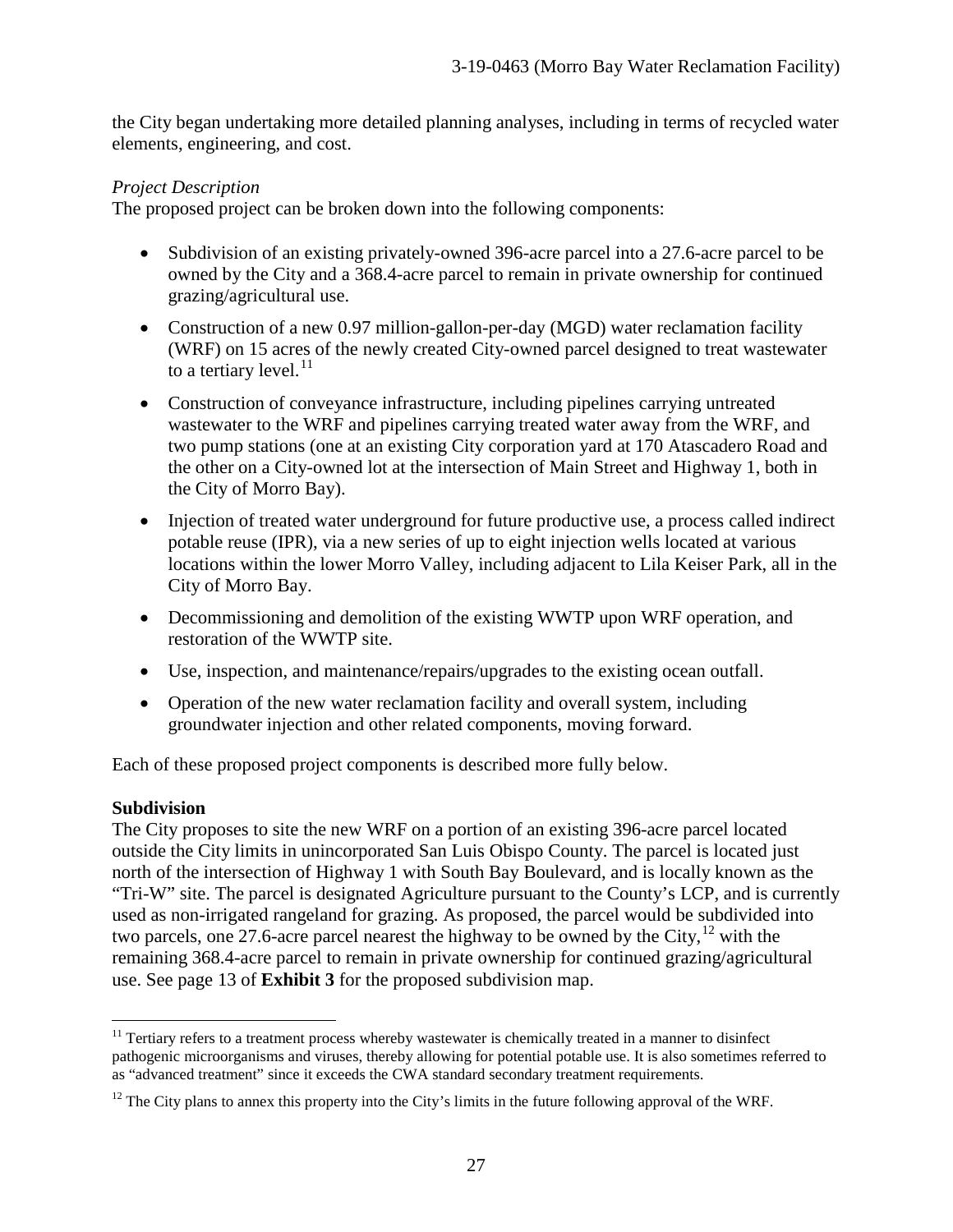#### **Water Reclamation Facility**

The WRF is proposed to be built on 15 acres of the subdivided 27.6-acre City parcel, and is designed to provide tertiary treatment for wastewater produced within the City's service area, which is coincident with existing City limits (i.e., the City currently only provides wastewater service for development within its City limits). The WRF will be sized to treat a maximum average annual daily flow rate of 0.97 MGD and a peak wet-weather flow of 8.14 MGD. The facility design includes modern wastewater treatment operations, including primary treatment via influent screening and grit removal, secondary treatment through biological means, and tertiary treatment via a membrane bioreactor, reverse osmosis and ultraviolet disinfection with an advanced oxidation process. Solid residuals from the secondary and tertiary processes would be mechanically dewatered and disposed of offsite, and liquid residuals (as well as tertiary treated water that is not otherwise used) would be directed through the ocean outfall approximately 2,900 feet offshore. The site will also house related buildings, an access road, and parking. See **Exhibit 3** for plans for the WRF.

#### **Conveyance Pipelines and Pump Stations**

Two new pipelines (one 12 inches in diameter and the other 16 inches in diameter) will convey raw wastewater from the existing collection system (which currently flows to the existing WWTP site) and, through two new pump stations,<sup>[13](#page-27-0)</sup> will redirect such flows to the new WRF. In addition, a new 8-inch-diameter pipeline is proposed to convey treated water from the WRF to new injection wells located in the Morro Valley, and a proposed new 16-inch waste discharge pipeline will convey brine (and/or treated flows that cannot be injected for reuse) to the ocean outfall. The proposed pipeline route is approximately 3.6 miles and travels east from a new pump station located within an existing City-owned corporation yard along Atascadero Road, venturing south within the California Department of Transportation (Caltrans) right-of-way (ROW) around Lila Keiser Park before following an existing parkway/bike path across Morro Creek. It would continue southeast along the Main Street ROW until it joins and follows Quintana Road. Continuing in a southeast direction on Quintana Road, the pipelines would pass through the street crossings of Kennedy Way, Morro Bay Boulevard, then Kings Avenue, Bella Vista Drive, and La Loma Avenue to South Bay Boulevard. The proposed alignment then runs north on South Bay Boulevard, crosses under Highway 1 at the interchange overpass, and would continue north towards the proposed WRF site. With the exception of a new pipe bridge crossing over Morro Creek, the pipelines will be located underground. See page 7 of **Exhibit 1** for the locations and specifications of the proposed pipelines and pump stations, and pages 10 and 11 of **Exhibit 3** for the location of the pump stations (shown as "PS-B" and PS-A," respectively).

#### **Recycled Water Program**

 $\overline{a}$ 

One of the proposed project's goals is to enhance the City's water supply portfolio. The proposed end use for recycled water produced at the WRF is indirect potable reuse (IPR), which would involve groundwater replenishment in the Morro Valley (see map of proposed locations on page 12 of **Exhibit 3**) via up to eight new injection wells. Once injected underground,  $14$  the City

<span id="page-27-0"></span><sup>&</sup>lt;sup>13</sup> One located in an existing City corporation yard on Atascadero Road and another located on Main Street at its intersection with Highway 1.

<span id="page-27-1"></span> $14$  As discussed in more detail subsequently, recycled water must be underground for at least two months before it can be used for potable consumption purposes, per the requirements of the California Department of Public Health.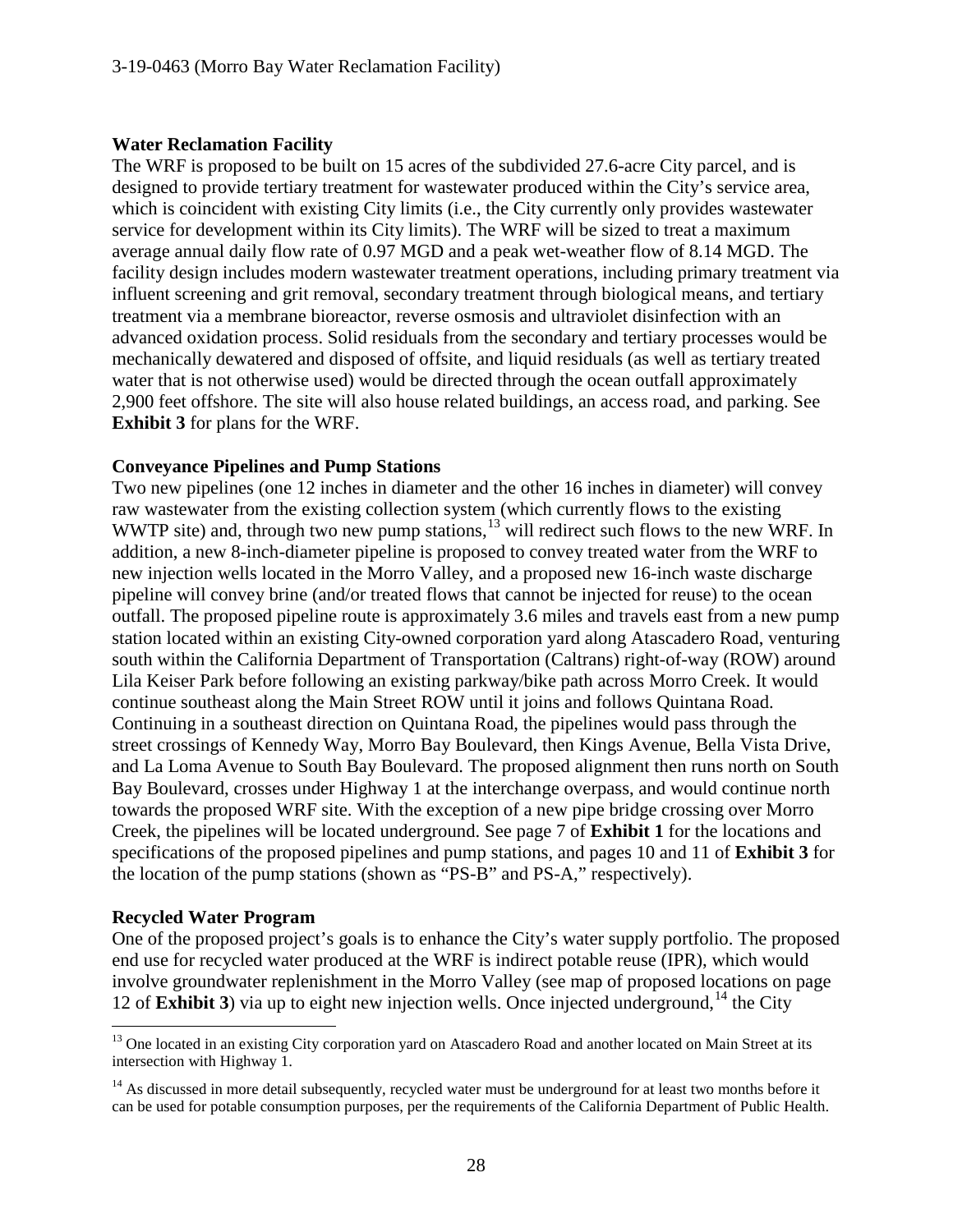would use its existing infrastructure to extract the water and deliver it to Morro Bay residents as part of the City's water supply portfolio for unrestricted residential, commercial, and industrial use. The City indicates that approximately 825 acre feet per year (AFY) of purified water would be injected into the aquifer, and use of such water would meet approximately 80 percent of the City's potable water demand.

The injection wells would be located within various locations within the Morro Valley, including the Narrows, which is the area on the eastern end of the City along Highway 41 where Morro Creek and Little Morro Creek converge (also known as the IPR-East location), and an area west of Highway 1 near the City's existing corporation yard and Lila Keiser Park (identified as IPR-West). Injection wells would be located on vacant lands owned by the City or within the City ROW, and each would be enclosed with fencing and have footprints of approximately 200 square feet each. Once injected into the groundwater basin, the water would be extracted for potable use and domestic consumption using the City's existing extraction wells and storage, distribution, pumping, and delivery facilities.

#### **Wastewater Treatment Plant Decommissioning**

Once the WRF (and the Cayucos CSD's wastewater facility) is operational and the existing WWTP is no longer needed, the City proposes to decommission and demolish it, and restore the site, leaving the site available for future uses. See **Exhibit 1** for the location and photos of the existing WWTP, and see **Exhibit 2** for the City's decommissioning, demolition, and restoration proposal.

#### **Ocean Outfall**

The City and the CSD currently jointly own and use an ocean outfall that extends from the existing WWTP and passes under sand dunes and the beach and then extends some 2,900 feet into the ocean to discharge partially secondary-treated wastewater. The City would continue to use the outfall for discharge of brine (i.e., byproducts of tertiary treatment) and any excess tertiary-treated wastewater that cannot be injected underground.[15](#page-28-0) Discharge water quality will be in accordance with applicable California Ocean Plan discharge requirements promulgated by the State Water Resources Control Board (State Water Board). To better accommodate the discharge, the City proposes to clean and replace 28 of the outfall's 34 existing diffusers that suffer from an estimated 30 cubic yards of sediment buildup. To do so, they will first conduct a condition-and-hydraulic assessment of the outfall, where divers will visually inspect the outfall's exterior, measure pipe thickness, identify any coating defects, and use a remotely operated vehicle to video the inside of the outfall to both quantify and characterize the sediment that must be removed. The City will then clean out and maintain the outfall, including through replacement of the diffusers if necessary, where such work would be staged from a barge offshore with no disturbance of the dunes, beach, or surf zone. All sediment removed from the outfall would be pumped onto the barge, transported to land, and disposed of at an appropriate inland location. See page 7 of **Exhibit 1** for the location of the existing outfall and the City's proposed assessment, maintenance and repair/upgrade plans for the outfall.

<span id="page-28-0"></span> $\overline{a}$ <sup>15</sup> Note that the CSD's WRF under construction would also use the outfall for disposal of brine and excess tertiary water, but the CSD is also currently looking at alternative discharge arrangements nearer to Cayucos.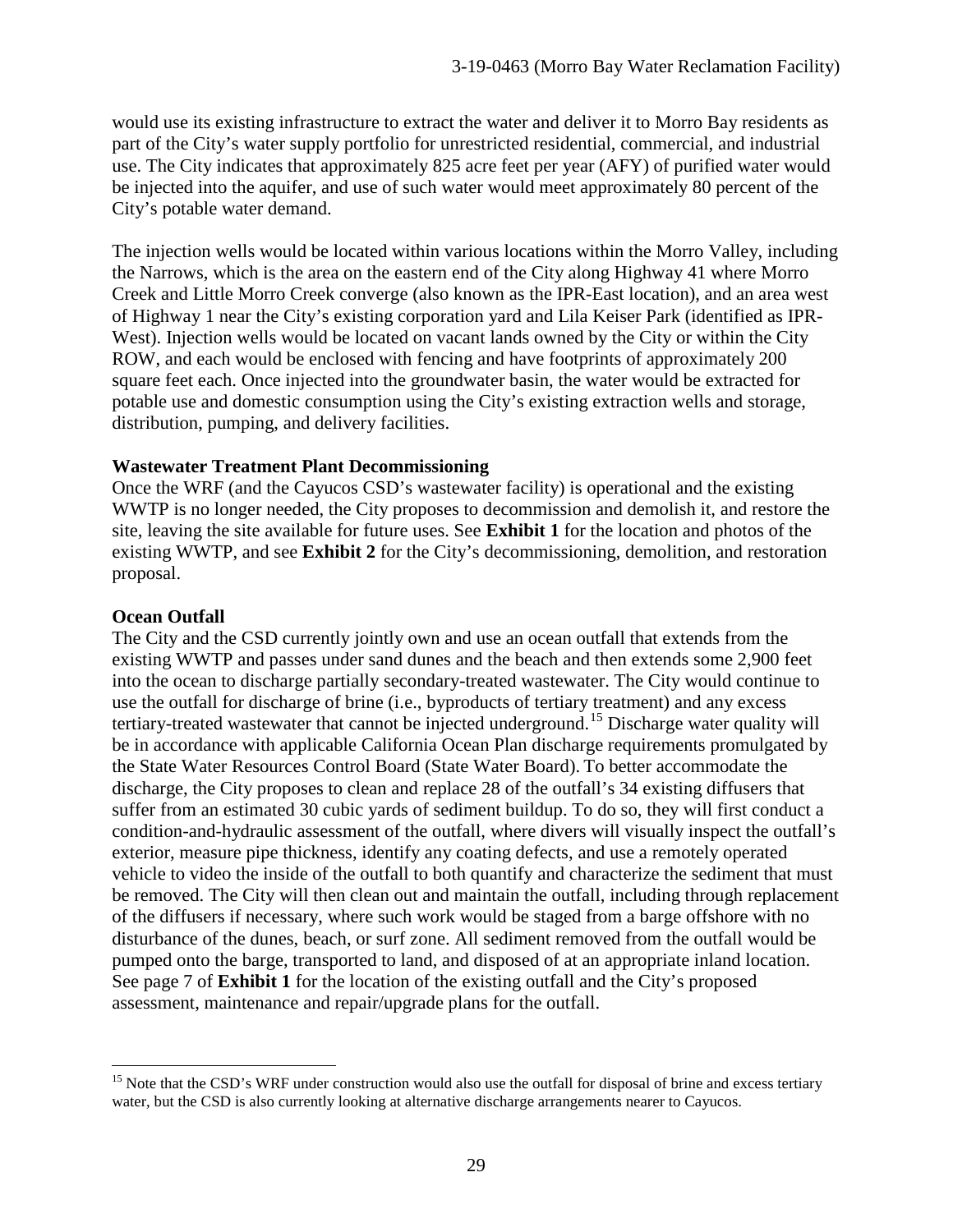# **B. STANDARD OF REVIEW**

If a CDP for a particular development is needed from both the Commission and a local government or governments with a certified LCP, Coastal Act Section 30601.3 allows the Commission to act on a single consolidated CDP (with the policies of Chapter 3 of the Coastal Act as the standard of review, and the certified LCPs as non-binding guidance), as long as the Commission's Executive Director, the local governments, and the applicant agree to such consolidation and if public participation would not be substantially impaired. In this case, the proposed project is located within three CDP permitting jurisdictions: the new WRF is located within unincorporated San Luis Obispo County subject to the County's LCP; the proposed pipelines, pump stations, injection wells, and the existing Plant are all located within the City of Morro Bay and subject to the City's LCP; and the existing ocean outfall is located within the Commission's original/retained jurisdiction and subject to the Coastal Act. All parties agreed (including through two affirmative votes by the Morro Bay City Council and the San Luis Obispo County Board of Supervisors) to consolidate the CDP application, and thus the standard of review for this consolidated CDP application is the policies of Chapter 3 of the Coastal Act. See additional discussion about the consolidation process in the Environmental Justice section of this report.

# **C. AGRICULTURAL RESOURCES**

## *Applicable Policies*

Sections 30241, 30242, and 30250 of the Coastal Act require the protection of agricultural lands within the coastal zone by, among other means, requiring that the maximum amount of prime agricultural land be maintained in agricultural production, that lands suitable for agricultural use not be converted to non-agricultural uses unless continued agricultural use is infeasible, and by otherwise requiring new development to be located within existing developed areas without adverse impacts to coastal resources, which include agriculture.

*Section 30241. The maximum amount of prime agricultural land shall be maintained in agricultural production to assure the protection of the areas' agricultural economy, and conflicts shall be minimized between agricultural and urban land uses through all of the following:* 

- *(a) By establishing stable boundaries separating urban and rural areas, including, where necessary, clearly defined buffer areas to minimize conflicts between agricultural and urban land uses.*
- *(b) By limiting conversions of agricultural lands around the periphery of urban areas to the lands where the viability of existing agricultural use is already severely limited by conflicts with urban uses or where the conversion of the lands would complete a*  logical and viable neighborhood and contribute to the establishment of a stable limit *to urban development.*
- *(c) By permitting the conversion of agricultural land surrounded by urban uses where the conversion of the land would be consistent with Section 30250.*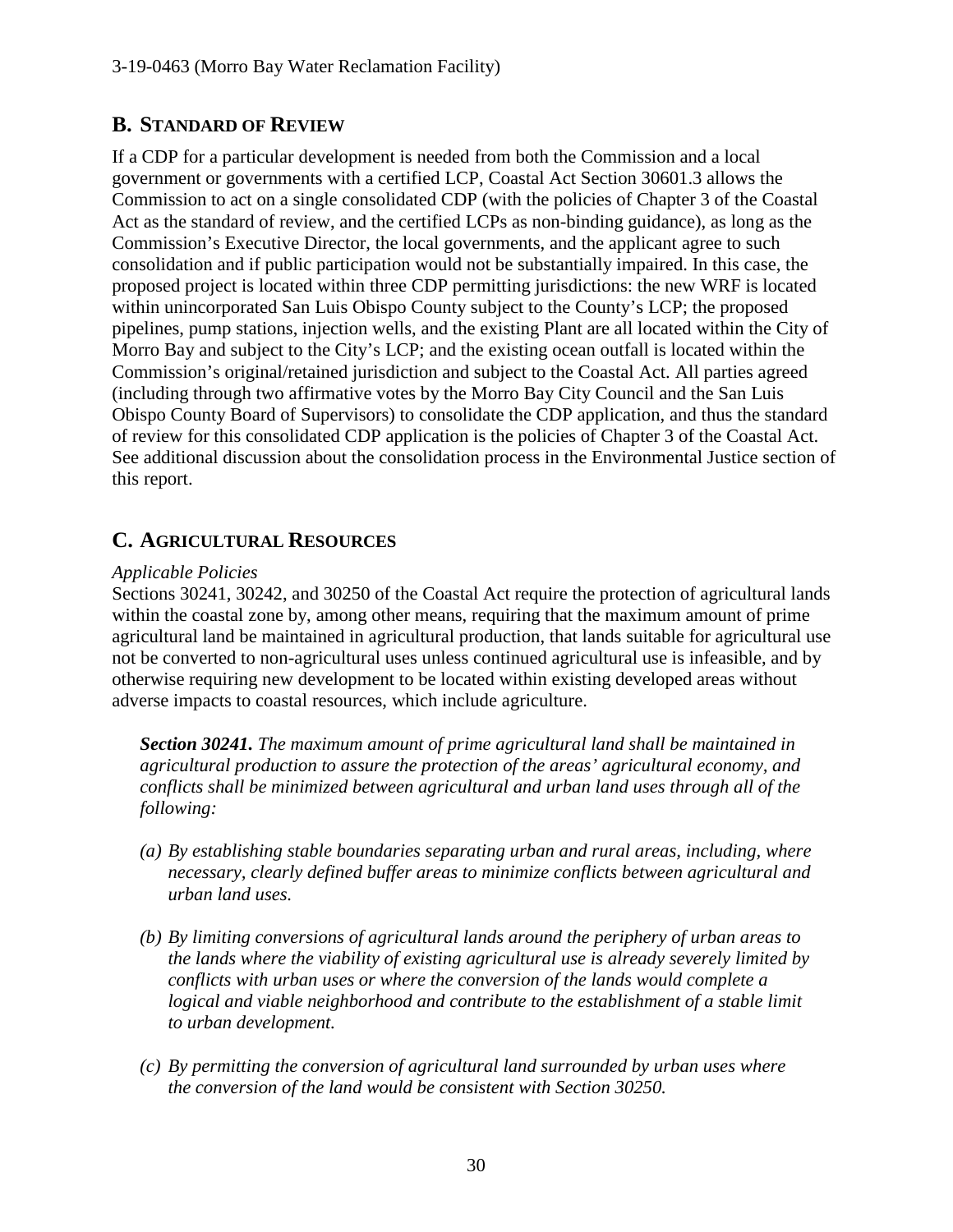- *(d) By developing available lands not suited for agriculture prior to the conversion of agricultural lands.*
- *(e) By assuring that public service and facility expansions and nonagricultural development do not impair agricultural viability, either through increased assessment costs or degraded air and water quality.*
- *(f) By assuring that all divisions of prime agricultural lands, except those conversions approved pursuant to subdivision (b), and all development adjacent to prime agricultural lands shall not diminish the productivity of such prime agricultural lands.*

*Section 30242. All other lands suitable for agricultural use shall not be converted to nonagricultural uses unless (1) continued or renewed agricultural use is not feasible, or (2) such conversion would preserve prime agricultural land or concentrate development consistent with Section 30250. Any such permitted conversion shall be compatible with continued agricultural use on surrounding lands.* 

*Section 30250. New residential, commercial, or industrial development, except as otherwise provided in this division, shall be located within, contiguous with, or in close proximity to, existing developed areas able to accommodate it or, where such areas are not able to accommodate it, in other areas with adequate public services and where it will not have significant adverse effects, either individually or cumulatively, coastal resources. In addition, land divisions, other than lease for agricultural uses, outside existing developed areas shall be permitted only where 50 percent of the usable parcels in the area have been developed and the created parcels would be no smaller than the average size of surrounding parcels.* 

To protect the agricultural economy and to minimize conflicts between agricultural and other uses, Coastal Act Section 30241 identifies a series of measures, including establishing stable urban-rural boundaries, providing agricultural buffers, ensuring that non-agricultural development is directed first to lands not suitable for agriculture or to transitional lands on the urban-rural boundary, ensuring that adjacent development does not diminish agricultural productivity, restricting land divisions, and controlling public service or facility expansions. Other lands suitable for agricultural use and productivity of soils and timberlands are to be protected as well, with certain exceptions. These requirements are implemented in order to protect an area's agricultural economy, minimize conflicts between agricultural uses and other land uses, and concentrate development in and around existing developed areas. For example, non-prime agricultural lands often physically buffer the more valuable prime agricultural lands from conflicts with other uses. Thus, protection of non-prime agricultural lands also serves to protect agricultural production on prime lands. Conversion and fragmentation of any agricultural land not only diminishes opportunities for economies of scale, but also increases the exposure of the remaining farm operations to conflicts with nearby urban users over such matters as noise, odor, pesticide use, smoke, and animals.

Conversions of agricultural lands to non-agricultural uses are only allowed under limited circumstances, such as when they are surrounded by urban uses. Conversions of agricultural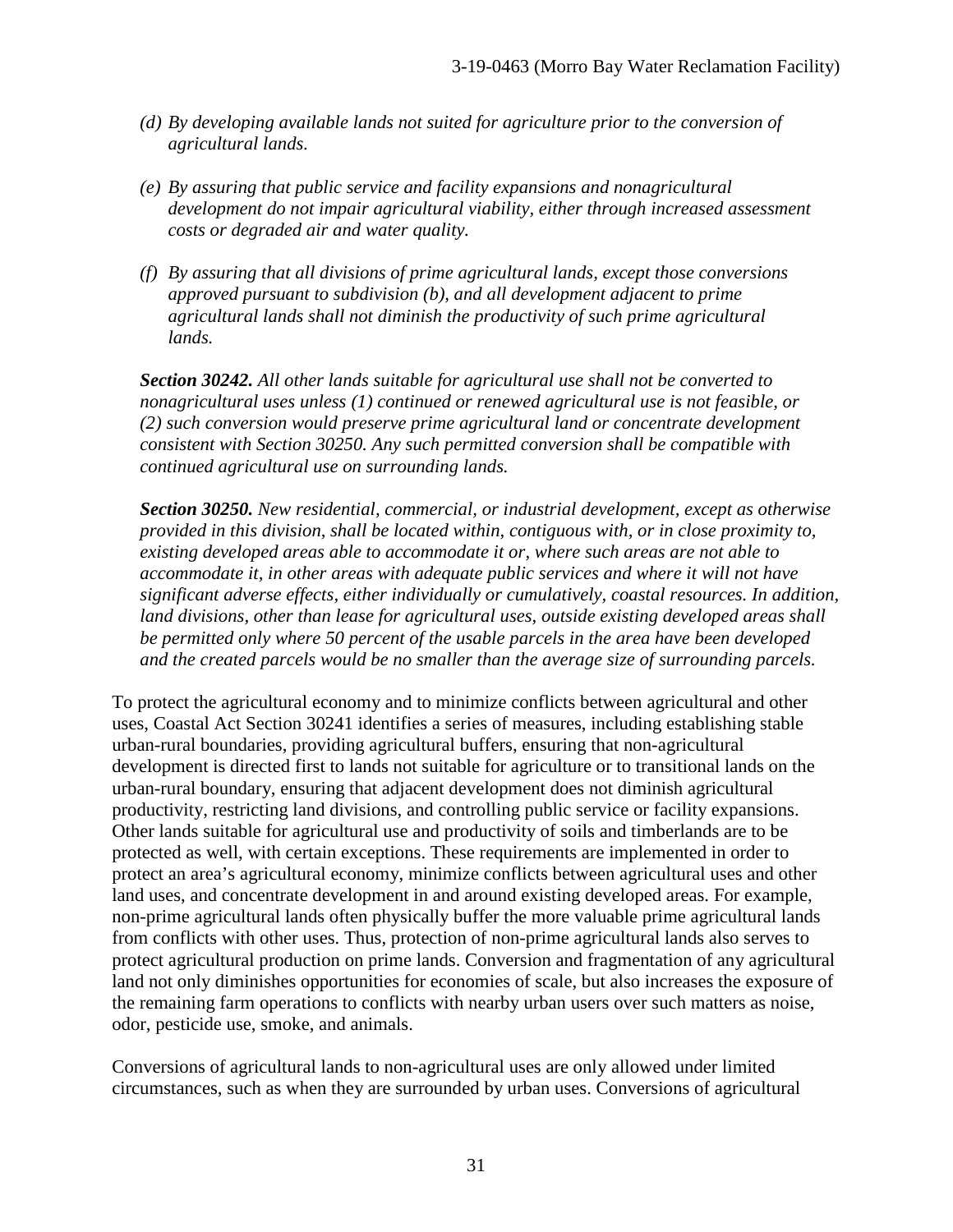lands around the periphery of urban areas may occur only where the viability of agricultural is severely limited or where conversion would complete a logical and viable neighborhood and contribute to a stable urban limit. Pursuant to Coastal Act Section 30242, conversions of "other lands suitable for agricultural use" (i.e., conversions other than those governed by Coastal Act Section 30241) are allowed only when continued or renewed agricultural use is infeasible, when they would preserve prime land, or where they would concentrate development.

Finally, Coastal Act Section 30250, cited in Sections 30241 and 30242, also protects rural agricultural lands by directing that new development be located in existing developed areas able to accommodate it and by requiring that land divisions outside of urban areas, other than for agricultural leases, not result in parcel sizes that can compromise agricultural viability.

# *Proposed Project and Analysis*

The fertile soils, moderate climate, and groundwater resources of San Luis Obispo County allow it to have unique, diverse, and valuable agricultural resources. From grazing/rangelands to rich irrigated croplands, agriculture is a significant part of the County's economy. According to the project's EIR, the gross value of the County's agricultural production for 2016 totaled nearly a billion dollars (\$914,724,000), an increase of ten percent from the previous year driven primarily by increases in production of wine grapes, strawberries, and avocados. The Chorro Valley, a long east-west valley extending from the Pacific Ocean through the City of San Luis Obispo, contains substantial areas of agricultural use, including grazing land along its gentle rolling hillsides north of Highway 1.

The WRF project site is located within the hillsides overlooking the Chorro Valley (as shown in **Exhibit 1**), and the site is currently used for grazing. According to the project's EIR:

*The proposed WRF site is underlain by Cropley clay soils, which consist of clay overlying silty clay loam that is typically found at a depth of 36 to 60 inches (JFR Consulting, 2016). Those soils are designated by the Natural Resources Conservation Science (NRCS) as prime farmland if irrigated. Historically, that portion of the project area and its adjacent land has been used for rangeland and has not been irrigated (JFR Consulting, 2013). Currently, the WRF site is not irrigated. As a result, the property in which the proposed WRF is located on does not support Prime Farmland (JFR Consulting, 2016).* 

Because the property is not and historically has not been irrigated but rather is used as rangeland for grazing, and based on California Department of Conservation farmland mapping and designations, the EIR concluded the site's soils to be "Farmland of Local Potential." Farmland of Local Potential is defined as agricultural soils having the potential characteristics of prime soils or soils of statewide significance (a classification just below prime), but are not irrigated or used for cultivation purposes. Nonetheless, these soils are conducive to being used for grazing and other agricultural uses. The site currently and historically supports agricultural grazing activities, for which the Coastal Act requires protection.

The project proposes to subdivide an existing 396-acre parcel used for grazing into two parcels (see page 13 of **Exhibit 3**). A 368.4-acre parcel would remain privately owned and in agricultural use (i.e., continued grazing). The 27.6-acre parcel would be owned and annexed by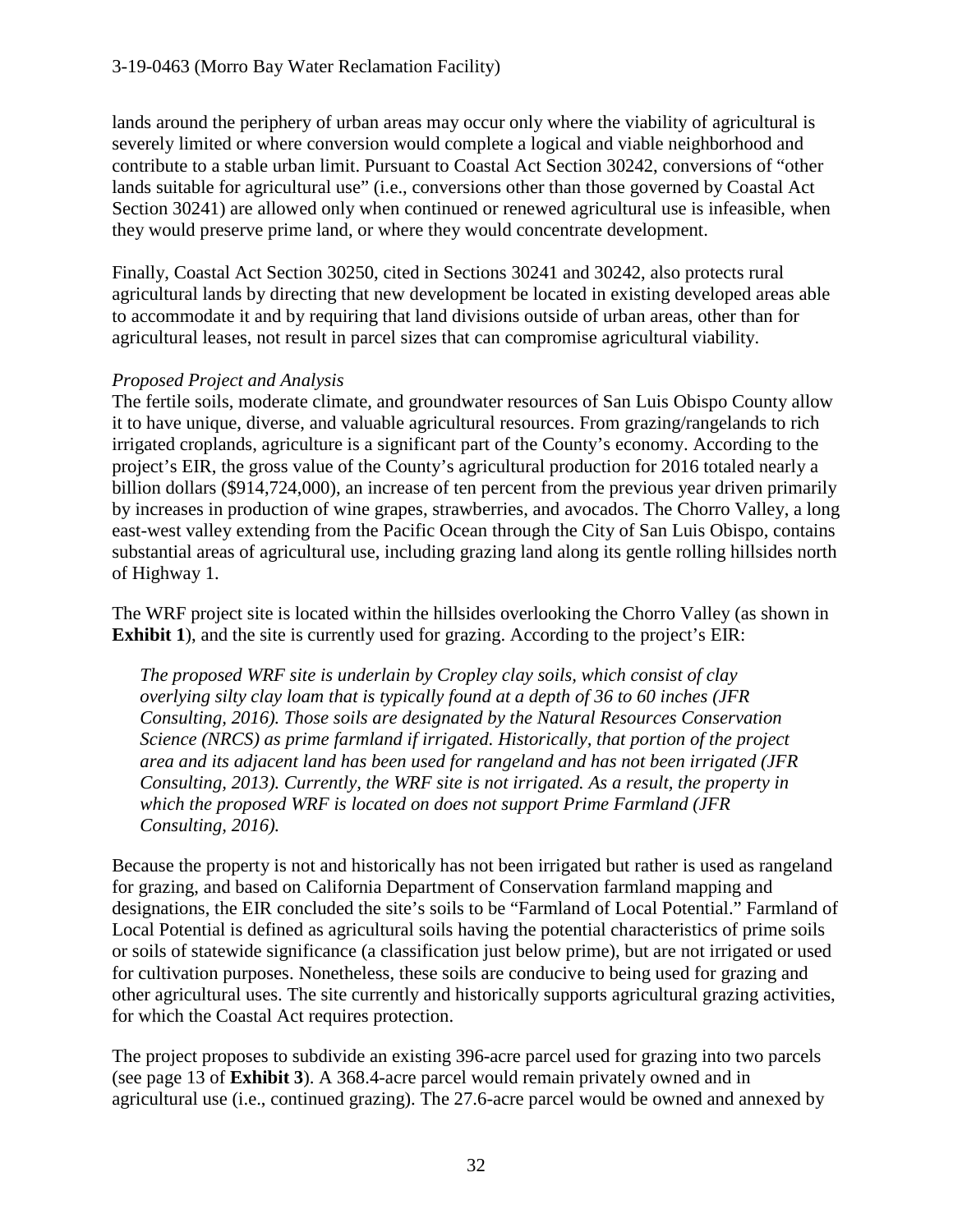the City and the WRF would be constructed on a portion of this parcel. Specifically, of the 27.6 acres, a total of 15 acres would be needed to house the WRF and associated buildings, including the driveway and related ancillary facilities (i.e., all WRF-related development on the 27.6-acre subdivided parcel would be confined to a 15-acre development envelope). The remaining 12.6 acres would remain undeveloped. Thus, the project would subdivide an existing agricultural parcel and would convert 15 acres of it to non-agricultural use.<sup>[16](#page-32-0)</sup> Such subdivision and conversion raises Coastal Act consistency issues as described above, including whether such agricultural conversion meets the Coastal Act's strict tests to allow for same.

As previously described, after the Commission's 2013 CDP denial of the then-proposed WWTP upgrade at the current Plant site, the City looked at some 17 alternative sites in its initial screening process (see a map of the 17 reviewed sites in **Exhibit 4**). While some sites were in existing urban areas within City limits that did not raise rural agricultural land issues, these were dismissed due to a variety of factors, primarily coastal hazards (for locations near the existing WWTP site) and neighborhood compatibility (e.g., noise, smell, and visual impacts that a wastewater facility would have on existing residential and commercial neighborhoods). The remaining sites were all located within rural areas outside of the City limits that were all designated for agricultural use. The City is surrounded by the Pacific Ocean, the Morro Bay Estuary, Morro Bay State Park, and agricultural lands. Therefore the City is limited in its ability to place such critical infrastructure outside the existing urban core in an area that would not have impacts on some other sensitive/protected coastal resources. Thus, the City selected the proposed site because it determined that on balance it would have the least impact on coastal resources, including because the site has not and does not serve as irrigated, prime agricultural soils supporting active row crop production and cultivation (which is prevalent in the Morro and Chorro valleys just outside of town), and is not within or surrounded by protected park land for which siting of the WRF could adversely impact public access and recreational opportunities. Furthermore, although not the standard of review, the County's LCP, which also serves as its General Plan, includes policies that explicitly allow for the siting of public infrastructure projects within agricultural lands, subject to certain findings and conditions. Specifically, Section 23.08.288(d) of the Coastal Zone Land Use Ordinance (CZLUO) (which serves as the LCP's Implementation Plan) addresses siting public utility facilities areas containing sensitive coastal resources, stating:

*CZLUO Section 23.08.288 – Public Utility Facilities. The requirements of this section apply to Public Utility Facilities where designated as S-13 uses by Coastal Table 'O', Part I of the Land Use Element… d. Limitation on use, sensitive environmental areas. Uses shall not be allowed in sensitive areas such as on prime agricultural soils, Sensitive Resource Areas, Environmentally Sensitive Habitats, or Hazard Areas, unless a finding is made by the applicable approval body that there is no other feasible location on or offsite the property. Applications for Public Utility Facilities in the above sensitive areas shall include a feasibility study, prepared by a qualified professional approved by the Environmental Coordinator. The feasibility study shall include a constraints analysis, and analyze alternative locations.* 

<span id="page-32-0"></span> $\overline{a}$ <sup>16</sup> As will be explained below, the County's LCP expressly allows for siting of public infrastructure projects within agricultural lands (CZLUO Section 23.08.288(d)), so no change in land use designation or zoning would be required for siting of the WRF on agricultural land.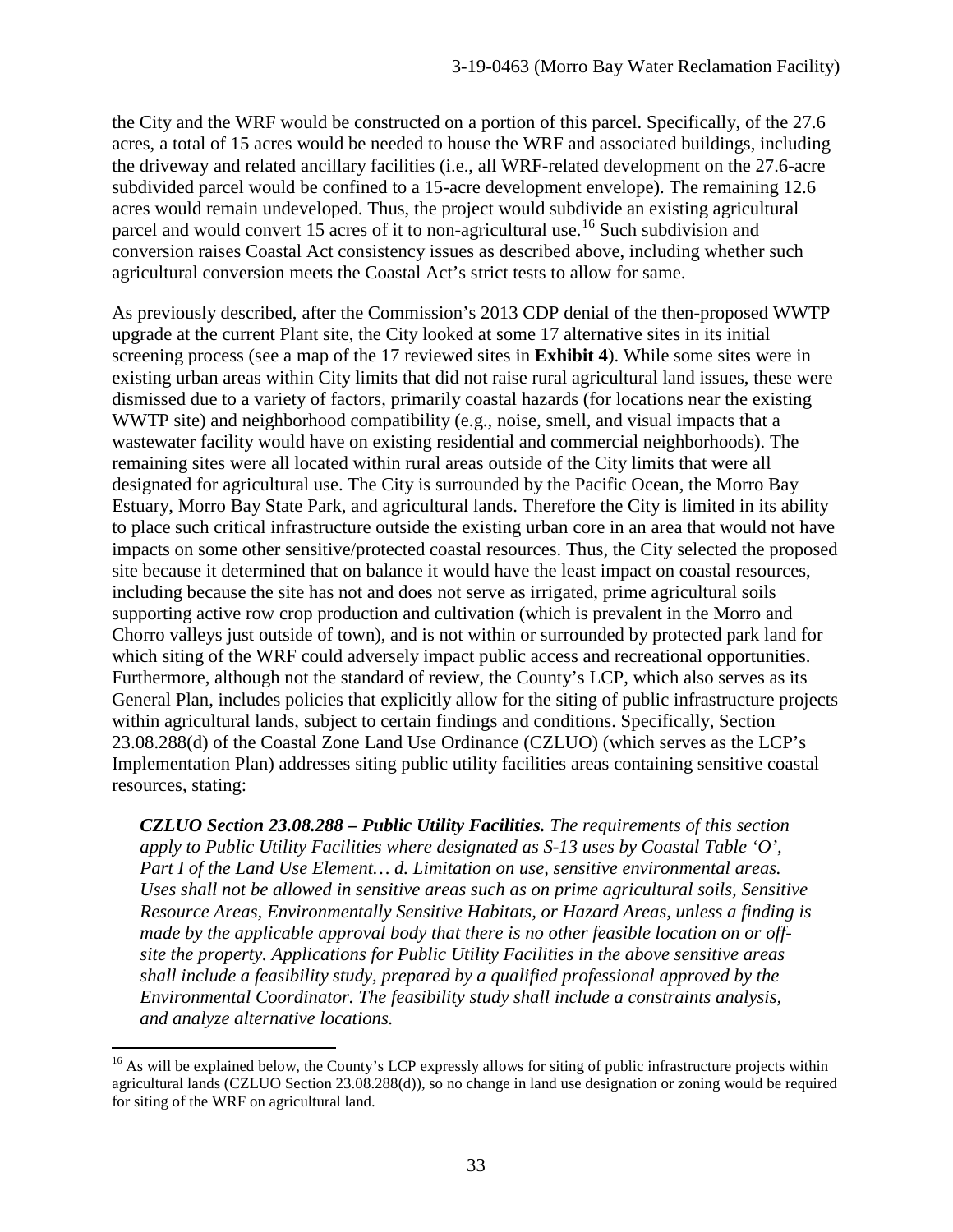#### 3-19-0463 (Morro Bay Water Reclamation Facility)

The County's LCP defines "Public Utility Facilities" to include wastewater treatment plants, and the LCP's Coastal Table O, which lists all of the potentially allowable uses for each land use designation, lists public utility facilities as an allowed use in the Agriculture land use category (specifically, as an "S-13" use, meaning such use is subject to the special additional standards and findings in CZLUO Section 23.08.288). Thus, the County's LCP recognizes that agricultural lands are a finite and sensitive resource requiring strict protection, but also allows for public facility siting on such lands should such option be the least environmentally damaging feasible alternative. The intent is that these types of facilities serve broad public benefits that may outweigh the potential adverse impact to agricultural resources. It also recognizes that much of the County outside of existing developed areas is designated Agriculture, and an outright prohibition on allowing for this critical infrastructure on these rural lands would force their location within urban communities regardless of their potential resultant impacts on and incompatibilities with those communities. Indeed, the CZLUO's allowance for siting wastewater treatment plants on rural agricultural lands was central to the Commission's CDP approval for a wastewater plant in the Chorro Valley just outside of nearby Los Osos in 2010.<sup>[17](#page-33-0)</sup> Based on the County's LCP/General Plan allowance, and based on the multi-year analysis of various potential sites within and outside of the City, including the project's potential impacts on sensitive/protected lands and/or on urban communities if sited elsewhere, the City determined that the South Bay Boulevard site was the least environmentally damaging alternative.

All that said, and while the Commission acknowledges the City's reasoning and constraints in terms of selecting a site with the least impact on coastal resources, including in terms of the County's LCP allowing for same in this type of situation, the proposed project at the City's selected location will still result in the subdivision of an existing agricultural parcel, as well as the conversion and permanent loss of some 15 acres of agricultural lands. As previously described, the Coastal Act, which is the standard of review for this project, is very protective of such lands, requiring the maximum amount of agricultural land to remain in agricultural use and only allowing conversion of agricultural land in limited circumstances, including if the conversion would be located within existing developed areas and would foster a logical infill community, or if continued agricultural use is infeasible.[18](#page-33-1) None of these circumstances apply in this case, including because the project is located in an unincorporated part of the County away from and not contiguous with existing developed areas, and because the site currently is used for agricultural grazing. Therefore, the proposed project is not consistent with the Coastal Act's agricultural protection policies.

## *Approvable Project – Conflict Resolution*

Thus, as described above, the proposed project is inconsistent with the Coastal Act's agricultural protection policies. Such inconsistencies would normally require the project's denial. However, its denial would mean that other Coastal Act objectives related to coastal hazards avoidance,

<span id="page-33-0"></span><sup>&</sup>lt;sup>17</sup> The Los Osos Wastewater Project (CDP A-3-SLO-09-055/069), approved by the Commission in June 2010. The plant is now operational and provides tertiary-treated wastewater and recycled water for the unincorporated community of Los Osos.

<span id="page-33-1"></span><sup>&</sup>lt;sup>18</sup> The purpose of limiting the circumstances under which agricultural conversion can take place under the Coastal Act is to both foster the continuance of the coastal zone's agricultural economy, but also to ensure that rural lands are protected from inappropriate development (and 'sprawl'), including so as to facilitate stable urban growth boundaries.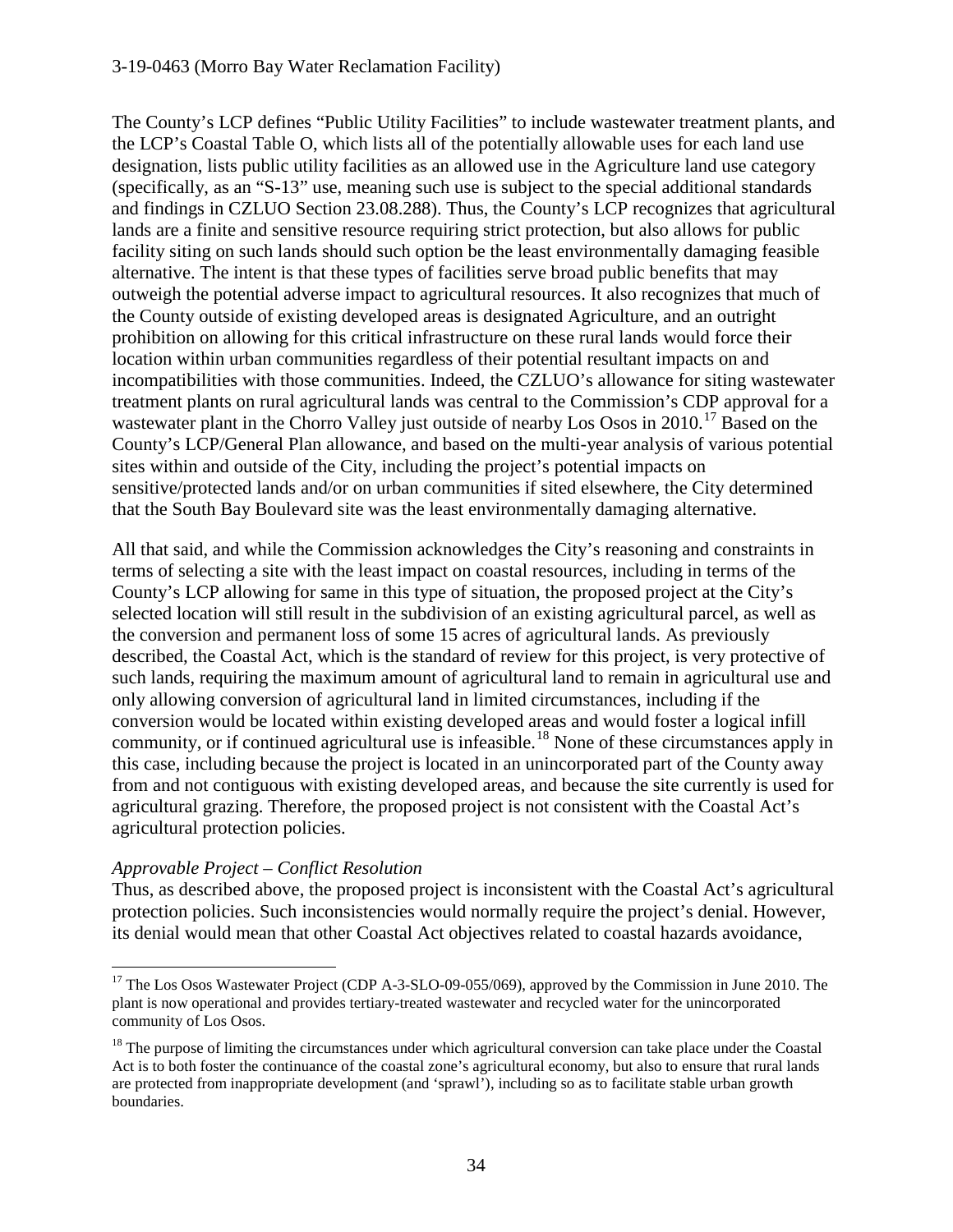water quality improvement, water supply resiliency, and public coastal access and recreation enhancement would not be met. In other words, and as more fully explained in the conflict resolution section of this report, denial would cause a conflict between Coastal Act Sections 30241, 30242, and 30250 (agricultural protection) and Sections 30210 through 30224 (public access and recreation), Sections 30230 and 30231 (water quality), and Sections 30235 and 30253 (coastal hazards). In this case, denial would preclude the decommissioning of an existing oceanfront plant (which does not treat wastewater to full secondary treatment standards) and would also preclude the associated development and operation of a new tertiary-treated wastewater treatment plant and recycled water facility. The existing oceanfront plant is located in a low-lying area that is subject to coastal hazards threats, and is located on prime oceanfront lands that should be used for higher priority Coastal Act uses, such as public access and recreational uses. In fact, *not* proposing a project akin to this one (i.e., redeveloping the WWTP at its current low-lying risky site and not including a recycled water component) led to the Commission's 2013 CDP denial. Since then, and as described earlier, the City thoughtfully considered the Commission's direction and developed the proposed project. As will be discussed further in this report, denial of the proposed project will result in different Coastal Act coastal resource problems that on balance will be less protective of coastal resources overall than approving the project as proposed for the South Bay Boulevard site.

In short, denial of the project to maintain consistency with the Coastal Act's agriculture policies would result in a conflict with the Coastal Act's public recreational access, water quality, and coastal hazards policies. In this type of case the Coastal Act provides that such conflict "be resolved in the manner which on balance is the most protective of significant coastal resources" (Section 30007.5). As described more fully in the "Conflict Resolution" section of these findings (see Section I), approval in this case would be the most protective of the various coastal resources potentially implicated by this proposed project. Even for such approvals on the basis of conflict resolution, all Coastal Act inconsistencies need to be reduced to the maximum extent feasible, and thus the project needs to be conditioned to minimize, and then mitigate for, any impacts to agricultural resources. Thus, **Special Condition 5** is included to require preparation of an Agricultural Mitigation Program. The Program shall specify the measures to be taken to mitigate for project agricultural impacts by providing an agricultural conservation easement over agricultural property of a similar quality as the project site, and of a type that is potentially threatened by urban development, at a ratio of at least 2:1 for the loss of agricultural land associated with the approved project (i.e., the easement must cover at least 30 acres of such agricultural land). The Program may also specify other measures to satisfy this mitigation requirement, subject to Executive Director determination that that such alternative measures provide a commensurate amount of mitigation (to the 2:1 conservation easement) to protect agricultural lands and operations in the City of Morro Bay and/or in the closely surrounding area. This condition is similar to what the Commission required in terms of agricultural mitigation for the Los Osos wastewater project.

## *Conclusion*

The Commission directed the City to pursue a new WRF facility in its 2013 denial, one that would improve wastewater treatment quality, produce and provide recycled water and, critically, relocate such critical public infrastructure away from the shoreline and its attendant coastal hazards risk and open up that oceanfront land to more productive access/recreational uses. As will be more fully discussed below, this project accomplishes all of these goals. At the same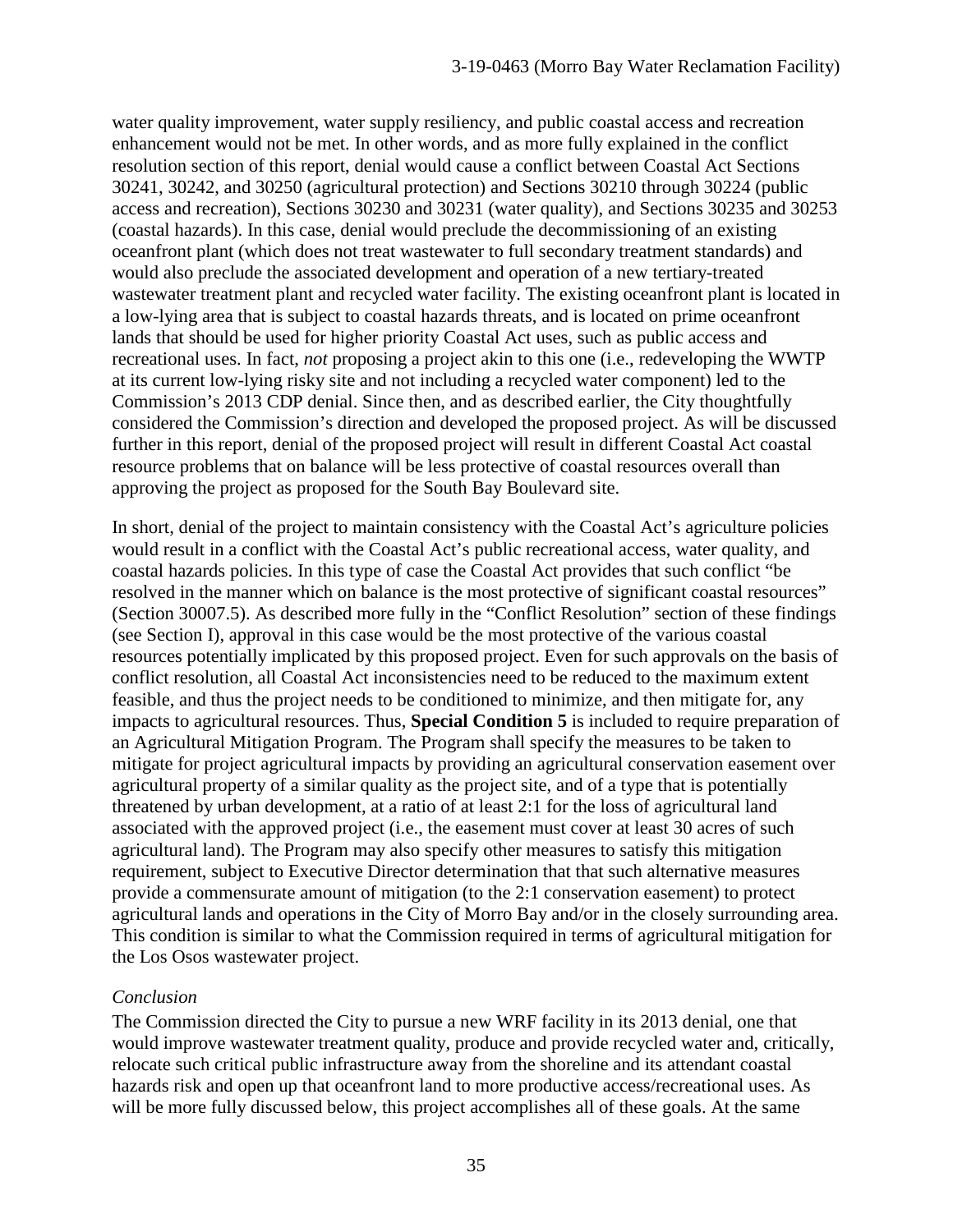time, the Coastal Act is clear about the required protection of agricultural lands, and about potential development in rural areas more broadly, where such development is only permissible in limited circumstances that are not applicable in this case. However, in this case, denial would lead to conflicts with the other Coastal Act policies cited above. Fortunately, the Coastal Act allows for approval notwithstanding policy conflicts if the project as a whole resolves such conflicts in a manner which, on balance, is the most protective of significant coastal resources. In this case, the project includes appropriate mitigation to help offset and mitigate unavoidable agricultural impacts, and with the other coastal resource protections and benefits that would accrue as part of the proposed project, the project as a whole can be approved through the conflict resolution process (see also Section I).

# **D. WATER RESOURCES, WATER QUALITY, AND PUBLIC SERVICES**

## *Applicable Policies*

The Coastal Act protects marine and freshwater resources, including in terms of ensuring the protection of coastal water quality, encouraging wastewater reclamation and recycled water, and minimizing alterations of streams and riparian vegetation. Coastal Act Sections 30230 and 30231 specifically state:

*Section 30230. Marine resources shall be maintained, enhanced, and where feasible, restored. Special protection shall be given to areas and species of special biological or economic significance. Uses of the marine environment shall be carried out in a manner that will sustain the biological productivity of coastal waters and that will maintain healthy populations of all species of marine organisms adequate for long-term commercial, recreational, scientific, and educational purposes.* 

*Section 30231. The biological productivity and the quality of coastal waters, streams, wetlands, estuaries, and lakes appropriate to maintain optimum populations of marine organisms and for the protection of human health shall be maintained and, where feasible, restored through, among other means, minimizing adverse effects of waste water discharges and entrainment, controlling runoff, preventing depletion of ground water supplies and substantial interference with surface water flow, encouraging waste water reclamation, maintaining natural vegetation buffer areas that protect riparian habitats, and minimizing alteration of natural streams.* 

In addition, the Coastal Act requires public works facilities, such as wastewater treatment plants, to be limited in their service capacities to accommodate only the types and amount of development that can be built consistent with other Coastal Act policies. In particular, Coastal Act Section 30254 ensures that public works facilities do not induce growth that cannot be accommodated in a Coastal Act-consistent manner:

*Section 30254. New or expanded public works facilities shall be designed and limited to accommodate needs generated by development or uses permitted consistent with the provisions of this division….* 

And finally, with respect to wastewater treatment facilities, the Coastal Act discusses the relationship between the Commission and the State Water Board, including in terms of water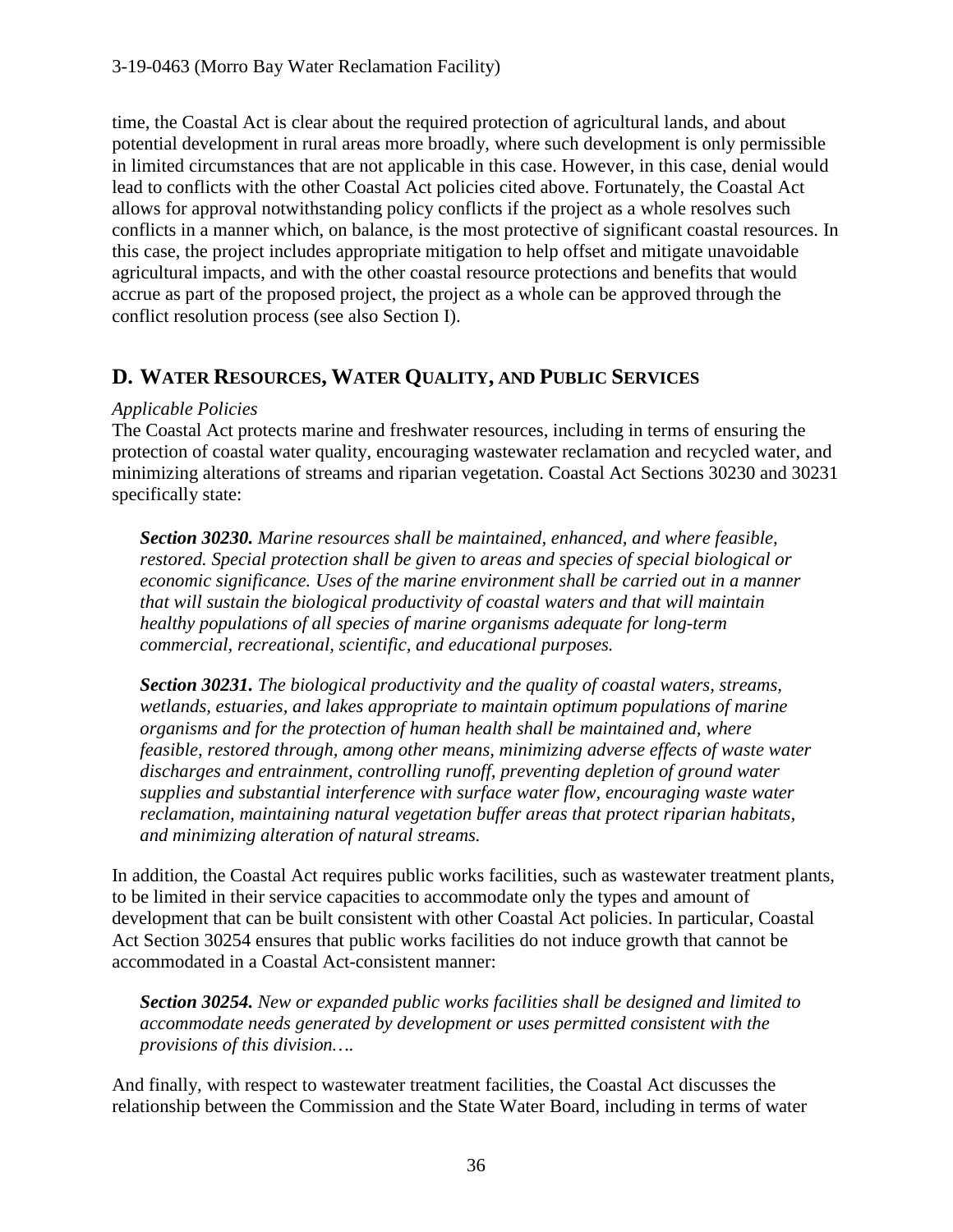quality regulations. Coastal Act Chapter 5 identifies the Legislature's intent that the Coastal Act not "increase, decrease, duplicate or supersede the authority of any [then] existing state agency," while requiring all state agencies to "carry out their duties and responsibilities in conformity with [the Coastal Act]."[19](#page-36-0) Coastal Act Section 30412 includes guidance on implementation of the Coastal Act in relation to the programs of the State Water Board and the Regional Boards. It states in relevant part:

*30412 (b) The State Water Resources Control Board and the California regional water quality control boards are the state agencies with primary responsibility for the coordination and control of water quality. The State Water Resources Control Board has primary responsibility for the administration of water rights pursuant to applicable law. The commission shall assure that proposed development and local coastal programs shall not frustrate this section. The commission shall not, except as provided in subdivision (c), modify, adopt conditions, or take any action in conflict with any determination by the State Water Resources Control Board or any California regional water quality control board in matters relating to water quality or the administration of water rights.*

*Except as provided in this section, nothing herein shall be interpreted in any way either as prohibiting or limiting the commission, local government, or port governing body from exercising the regulatory controls over development pursuant to this division in a manner necessary to carry out this division.*

- *(c) Any development within the coastal zone or outside the coastal zone which provides service to any area within the coastal zone that constitutes a treatment work shall be reviewed by the commission and any permit it issues, if any, shall be determinative only with respect to the following aspects of the development:*
	- *(1) The siting and visual appearance of treatment works within the coastal zone.*
	- *(2) The geographic limits of service areas within the coastal zone which are to be served by particular treatment works and the timing of the use of capacity of treatment works for those service areas to allow for phasing of development and use of facilities consistent with this division.*
	- *(3) Development projections which determine the sizing of treatment works for providing service within the coastal zone.*

*The commission shall make these determinations in accordance with the policies of this division and shall make its final determination on a permit application for a treatment work prior to the final approval by the State Water Resources Control Board for the funding of such treatment works. Except as specifically provided in this subdivision, the decisions of the State Water Resources Control Board relative to the construction of treatment works shall be final and binding upon the commission.*

<span id="page-36-0"></span><sup>&</sup>lt;sup>19</sup> Coastal Act Sections 30401 and 30402.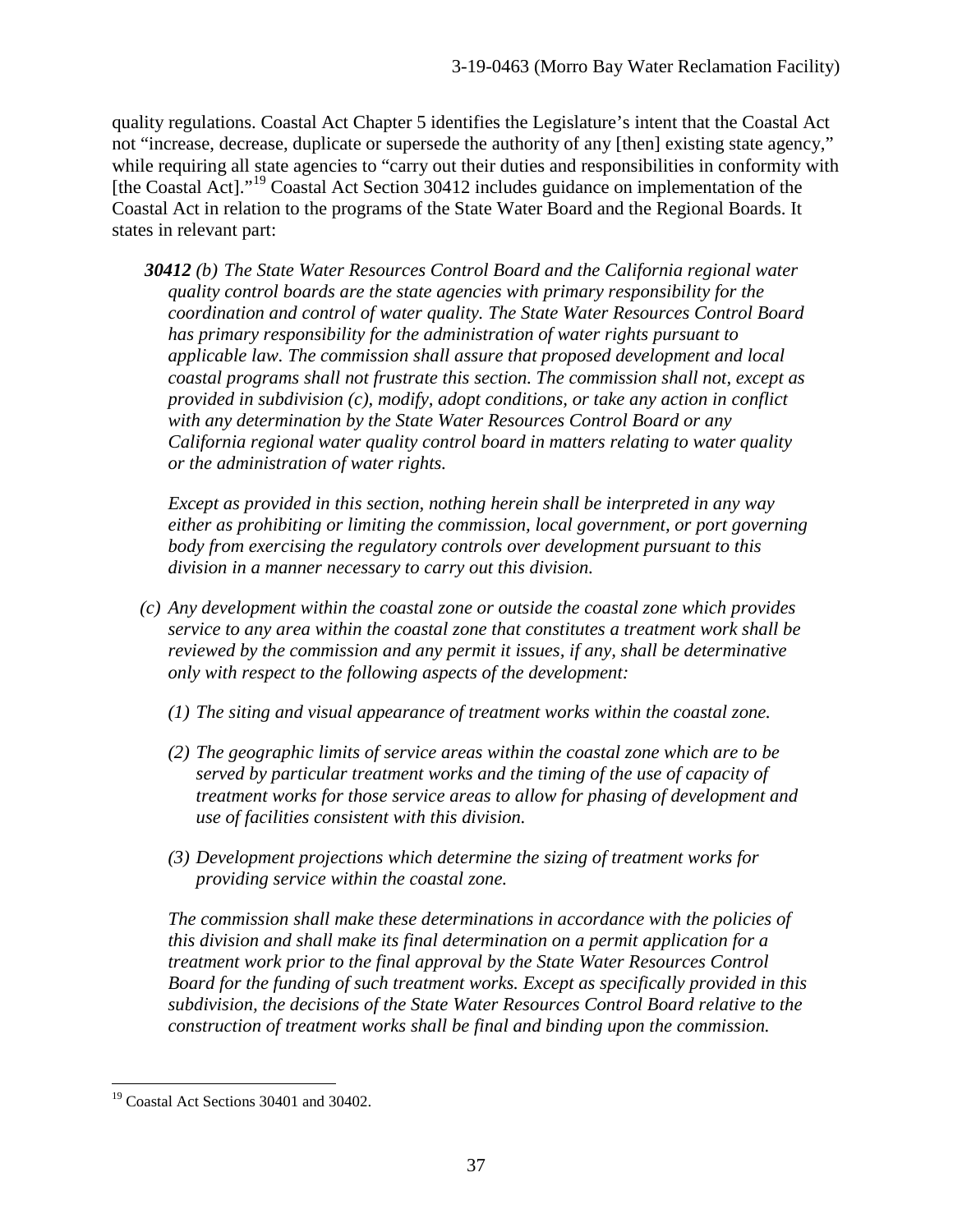#### 3-19-0463 (Morro Bay Water Reclamation Facility)

As a result, as opposed to setting chemical/biological standards for water quality treatment, discharge, and use (which is the purview of the State and Regional Water Boards pursuant to their laws), $^{20}$  the Commission's review of a wastewater treatment facility is limited to questions of siting, visual impacts, and appropriateness of service areas. Consistent with past Commission practice when reviewing proposed wastewater treatment projects, $^{21}$  the Commission defers to the State Water Board for setting water quality effluent standards for both wastewater and drinking water, but the Commission reviews the project's land use elements to ensure consistency with the Coastal Act's coastal resource protection requirements.

Considering all of the above-referenced Coastal Act sections together and applied to this proposed project, the proposed WRF and its associated components must be: 1) sited and designed so as to ensure protection of streams, riparian areas, and groundwater, including both during and post-construction; 2) operationally designed to treat wastewater in a manner protective of water quality and to allow for wastewater reclamation; and 3) sized so as to not induce growth that cannot be developed in a Coastal Act consistent manner.

#### *Proposed Project and Analysis*

The proposed project includes a series of components, including a new tertiary-treated wastewater treatment facility, new pipelines and pump stations, new recycled water injection wells, modified effluent stream, and improvements to the existing ocean outfall. The intent is to replace the existing Plant, which does not meet Clean Water Act standards for secondary treatment, with a new modern plant designed to exceed such standards through tertiary treatment. The result will be a modified effluent stream to the ocean that will be reduced in volume and will be cleaner than is currently the case (i.e., the current effluent stream does not meet CWA secondary treatment requirements, and the modified effluent stream will meet tertiary treatment standards).<sup>22</sup> The project relocation will eliminate the coastal hazards threats inherent at the existing Plant site (see further discussion on this point below in the "Coastal Hazards" section of this report in Section E), and the potential damage and water quality impairment such hazards could cause. And the proposed recycled water component is meant to improve groundwater health by injecting clean recycled water underground in various locations in the lower Morro Valley (see map of proposed locations on page 12 of **Exhibit 3**) for replenishment and then, using the City's existing groundwater extraction infrastructure, pumped to provide a clean and sustainable local water source. The City estimates the recycled water program will provide the City with some 825 AFY of water, or roughly 80% of its yearly water needs, thereby providing water security in the face of climate change and water scarcity. Again, as mentioned above, the

 $\overline{a}$ 

<span id="page-37-0"></span><sup>&</sup>lt;sup>20</sup> Including the State's Porter-Cologne Water Quality Control Act, the Federal Clean Water Act, and the Federal Safe Drinking Water Act. Under these laws for this project, the Central Coast Regional Water Quality Control Board will regulate groundwater injection water via a Waste Discharge Requirement authorization pursuant to Title 22 of the California Code of Regulations, will regulate wastewater treatment and ocean discharge via a National Pollutant Discharge Elimination System (NPDES) permit, and the State Water Board's Division of Drinking Water will regulate drinking water standards via a Groundwater Recharge for Recycled Water Project Title 22 Engineering Report.

<span id="page-37-1"></span> $21$  Including for the Los Osos Wastewater Project.

<span id="page-37-2"></span><sup>&</sup>lt;sup>22</sup> For example, the City's previous Waste Discharge Order/NPDES permit from the Central Coast Regional Water Quality Control Board only required the City to remove 30% of the effluent's Total Suspended Solids prior to ocean discharge, but the new Order, which the City must meet by 2023, requires 85% removal.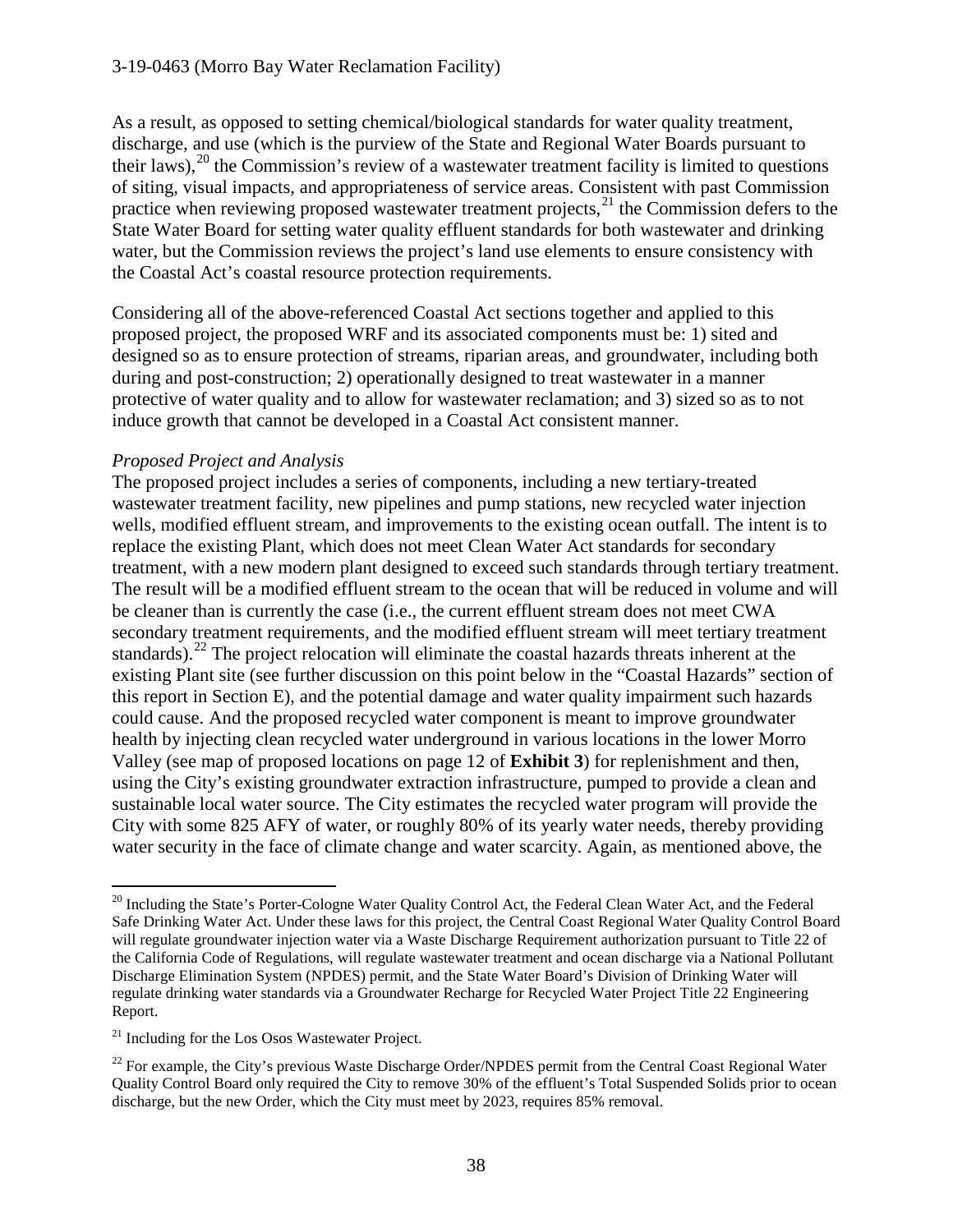previous iteration of the project proposal (i.e., redevelopment in place) would have resulted in potentially significant water supply and water quality impacts due to the coastal hazards, reduced water quality treatment, and the lack of water reclamation. These identified potentially significant impacts were among the core reasons for the Commission's denial of the proposed CDP designed to redevelop the existing WWTP in situ in 2013. Clearly, at this broad level, this current proposal meets numerous Coastal Act water resources objectives.

## **Improved Water Quality**

At its core, the proposed project will resolve longstanding Clean Water Act problems associated with the existing WWTP effluent stream, an effluent stream that does not currently meet secondary treatment standards at all times. Specifically, the City indicates the existing WWTP is not sized appropriately to treat peak wet-weather flows. As is the case with most wastewater plants, rain events tend to lead to higher volumes of wastewater flow entering the system, including from "inflow and infiltration" wherein stormwater (as opposed to wastewater) may be directly connected into the sewer lines improperly (e.g., via roof drains, sump pumps, etc.) ("inflow"), and where groundwater/stormwater can seep into the sewer lines through cracks and leaks ("infiltration"). Both of these conditions lead to increases in the volume of wastewater that needs to be treated since these water sources mix with the wastewater in the sewer lines. While some inflow and infiltration is typical, the City's amount is particularly large. And this leads to problems at the existing WWTP since it is not sized appropriately to treat all of the wet weather flows to full secondary standards. It is during these wet weather flows that the City fails to meet all CWA secondary treatment standards for biochemical oxygen demand and total suspended solids. The new WRF will address these issues by being appropriately sized to handle the City's wet weather flows and give all wastewater proper treatment, including by exceeding existing secondary treatment standards through tertiary treatment. In other words, the new WRF will handle more flow and make it cleaner. For example, the City's 33-year average annual effluent concentrations for biochemical oxygen demand and total suspended solids were 50.9 milligrams per liter (mg/L) and 32.1 mg/L, respectively. The new WRF is expected to treat such effluent to less than 5 mg/L for biochemical oxygen demand and less than 1 mg/L for total suspended solids. Thus, the proposed project is a water quality enhancement project that should result in improved Estuary and Pacific Ocean health relative to the baseline conditions.

That said, a project of this magnitude and complexity is not without potential issues and concerns of its own with respect to water quality protection. Furthermore, some of the proposed project's specific parameters need additional refinement and specificity to ensure adequate protection of water quality as a result of undertaking the proposed project. These issues are discussed below.

## **Construction-Related Impacts**

 $\overline{a}$ 

With respect to construction, the project spans a wide geographic scope and includes multiple discrete components, including the WRF within undeveloped, unincorporated County grazing lands and in proximity to an unnamed seasonal creek that flows into the Morro Bay Estuary;<sup>[23](#page-38-0)</sup> pipeline infrastructure would be placed predominantly under existing roads (with the exception

<span id="page-38-0"></span><sup>&</sup>lt;sup>23</sup> The Morro Bay Estuary holds numerous titles and designations due to its ecological and recreational significance, including "State Marine Reserve" and "State Marine Recreational Management Area" by the California Department of Fish and Wildlife, as well as being a Federally-designated "Estuary of National Significance" under the National Estuary Program.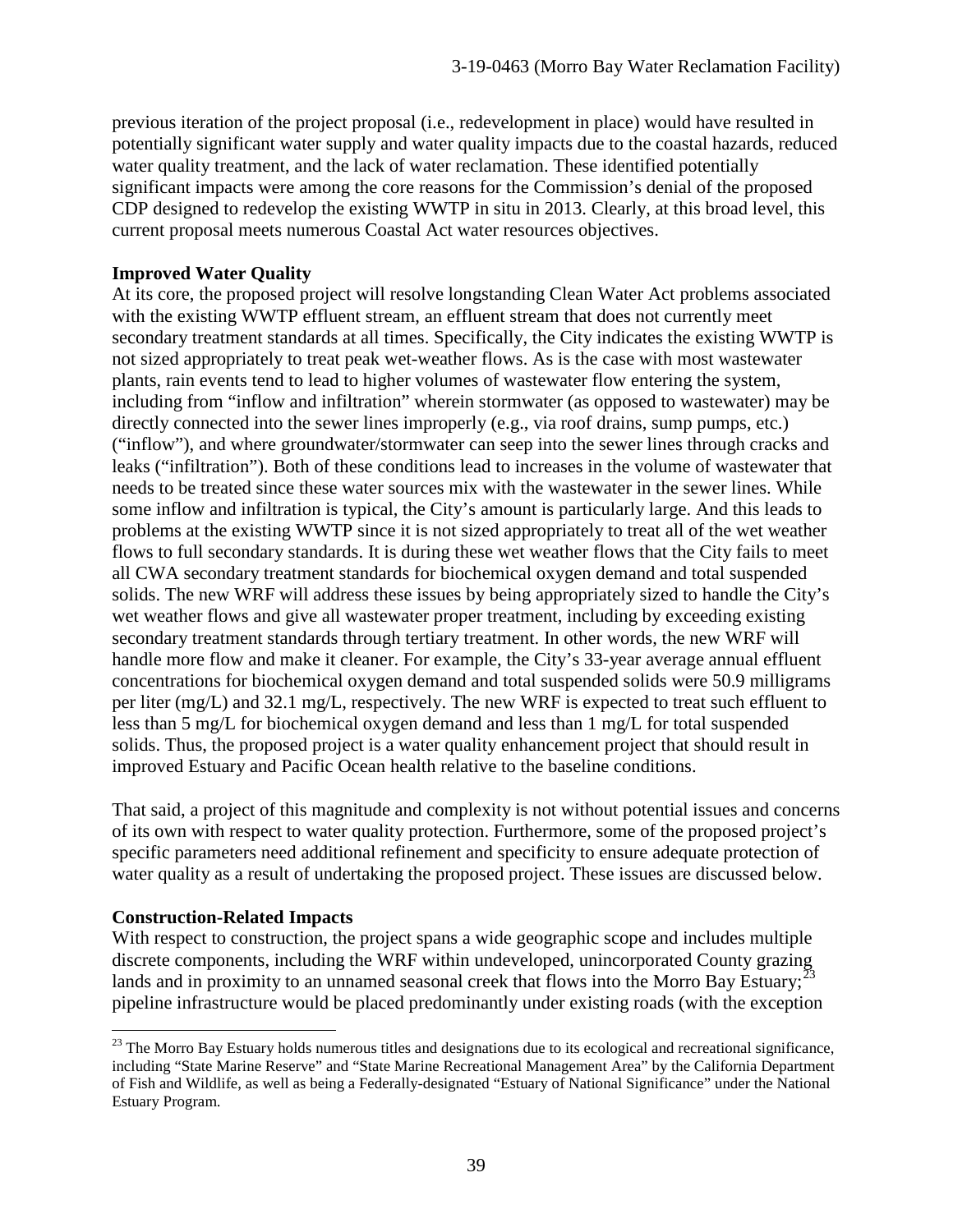of a new aboveground pipe bridge spanning Morro Creek adjacent to an existing bike path bridge); two pump stations would be constructed within existing developed areas within the City; the existing Plant would be demolished and the site restored; and work would take place on the ocean outfall in the Pacific Ocean. Construction related to all of these project components could have impacts on water quality, both temporary (e.g., through siltation and runoff into creeks and waterways from ground disturbance/grading) and permanent (e.g., through changes in site geography/topography and surface runoff flow), and could have ocean impacts.

The City proposes to address such impacts largely through avoidance measures. For example, the WRF and its access roads will be located some 120 to 160 feet away from the unnamed drainage and will avoid any construction activity within it. The City proposes to construct pipelines using trenchless methods as much as possible to avoid direct impacts to other wetlands and streams. That said, water quality impacts could still occur, and the area's hydrologic connections into the Estuary and Pacific Ocean (and work in the ocean itself) demand the highest level of care and protection given their extremely sensitive status. Thus, the project is conditioned to include a construction plan that includes best management practices (BMPs) to protect water quality and marine resources during construction, including minimizing grading as much as possible, maintaining good construction site housekeeping controls and procedures, the use of appropriate erosion and sediment controls, the use of trenchless construction methods or other similar construction techniques that avoid water quality impacts as much as possible, and ocean-work specific BMPs such as prohibitions on discharge into ocean waters and onsite monitors to protect against impacts to marine mammals and other marine species, all to protect marine resources during outfall work (see **Special Conditions 2 and 8**). In addition, to ensure protection of the WRF-adjacent unnamed creek (and ultimately the Estuary) and to mitigate for potential adverse impacts both during and after construction to water resources otherwise, **Special Condition 3** also requires a post-construction riparian enhancement and restoration plan, including to ensure that the unnamed seasonal creek and its associated riparian area are restored to a self-sufficient, high-quality habitat area that can also function to help reduce downstream sedimentation and other pollutant loading. **Special Condition 1(h)** requires post-construction stormwater and drainage management measures. As conditioned, construction-related water quality impacts will be mitigated in accordance with the Coastal Act.

## **Recycled Water Program**

Morro Bay receives its drinking water from three primary sources. About 93% of its supply is imported from the Sierra Nevada via the State Water Project.<sup>24</sup> This supply is augmented with groundwater via local wells in the Morro Valley, and desalination/brackish water purified via a City-owned desalination plant. The desalination plant is located within a City corporation yard adjacent to the existing WWTP along Atascadero Road, and is permitted to intake seawater from five wells along Embarcadero Road for emergency, non-routine water supply purposes only.<sup>25</sup>

<span id="page-39-0"></span> $\overline{a}$  $^{24}$  As of 2018, according to the City's draft update to its General Plan/Local Coastal Program Conservation Element.

<span id="page-39-1"></span><sup>&</sup>lt;sup>25</sup> Including through the terms and conditions of the Commission's 2016 approval of CDP 9-16-0849, which authorized the City's use of the seawater wells and desalination plant for emergency purposes only. That CDP also required that any change in water use, including in terms of using the desalination plant for more than just emergency purposes or using it to treat other water sources, requires a CDP amendment.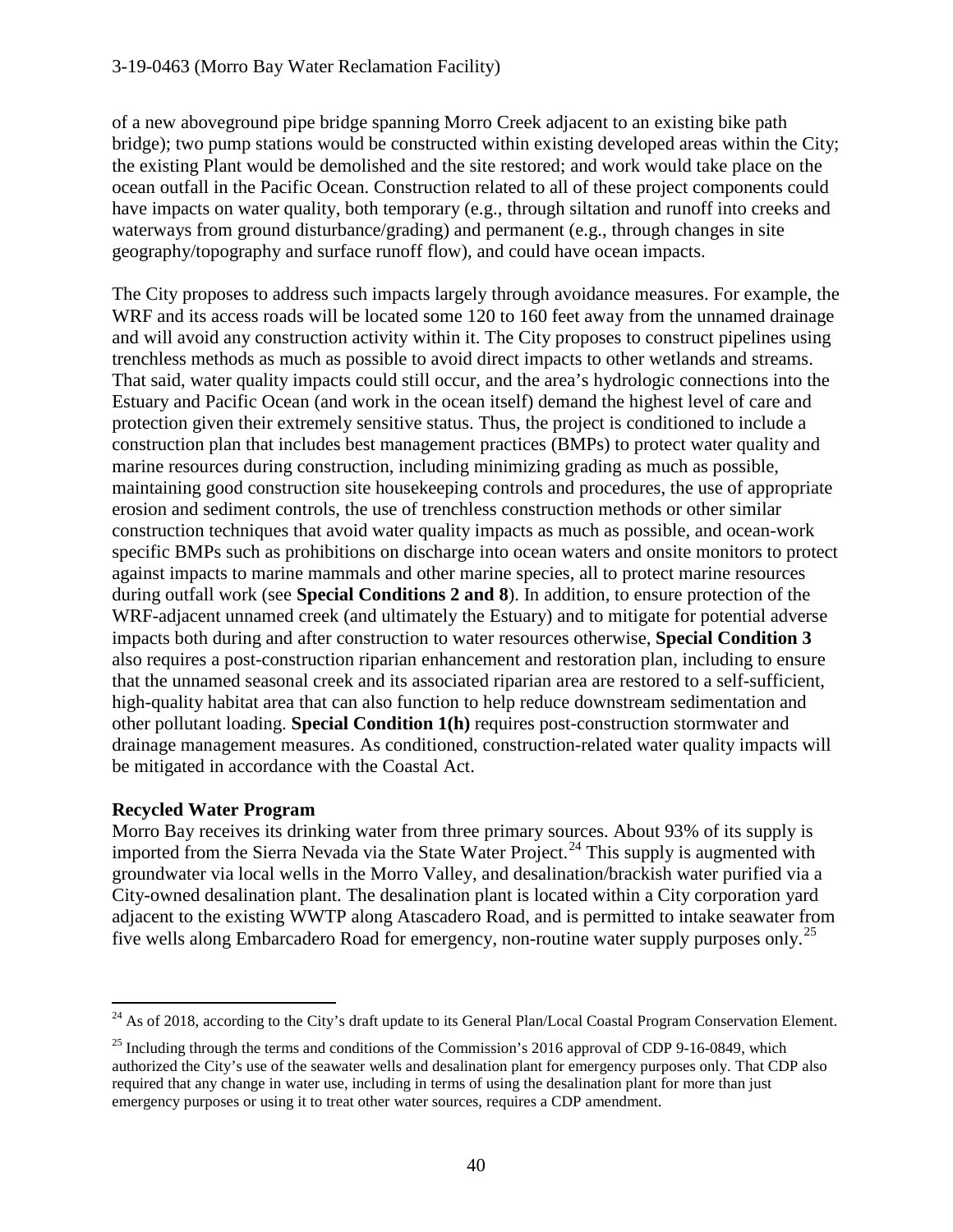These sources have proven volatile and unreliable over the years, including due to droughtrelated abrupt delivery reductions from the State; groundwater contamination from nitrates; seawater intrusion; occurrences of MTBE; $^{26}$  and from high cost and operational treatment breakdowns from desalination. Indeed, in its 2013 denial of CDP A-3-MRB-11-001 (for the proposed redevelopment of the WWTP in place), the Commission made findings that recognized the City's water supply issues:

*The proposed WWTP is a major public works project and investment in community infrastructure that relies heavily on a poorly supported conclusion that the City's water supplies are stable. In fact, the City's water supply has many constraints, including availability and reliability of State Water; the use of an unpermitted,[27](#page-40-1) expensive desalinization plant; the overuse and contamination of the Morro and Chorro groundwater aquifers; and the threats to stream levels in the groundwater basin associated with the Morro and Chorro Creeks.* 

Because of these issues, because clean, treated water is too precious a resource in California for it to continue to be disposed of in the ocean (as is the case now), because the Coastal Act encourages water reclamation and the reduction of ocean discharge, and because it is required by the LCP, in denying CDP A-3-MRB-11-001 the Commission directed the City to pursue recycled water in any new plant proposal in order to help provide a stable and reliable water source that protects habitat and is consistent with the LCP:

In summary, the development of new wastewater facilities offers an opportunity to the City of *Morro Bay, much like the permitted development of a new wastewater facility in Los Osos. This project provides it the opportunity to improve the City's long-term water availability, allowing it to reduce its dependence on expensive, outdated and unreliable water sources. A newly devised plan for a WWTP that incorporated meaningful water reclamation and recycling would help conserve water in situ for habitat protection of sensitive species and bring the project into further compliance with LCP policies that state that water reclamation is the second highest priority for the City.* 

Based on this Commission direction, the City has undertaken numerous analyses to understand the feasibility of recycled water, how best to provide for it, and how best to use it. In March 2017, the City prepared a *Master Water Reclamation Plan* (Plan) that identified IPR<sup>[28](#page-40-2)</sup> as the

<span id="page-40-0"></span> $\overline{a}$  $^{26}$  MTBE (i.e. Methyl tert-butyl ether) is a volatile, flammable, and colorless liquid that is sparingly soluble in water. MTBE is a blending component of gasoline and has historically been used to protect air quality. However, MTBE has led to groundwater contamination and was banned in California as a gasoline additive in 2002.

<span id="page-40-1"></span><sup>&</sup>lt;sup>27</sup> At the time of the Commission's denial of the WWTP CDP in 2013, the City's initial CDP authorizing desalination plant use (CDP 3-94-046) had expired and the desalination plant was unpermitted at that time. However, as described above, the permitting issue has since been resolved through the Commission's approval of CDP 9-16-0849 in 2016.

<span id="page-40-2"></span><sup>&</sup>lt;sup>28</sup> Indirect Potable Reuse is a process whereby treated recycled water passes through an environmental buffer, such as a lake, river, or groundwater aquifer, for a period of time (in this case, a minimum of two months pursuant to State law) before the water is used for consumption. Because the State does not currently allow for Direct Potable Reuse (i.e., directly sending treated recycled water to drinking water infrastructure for potable domestic consumption without first passing through a type of environmental buffer), IPR is a preferred mechanism to allow for domestic consumption of recycled water and is used in other locations in California, including in Orange County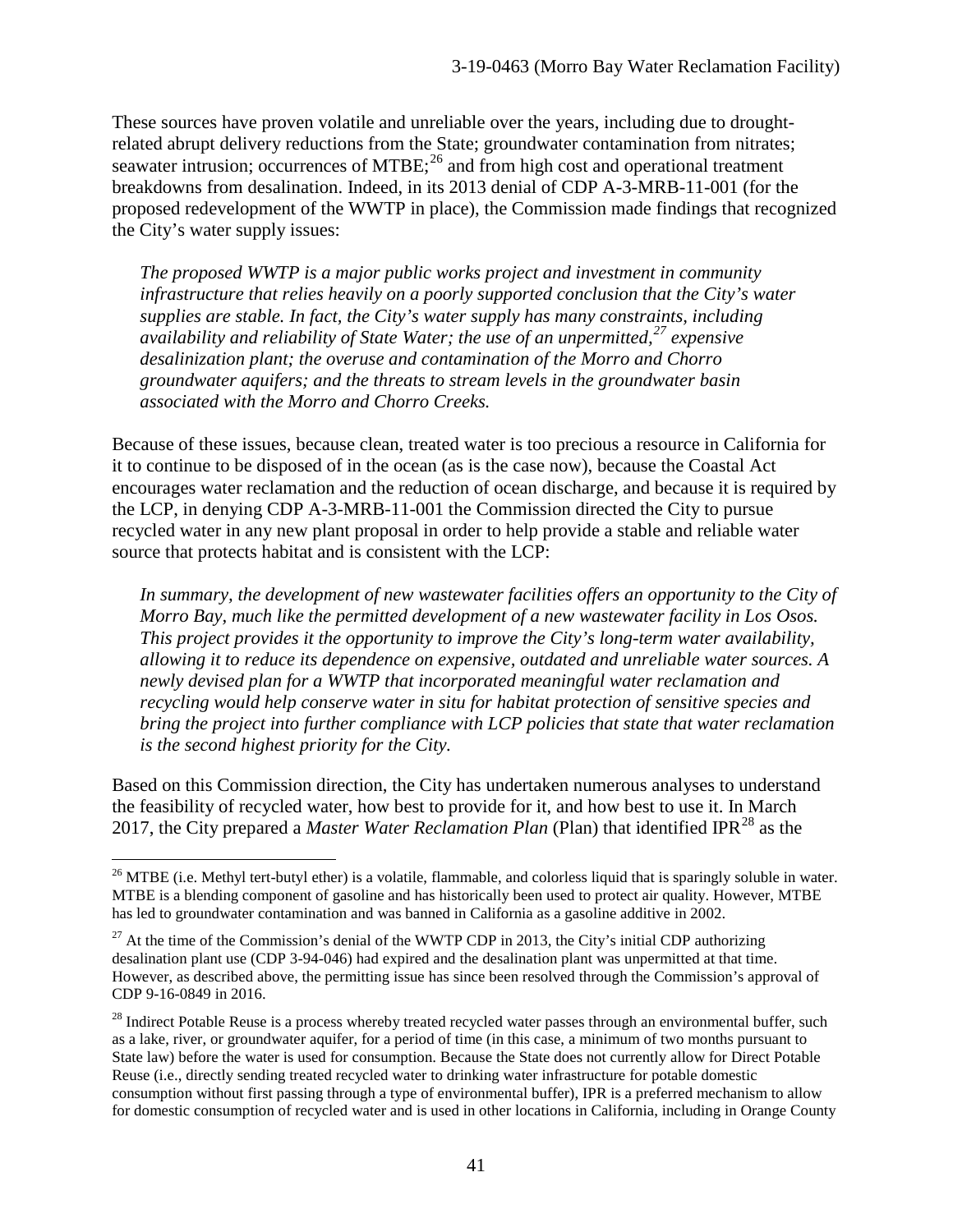preferred recycled water use option over other alternatives such as no recycled water, supplying only agricultural uses, and urban reuse only (i.e., use only for urban landscaping, golf courses, and urban commercial buildings). The Plan evaluated numerous factors, including cost and recycled water demand, and identified IPR as the preferred scenario, including because it could economically and securely augment City water supply for all users – urban, agricultural, and domestic. The Plan states:

*The IPR alternative provides the highest potential water supply benefit. Supplementing the potable water supply with highly treated recycled water is the highest form of allowable beneficial reuse, and will allow the City to reduce or eliminate reliance on imported water.* 

However, the Plan did note that groundwater injection has risks, including because of the Morro Valley's existing groundwater quality impairment from nitrates and seawater intrusion, which the City indicates are products of the valley's agricultural uses and low-lying location near the ocean. Thus, more technical work was needed to understand whether existing groundwater quality impairment would preclude reuse of injected treated wastewater, including whether such highly treated water would become contaminated and unfit for use without extensive cleanup, or whether the treated and injected water would be reusable at all. Building upon the Plan's initial analysis, the City then undertook a technical review to determine whether treated water could be safely injected and extracted and, if so, where. The results of this analysis were provided in the study entitled *Lower Morro Valley Basin Screening-Level Groundwater Modeling for Injection Feasibility*. Among the study's findings:

*1. It is likely feasible for the aquifer to accept the recycled water available for injection (825 acre*‐*feet per year [AFY]);* 

*2. A minimum of four injection wells would likely be needed to achieve the desired recycled water injection capacity;* 

*3. Depending on the injection well locations, up to approximately 1,200 AFY of groundwater could potentially be produced for potable supply without the model indicating seawater intrusion would occur; and* 

*4. The 2*‐*month minimum subsurface recycled water response retention time required under Title 22 will likely be met.* 

The study found that the groundwater basin could support replenishment in a manner that did not implicate or worsen seawater intrusion, and would meet the State's required two-month retention period (i.e., injected recycled water must remain underground for at least two months before it is extracted and used for IPR). The report therefore concluded that IPR could supply a significant amount of the City's water demand, based on a 2015 demand of 1,074 AFY and a 2040 projected demand of 1,437 AFY. Finally, additional technical analysis was completed in April 2019, which found that groundwater injection in the City's identified well sites in the lower Morro Valley

 $\overline{a}$ 

where the Orange County Water District's Groundwater Replenishment System is the world's largest system for IPR. It began operation in January 2008, currently produces and injects 100 MGD of recycled water into the Orange County Groundwater Basin, and is currently undertaking an expansion project to increase capacity to 123 MGD by 2023.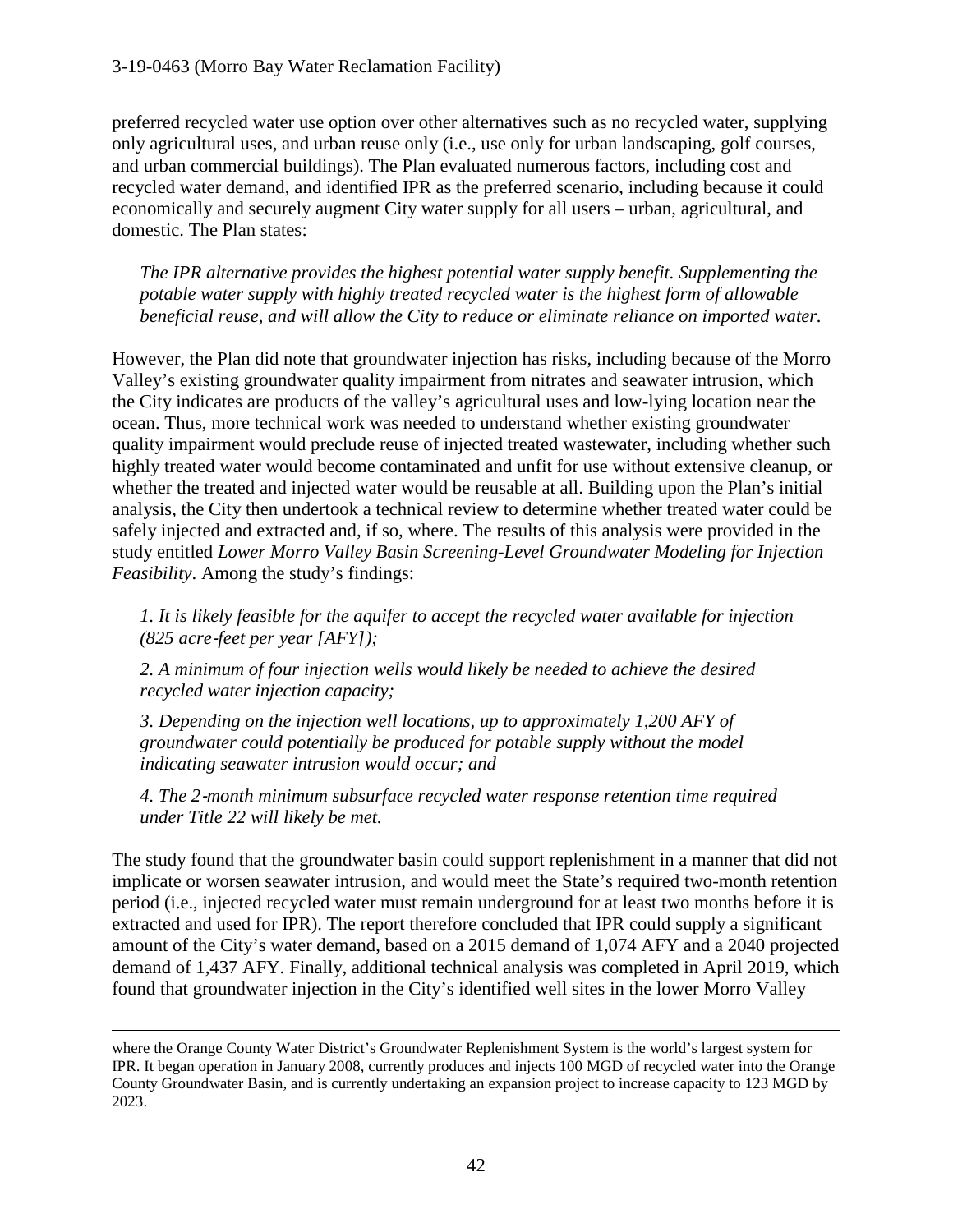would improve groundwater quality and health, including in terms of nitrates and seawater intrusion, so much so that pumped groundwater would not need further treatment for distribution. The study states:

*• Predictive nitrate scenarios indicate that all wells have significantly lower nitrate concentrations under either injection well configuration....* 

*• Predictive scenarios indicate that both the Narrows and the Southside injection well layouts prevent seawater intrusion in predictive scenarios.*

Thus, while final engineering still needed to be performed, including in terms of the specific sites and number of injection wells, and including in terms of approvals from the State Water Board's Division of Drinking Water for final regulatory compliance, the analysis the City has undertaken and proposed as part of this project has shown that using IPR, pumped groundwater could be delivered to the City's existing drinking water distribution network for human consumption and other uses.

In sum, the City's recycled water program entails IPR, where clean, tertiary-treated WRF water would be delivered by pipeline to groundwater injection well sites in the lower Morro Valley for groundwater replenishment, and ultimately for residential, commercial, and industrial use. The program will improve groundwater quality and aquifer health, including in terms of nitrates and seawater intrusion, and allow for a new, clean, local, and resilient water source.

**Special Condition 6** is included to codify and provide performance standards for the City's proposed recycled water program, including to ensure that it is undertaken in a manner that best protects coastal resources. This condition is similar to that which the Commission required for the Los Osos wastewater project (i.e., requiring maximum recycled water in a manner that meets applicable drinking water quality requirements, and best protects groundwater aquifers, streams, and their habitats, including in the long term and taking into account potential sea level rise and resultant additional seawater intrusion). As proposed and as conditioned, the project's recycled water components offer an exciting opportunity for the City to materially improve groundwater/surface water quality and aquifer health for both human use and for natural resources, and will give the City needed water supply security, all in conformance with the Coastal Act.

## **Ocean Outfall**

 $\overline{a}$ 

The City and the CSD currently jointly own and use the ocean outfall, which extends some 2,900 feet into the ocean from the existing WWTP site, to discharge wastewater, some of which does not meet CWA secondary treatment standards during peak wet-weather flows. The City would continue to use the outfall for discharge of brine (i.e., byproducts of tertiary treatment) and any excess tertiary-treated wastewater that cannot be injected underground or otherwise beneficially reused.<sup>[29](#page-42-0)</sup> Discharge water quality would be in accordance with applicable California Ocean Plan discharge requirements promulgated by the State Water Board, and in fact would be of higher water quality than is currently required. As mentioned previously, because of the inadequate size

<span id="page-42-0"></span> $^{29}$  Note that the CSD's WRF will also use the outfall for brine and excess tertiary water disposal, but the CSD is currently looking at alternative discharge arrangements nearer to Cayucos.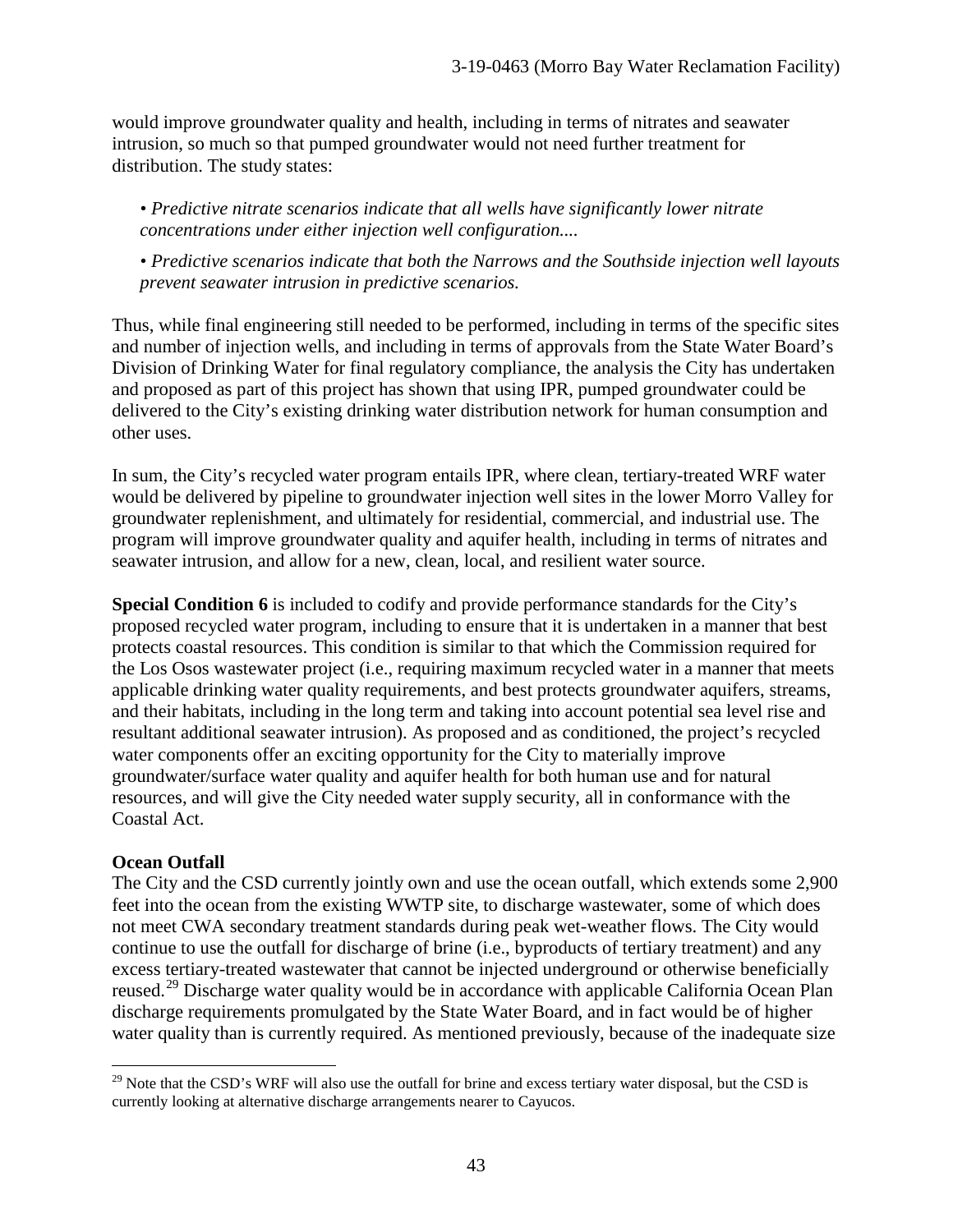of the existing WWTP to fully treat all wet weather flows, some effluent is discharged to the ocean without meeting full secondary treatment standards for biochemical oxygen demand and total suspended solids. And the City has been operating under a CWA 301(h) waiver to allow for this discharge. However, the Regional Board has given the City until 2023 to address this and ensure all discharge meets secondary treatment. The proposed WRF will do just that, but will exceed secondary treatment requirements by going to tertiary treatment. To accommodate this discharge and ensure its cleanliness to improve marine water quality, the City proposes to clean and replace/upgrade 28 of the outfall's 34 existing diffusers that suffer from an estimated 30 cubic yards of sediment buildup and thus are not functioning optimally.<sup>[30](#page-43-0)</sup> To do so, they will conduct a condition and hydraulic assessment of the outfall, where divers will visually inspect the outfall, measure pipe thickness and identify any coating defects, and use a remotely operated vehicle to video the inside of the outfall to both quantify and characterize the sediment that must be removed. Cleaning of the outfall and the replacement/upgrade of the diffusers would all be staged from a barge offshore with no disturbance of the dunes, beach, or surf zone. All sediment from inside the outfall would be pumped onto the barge, transported to land, and disposed of at an appropriate inland location. Special conditions are necessary to ensure that all such oceanrelated work is done in a manner that is sensitive to the marine work environment, including onsite monitors to protect marine mammals and prohibitions on any ocean discharge (see **Special Condition 8**).

While the proposed project and its water quality upgrades are important improvements to public infrastructure in light of the law, the continued use of the ocean outfall raises some questions about its long-term need, including whether it is appropriate to have such infrastructure in the ocean or whether other alternatives, including complete inland beneficial reuse of treated effluent without ocean discharge, are feasible. As such, **Special Condition 8** requires an Outfall Assessment Plan that will evaluate the feasibility of outfall removal, including defining triggers for when such removal might be possible. As conditioned, the proposed maintenance to and modifications of the outfall are appropriate to help improve water quality, and with conditions designed to potentially remove the outfall eventually if continuance of the outfall is deemed unnecessary and removal and relocation is deemed feasible, this portion of the project can be found consistent with the Coastal Act.

## **Service Area and Potential Growth Inducement**

And finally, as described above, Coastal Act Section 30254 requires that public works facilities be sized to accommodate an amount of development that can be built in a Coastal Act-consistent manner. In other words, Section 30254 helps to regulate the capacity of the WRF, including through service area boundary limits, in order to ensure that such public infrastructure does not serve as a catalyst for expansive development (such as urban sprawl) in a manner that is inconsistent with LCPs and the Coastal Act. Thus, the Commission has implemented Section 30254 with respect to past wastewater treatment facilities (and other public works) through limits on capacity and/or through limits on the locations/types of development that can be serviced in order to ensure the protection of coastal resources.

<span id="page-43-0"></span> $\overline{a}$ <sup>30</sup> A diffuser is a component on an ocean outfall that operates to spread and regulate effluent discharge. Instead of all effluent discharging from one point source, diffusers allow effluent to discharge out of potentially many point sources. The intent is to improve water quality by spreading and diluting effluent discharge into the receiving water for better assimilation.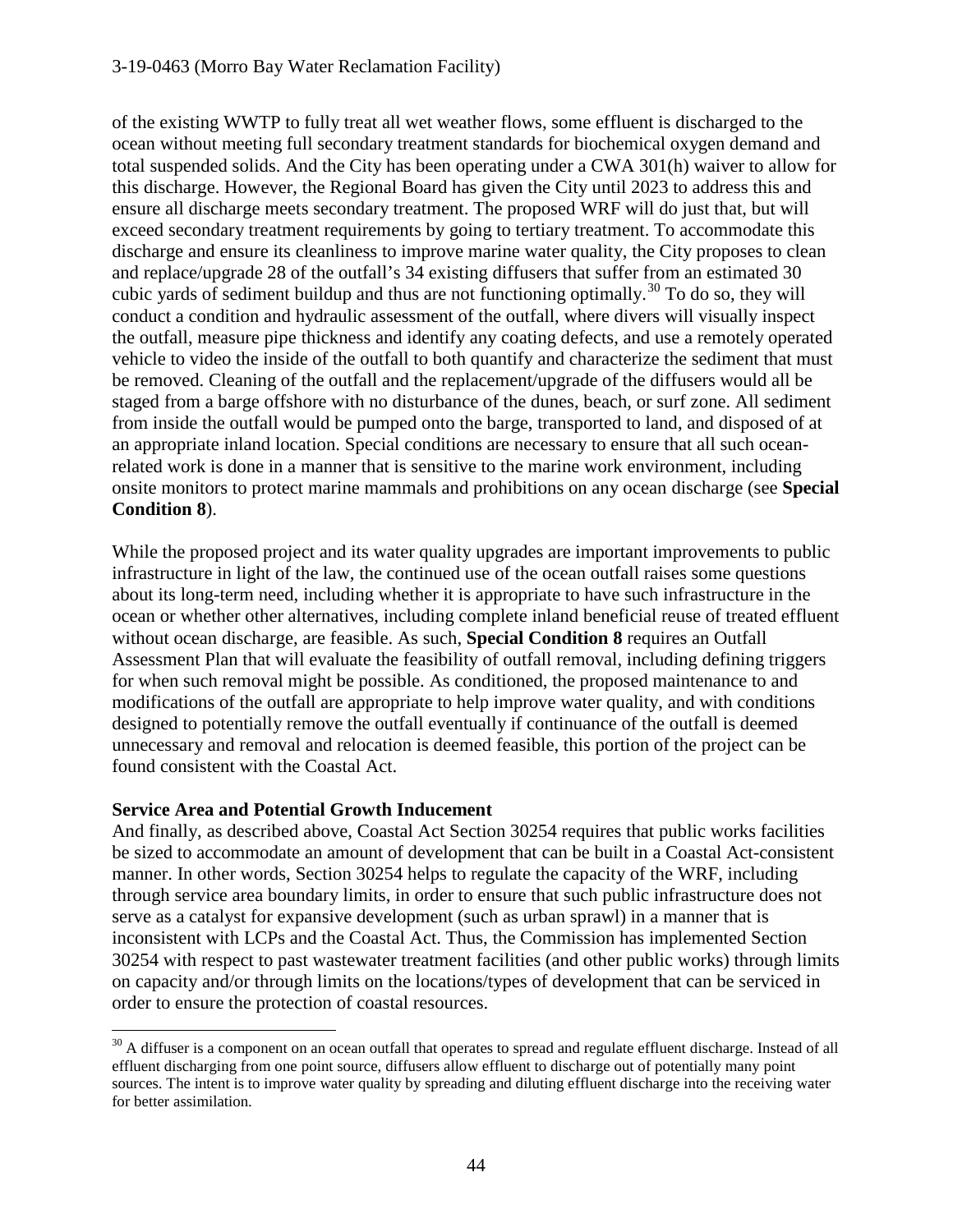In this case, the existing WWTP is designed to treat a maximum of 2.06 MGD, with an average daily flow of 0.88 MGD. The proposed WRF is designed to treat an average daily flow that is slightly larger than currently treated, namely 0.97 MGD, and is sized to treat a peak wet-weather flow maximum of 8.14 MGD, all for properties located in the City's wastewater service area (shown on page 14 of **Exhibit 3**). As mentioned earlier, the City indicates the need for the additional wet-weather capacity is not to encourage a significant increase in growth, but rather to better treat peak flows during wet-weather events. These are the flows that the existing WWTP cannot treat to full secondary treatment because of its inadequate sizing. While the City has a plan to upgrade and replace its aging sewer pipelines and stormwater infrastructure,  $31$  including to address such inflow and infiltration problems, for now the City is sizing the plant to be able to accommodate such volumes and meet Regional Board water quality orders.

To address potential concerns regarding unintended growth inducement impacts, the City has a suite of existing tools to regulate future development for unintended growth inducement. In addition to its existing LCP,  $32$  which includes many policies to ensure coastal resource protection with respect to the impact of increased development, any growth in Morro Bay also must be consistent with Measure F, a voter-approved growth management ordinance that limits the city to 12,200 residents.<sup>[33](#page-44-2)</sup> In order to exceed this number, a majority of voters must elect to remove the limit. And finally, the City's wastewater service area is coincident with the City limits, and the City does not propose to extend its service area to lands outside City limits into unincorporated San Luis Obispo County at this time. In other words, the proposed project will only be allowed to serve LCP-consistent growth and infill development within the City limits, ensuring that it does not somehow induce inappropriate growth and development.

That said, the City is surrounded by rural lands in the County, and while the prospect for growth supported by the WRF outside the City limits is not a significant concern in the near future, public infrastructure improvements such as this are often inducements to such growth in rural areas. For now, this potentiality is adequately constrained by the LCP, Measure F, and the wastewater service area boundary, but the City could potentially pursue development changes in the future that might target such rural lands. That is not the Commission's intent in approving this project; rather the Commission approves this project with the understanding that the City intends to support appropriate LCP-consistent growth in the City, but not outside of the City and in rural areas.

 $\overline{a}$ 

<span id="page-44-0"></span><sup>&</sup>lt;sup>31</sup> The OneWater Morro Bay Plan, approved by the City Council in 2018. The Plan is a blueprint identifying a comprehensive upgrade of the City's water, wastewater, and stormwater infrastructure. Such upgrades will be partially paid for through the same surcharge in wastewater rates approved by the City Council, and affirmed by vote of Morro Bay residents, that will help pay for the WRF.

<span id="page-44-1"></span> $32$  With respect to the role of the LCP in limiting growth inducement impacts, it is worth noting the following two points: first, the City is essentially entirely within the coastal zone, and thus the LCP's coastal resource protection framework would apply to almost all new development proposals within the City; and second, the LCP is currently being updated via the assistance of Coastal Commission LCP grants. Commission staff and City staff have been cooperatively and proactively working on the LCP update, including to ensure that the LCP update adequately accounts for appropriate growth-inducement-limiting policies.

<span id="page-44-2"></span><sup>&</sup>lt;sup>33</sup> The most recent California Department of Finance population estimate of Morro Bay as of January 1, 2018 was that the City has 10,503 residents.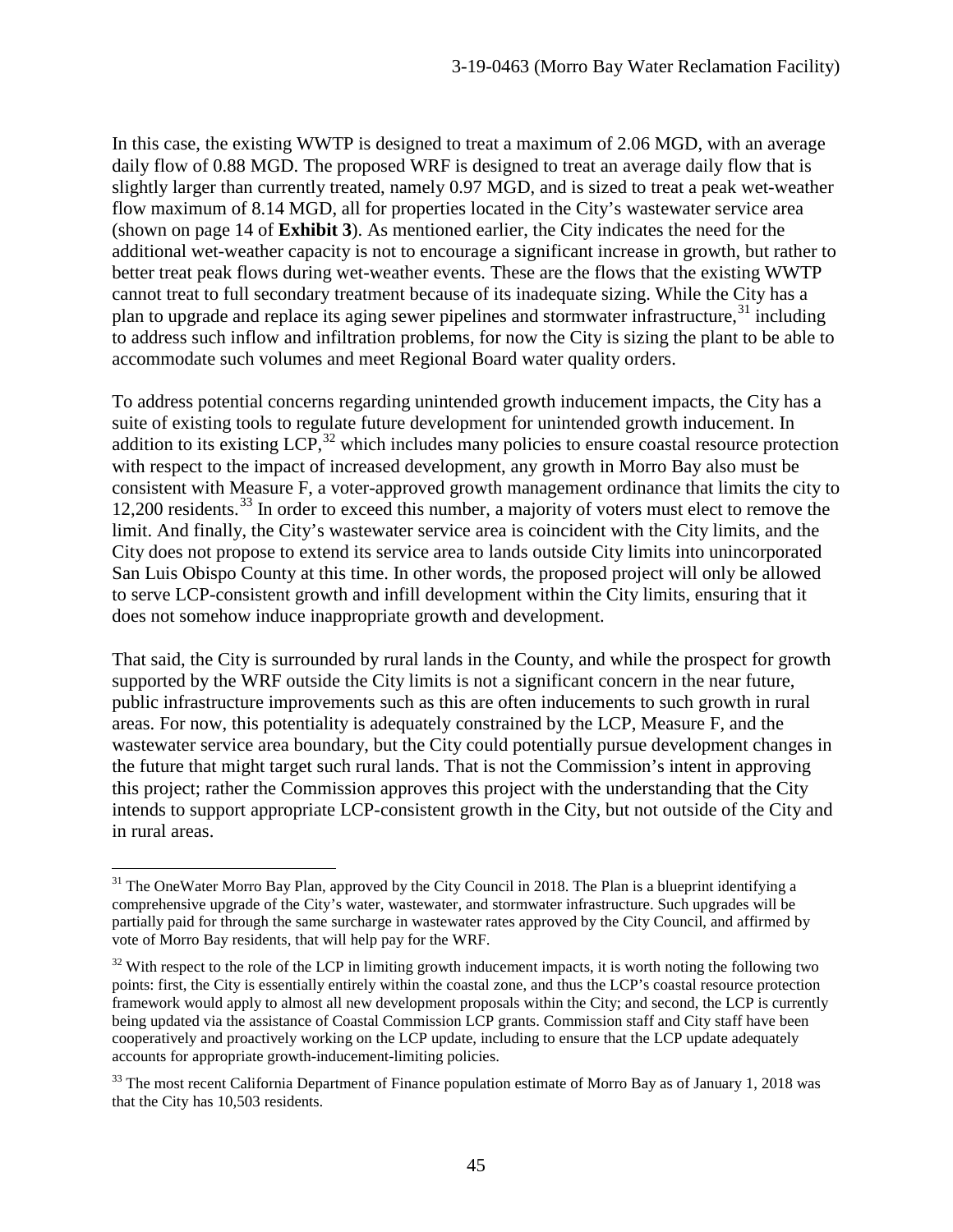Thus, **Special Condition 9** ensures that wastewater service provided by the WRF is only allowed within the existing service area/City limit as specified on page 14 of **Exhibit 3**, and any proposal to extend service beyond this area, including in areas in the County or in areas annexed by the City in the future, would require an amendment to this CDP with a finding that coastal resources would be protected by the proposal, including that such an amendment will not induce development growth within the County or the City inconsistent with either respective LCP, as applicable.

As proposed and conditioned above, the project will relocate an existing wastewater facility that does not meet CWA water quality standards and is located in a coastal hazard area with a new facility located safely inland away from coastal hazards that will exceed such standards through tertiary treatment. As a result, at its core the proposed project will result in enhanced Morro Bay Estuary and Pacific Ocean water quality. The project will also help improve groundwater aquifer health and water supply security through water recycling, and does not serve as a catalyst for inappropriate urban sprawl in conflict with the Coastal Act. The project is therefore consistent with the Coastal Act's water resources, water quality, and public service policies.

# **E. COASTAL HAZARDS**

*Applicable Policies*

Coastal Act Section 30235 addresses the use of shoreline protective devices:

*30235. Revetments, breakwaters, groins, harbor channels, seawalls, cliff retaining walls, and other such construction that alters natural shoreline processes shall be permitted when required to serve coastal-dependent uses or to protect existing structures or public beaches in danger from erosion, and when designed to eliminate or mitigate adverse impacts on local shoreline sand supply. Existing marine structures causing water stagnation contributing to pollution problems and fish kills should be phased out or upgraded where feasible.*

Coastal Act Section 30253 addresses the need for new development to ensure long-term structural integrity, minimize future risk, and to avoid landform-altering protective devices along the shoreline:

*Section 30253. New development shall do all of the following:* 

- *(1) Minimize risks to life and property in areas of high geologic, flood, and fire hazard.*
- *(2) Assure stability and structural integrity, and neither create nor contribute significantly to erosion, geologic instability, or destruction of the site or surrounding area or in any way require the construction of protective devices that would substantially alter natural landforms along bluffs and cliffs.*

Coastal Act Sections 30253 and 30235 acknowledge that seawalls, revetments, cliff retaining walls, groins, and other such structural or "hard" methods designed to forestall erosion also alter natural landforms and natural shoreline processes. Accordingly, under Section 30235 shoreline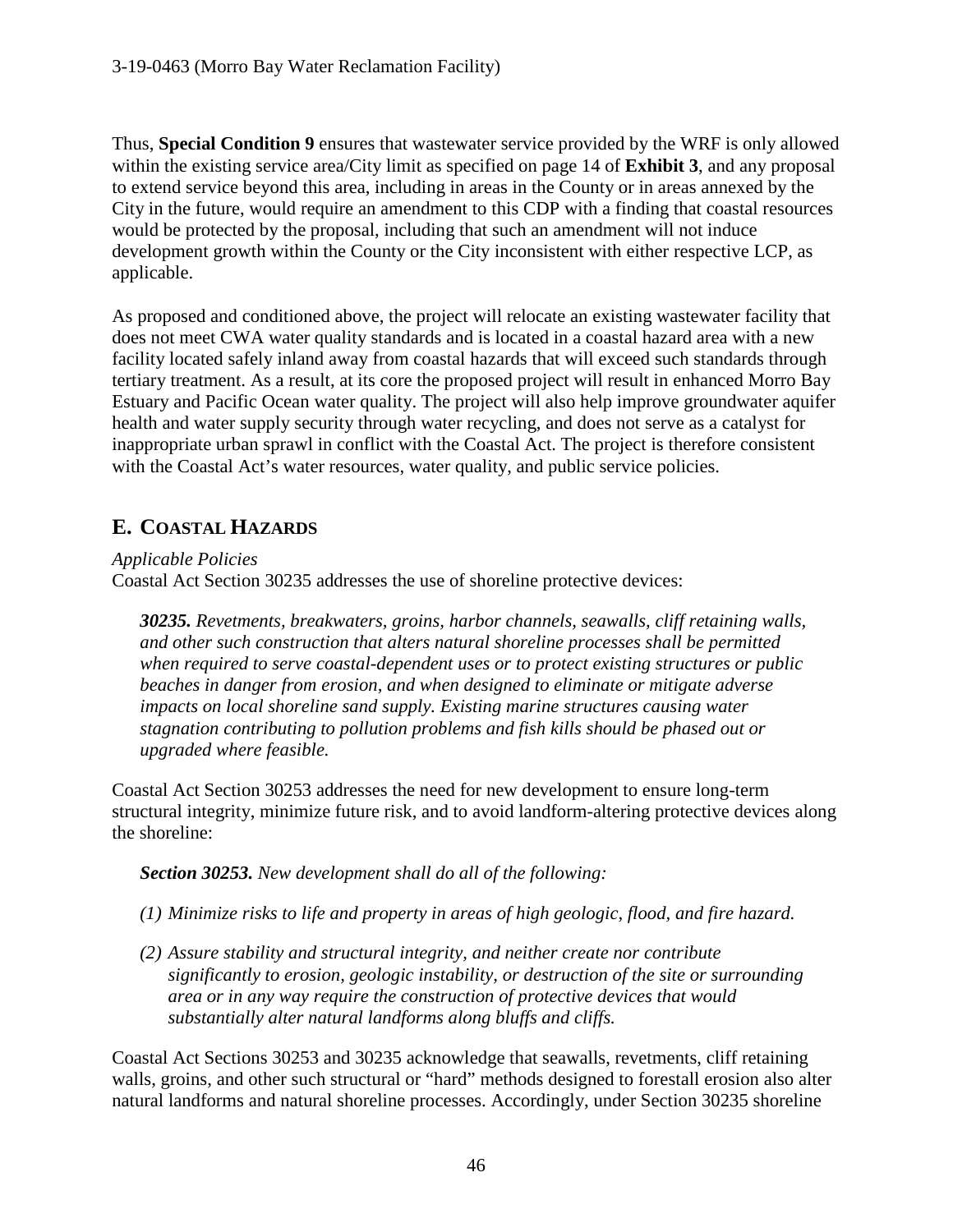protective devices are required to be allowed only to serve a coastal-dependent use, or to protect existing, not new, structures or public beaches in danger of erosion (subject to the requirement that adverse impacts to local shoreline sand supply are mitigated or eliminated, and per other Coastal Act sections that other coastal resource impacts are also addressed). In other words, new, non-coastal-dependent development (such as wastewater treatment facilities) are not obligated shoreline protective devices in their proposed siting and design, and instead should be located safe from coastal hazards threat without reliance on such devices. The Coastal Act provides these limitations because shoreline protective devices can have a variety of negative impacts on coastal resources, including adverse effects on sand supply, public access, coastal views, natural landforms, and overall shoreline beach dynamics on- and offsite, ultimately resulting in the loss of beaches.

Taken together with other Coastal Act policies, including those described earlier regarding the protection of water quality and minimizing adverse wastewater discharge, application of the Coastal Act leads to the conclusion that critical wastewater infrastructure be sited and designed in a manner that protects water resources, including ensuring that it be safe from flood risks – particularly when such flood risks could result in adverse coastal water quality due to wastewater infrastructure failure – in a manner that does not require shoreline protective devices, thereby ensuring the protection of water quality and marine biological resources as well as natural shorelines and beaches.

#### *Proposed Project and Analysis*

The proposed project is a proactive coastal adaptation response to the hazard threats, existing and future, facing development along the Morro Bay shoreline, including at the existing WWTP site. That is, the project seeks to relocate an existing low-lying wastewater treatment plant in need of significant repairs inland and away from the shoreline. Doing so will eliminate the coastal hazard threats inherent at the existing site, which is located at the confluence of the ocean with Morro Creek, including with respect to coastal and riverine flooding, ocean waves, erosion, and their interaction, including as all of these threats are potentially exacerbated by sea level rise and other climate change impacts. Indeed, relocating critical wastewater infrastructure away from the shoreline and eliminating potential coastal hazards threats for such structures, which could have enormous adverse impacts on coastal resources, is an outcome clearly warranted under the Coastal Act (including as described above) and in the Commission's Sea Level Rise Policy Guidance. It is consistent with the direction the Commission gave the City in its 2013 denial for a proposed redevelopment of the WWTP in place, a project that did *not* propose relocation or adaptation in the face of clear coastal hazards. And it also represents fundamental good planning and public policy under the Coastal Act by ensuring that sensitive and critical public infrastructure is safe over the long term, which is protective of coastal resources.

Therefore, as proposed, the relocation of the existing WWTP to an inland location away from coastal hazards constitutes important and necessary investments in critical public infrastructure while also ensuring the protection of public health and ocean water quality for coastal waters that are adjacent to two State and City beaches (Morro Strand State Beach and Morro Rock City Beach), which are known for their public recreational value and high biological productivity. The restoration of the existing WWTP site also will allow for some other more appropriate (i.e., non-industrial) public use along the shoreline. A safely located wastewater treatment facility away from coastal hazards is critical to meeting numerous Coastal Act objectives that relate to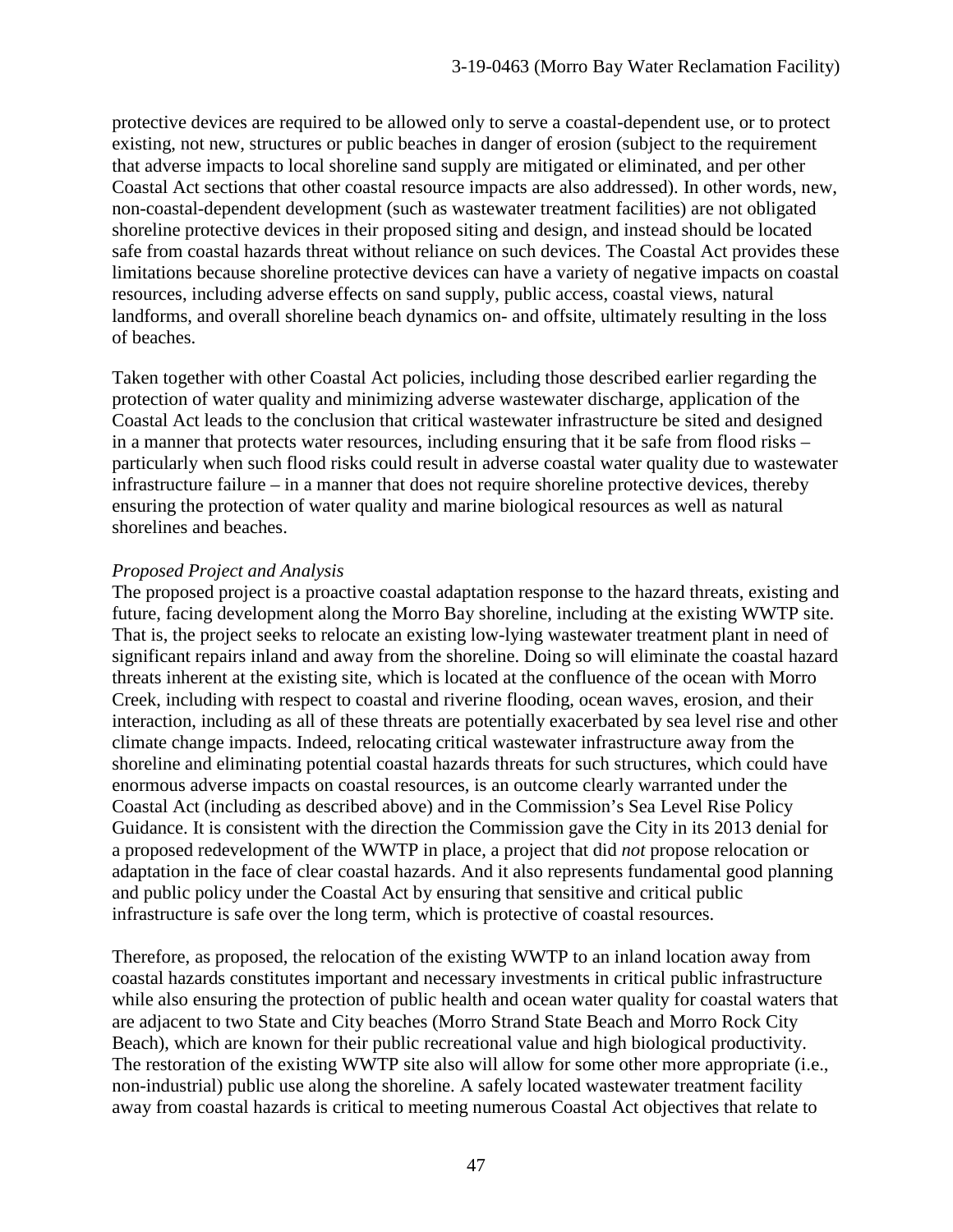coastal hazards safety due to the inherent nature and function of a wastewater treatment plant, including with respect to the aforementioned policies protecting water quality and the biological productivity of coastal waters (Sections 30230 and 30231), and public access and recreation (Sections 30210 through 30224). Thus, the WRF is consistent with the Coastal Act coastal hazards policies (Sections 30235 and 30253).

With respect to other project components, including associated pipelines and pump stations, because of the location of the existing Plant, and because other development exists in the area, the City's existing wastewater pipeline network necessarily leads to the existing WWTP site. As such, the City does not propose as part of this CDP application to relocate this pipeline network, and instead proposes to use the existing infrastructure along with the new infrastructure and the new WRF as part of its overall wastewater system. Part of this system includes building one of two new pump stations within an existing City corporation yard just inland from the existing Plant site to intercept wastewater flows and pump them to the new WRF. See proposed location and specifications of this proposed pump station shown as "PS-A" on page 11 of **Exhibit 3**.

The proposed new pump station and reliance on existing wastewater pipelines in this shoreline area raises issues and questions about the appropriateness of leaving such infrastructure in place in terms of coastal hazards issues, or whether it makes sense now, as part of the comprehensive WRF project, to relocate these pipelines further inland away from coastal hazards. The City analyzed the feasibility of doing the latter, and evaluated some 10 potential alternative locations for the pump station and associated infrastructure. The City also evaluated the coastal hazards risk and relocation/hazards avoidance benefit of each option. Ultimately, the City concluded that it was not feasible at this time to relocate the existing wastewater pipeline network in the existing WWTP area, including because of cost, land ownership, and logistics. The City indicated that a project of this magnitude was not part of the broader wastewater relocation project scope and would be difficult – financially and otherwise – to include it now, and would entail a more robust analysis of the interconnected nature of the pipelines and how existing development along the shoreline (such as the Morro Bay High School and City-owned park and recreational facilities) would remain serviced. And finally, the analysis concluded that relocation of the wastewater pipelines today would not provide the same type of avoidance benefit as does relocating the Plant itself. Notably, the analysis found that the pipes and pump stations are all located underground and thus are not subject to the same level of hazard risk as an above-ground wastewater treatment plant. By placing and keeping these pipes underground, and with relatively minor flood-proofing measures at above-ground entry points (e.g., watertight doors, elevation above flood levels, etc.),  $34$  these components should be safe from hazards risk for the foreseeable future, and thus relocation is not critically needed at this time to address coastal hazards issues. Thus, the expense and logistics associated with undertaking this large pipeline relocation effort would not result in significantly safer infrastructure as to justify the expense and effort to undertake that relocation at this time. Ultimately, the City chose not to try to relocate the existing

<span id="page-47-0"></span> $\overline{a}$  $34$  The pump station site within the City corporation yard is within the 100-year floodplain per the Federal Emergency Management Agency's current Flood Insurance Rate Map. To protect critical equipment, structures and equipment at the pump station will be set at a minimum of two feet above the 100-year flood elevation. Mitigation measures to protect the fill used to raise the site from washout and erosion under flood conditions will also be implemented. To further ensure the continued operability of both the pump stations, an emergency generator will be provided that will power the entire pump station in the event of a power outage.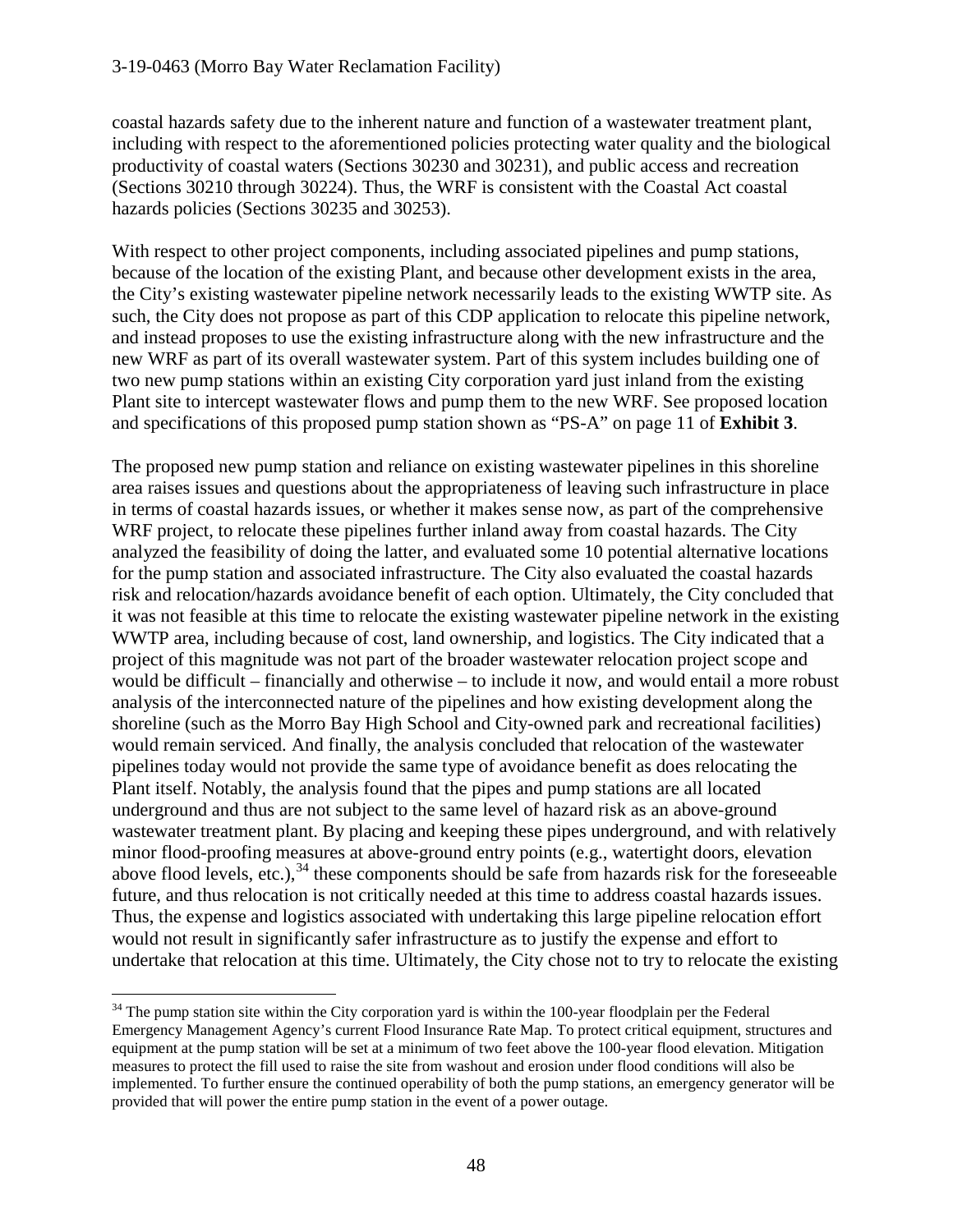pipeline network in the area of the existing WWTP as part of the current CDP application. Beyond the question of whether the existing pipeline network should be relocated, the currently proposed project will require new pipeline to be installed to carry wastewater to the new WRF for treatment, as well as new pipeline to inject reclaimed water to the underground well sites.

The Commission recognizes the City's reasoning, and concurs that a major pipeline relocation endeavor is not warranted at this time for the reasons described above. However, such recognition is not an indication that the pipelines (both new and existing, including upon their redevelopment/replacement), pump station, and other associated infrastructure will forever be safe and are entitled to stay in their current location forever. As described above, while the pipeline/pump station infrastructure will be sited below ground and will employ other floodproofing measures to appropriately and adequately minimize hazards risk *today*, this infrastructure is not sited in such a manner that the Commission can find with confidence that it would definitively never need shoreline armoring to protect it in place at some point in the *future*, especially considering the uncertainties associated with erosion and sea level rise. Thus, the project raises issues with respect to whether the location of the pipelines and pump station meets the intent of the Section 30253 requirement that new development be sited and designed to assure stability and structural integrity without the use of shoreline protection to make it so *over time*. Special conditions are thus necessary to ensure consistency with the Coastal Act's hazards policies, including by addressing coastal hazards risk and responses to such risk into the future.

The approval is therefore conditioned to require the City to assume all of the risk for developing in an area of coastal hazards and to prohibit future shoreline armoring to protect the pump station and pipeline network in this location (see **Special Conditions 10 and 11**). Specifically, by approving this CDP the Commission allows for the approved pump station and associated wastewater pipelines to be constructed and used for only as long as they remain safe for use without additional measures beyond ordinary repair and/or maintenance (including sealing and waterproofing repair and/or maintenance that does not involve extraordinary measures) without the need for shoreline protective devices to protect them from coastal hazards. In lieu of armoring, the intent of this CDP in consideration of the relevant coastal hazard policies is that these facilities would be relocated inland and away from coastal hazards threat if threatened in the future. In this way, the project meets the requirements of Section 30253, and will not be allowed shoreline armoring.

In conclusion, the proposed project constitutes an important and necessary investment in critical public infrastructure. All such development modernizes the operations of the City's wastewater treatment infrastructure to produce needed recycled water for productive use in a very water scarce area, while also ensuring the protection of public health and ocean water quality for coastal waters that are known worldwide for their public recreational value and high biological productivity. Thus, a safe, well-functioning wastewater treatment facility relocated inland away from coastal hazards without shoreline armoring and the capital improvements needed to ensure it remains so are critical to meeting numerous Coastal Act objectives, particularly with respect to minimizing coastal hazards risk (Coastal Act Sections 30235 and 30253), which due to the inherent nature and function of a wastewater treatment plant also ensures the protection of water quality and the biological productivity of coastal waters (Sections 30230 and 30231), and water recycling and water supply (Sections 30231 and 30250).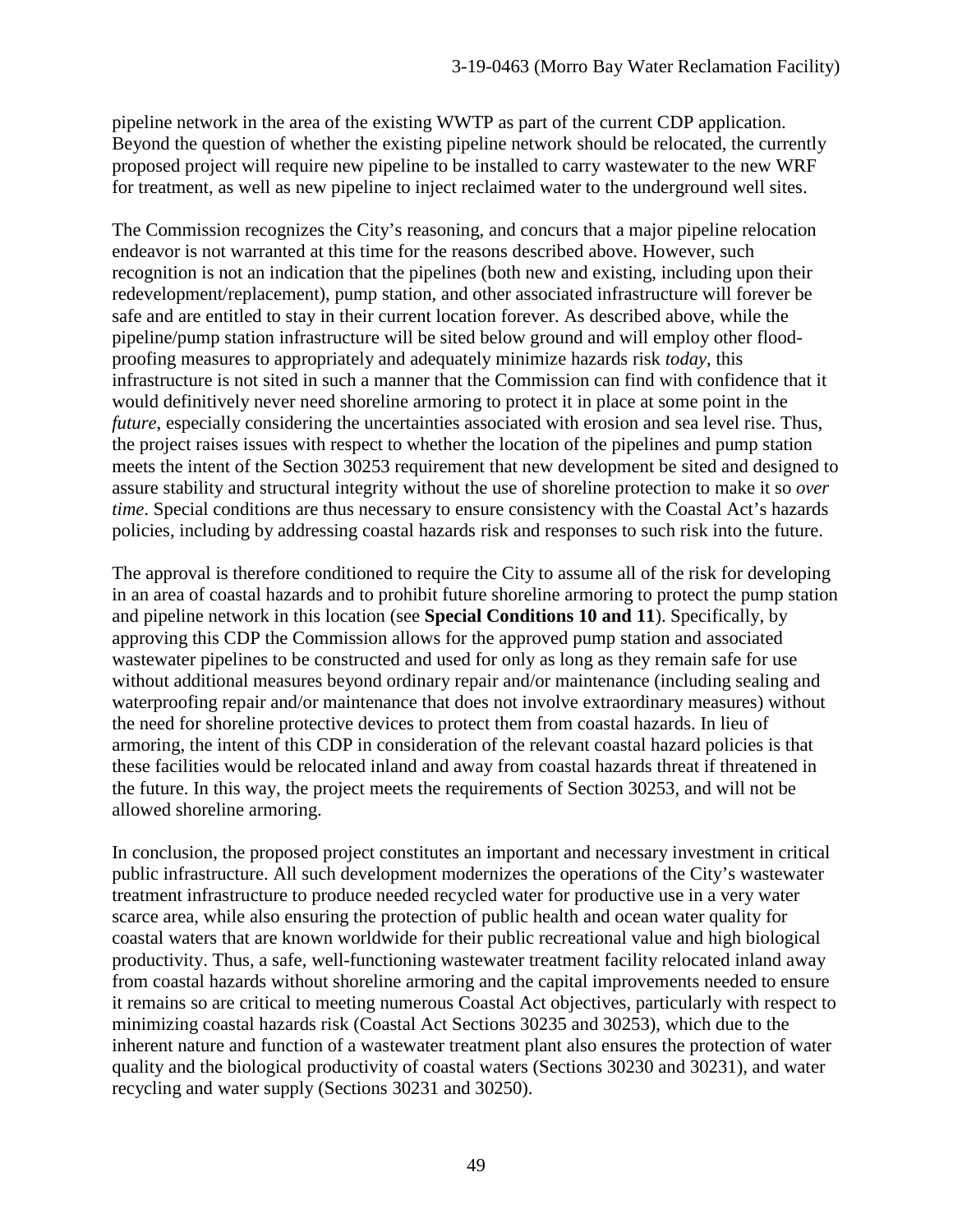As conditioned, the project is consistent with the Coastal Act's mandates to ensure that development, and particularly critical public wastewater infrastructure, is sited out of harm's way in a manner that allows it to be safe over the long-term from coastal hazards.

# **F. SCENIC AND VISUAL RESOURCES**

#### *Applicable Policy*

Coastal Act Section 30251, cited below, protects the aesthetic and visual quality of coastal areas.

*Section 30251. The scenic and visual qualities of coastal areas shall be considered and protected as a resource of public importance. Permitted development shall be sited and designed to protect views to and along the ocean and scenic coastal areas, to minimize the alteration of natural land forms, to be visually compatible with the character of surrounding areas, and, where feasible, to restore and enhance visual quality in visually degraded areas. New development in highly scenic areas such as those designated in the California Coastline Preservation and Recreation Plan prepared by the Department of Parks and Recreation and by local government shall be subordinate to the character of its setting.*

#### *Proposed Project and Analysis*

The project proposes to replace the existing WWTP along the scenic Morro Bay coastline adjacent to Morro Strand State Beach and Morro Rock City Beach with a new facility located on a rural, agricultural site outside of the developed core of Morro Bay. With respect to the existing WWTP site, as described before, one of the Commission's reasons for its 2013 CDP denial was that the then-proposed project would perpetuate an industrial facility on a scenic portion of the City's coastline adjacent to two public beaches and dunes, and that redeveloping a plant at that location would result in a lost opportunity to visually rehabilitate this part of the coast in relation to its aesthetic appeal of its natural surroundings. The now-proposed project heeds the Commission's direction and proposes to decommission and demolish the existing Plant, and restore the site to leave it available for future, more visually and site-appropriate uses. (See more discussion about future uses in the "Public Access and Recreation" section below.) As such, this portion of the proposal is consistent with the Coastal Act's visual protection policies.

With respect to the new WRF site, as described previously, the Coastal Act is very protective of rural, open space lands, including in terms of the visual respite they provide in an increasingly urbanized society. Any development in these areas raises potential concerns regarding visual compatibility with rural character. In this case, much of the proposed WRF project site is outside of views from Highway 1, and is mostly protected from northbound and southbound motorist views by undulating hillsides and slope topography. However, the project site is visible for a brief moment when traveling along Highway 1 in the vicinity of its intersection with South Bay Boulevard, where the hillside transitions into a small valley. The City identified this valley portion of the site near Highway 1 as optimal for the WRF facility, including because it was closest to existing roads, would minimize the length and amount of new roads and associated grading/retaining walls (compared to developing on steeper slopes further inland), and because it would avoid further agricultural impacts by placing the WRF close to Highway 1 instead of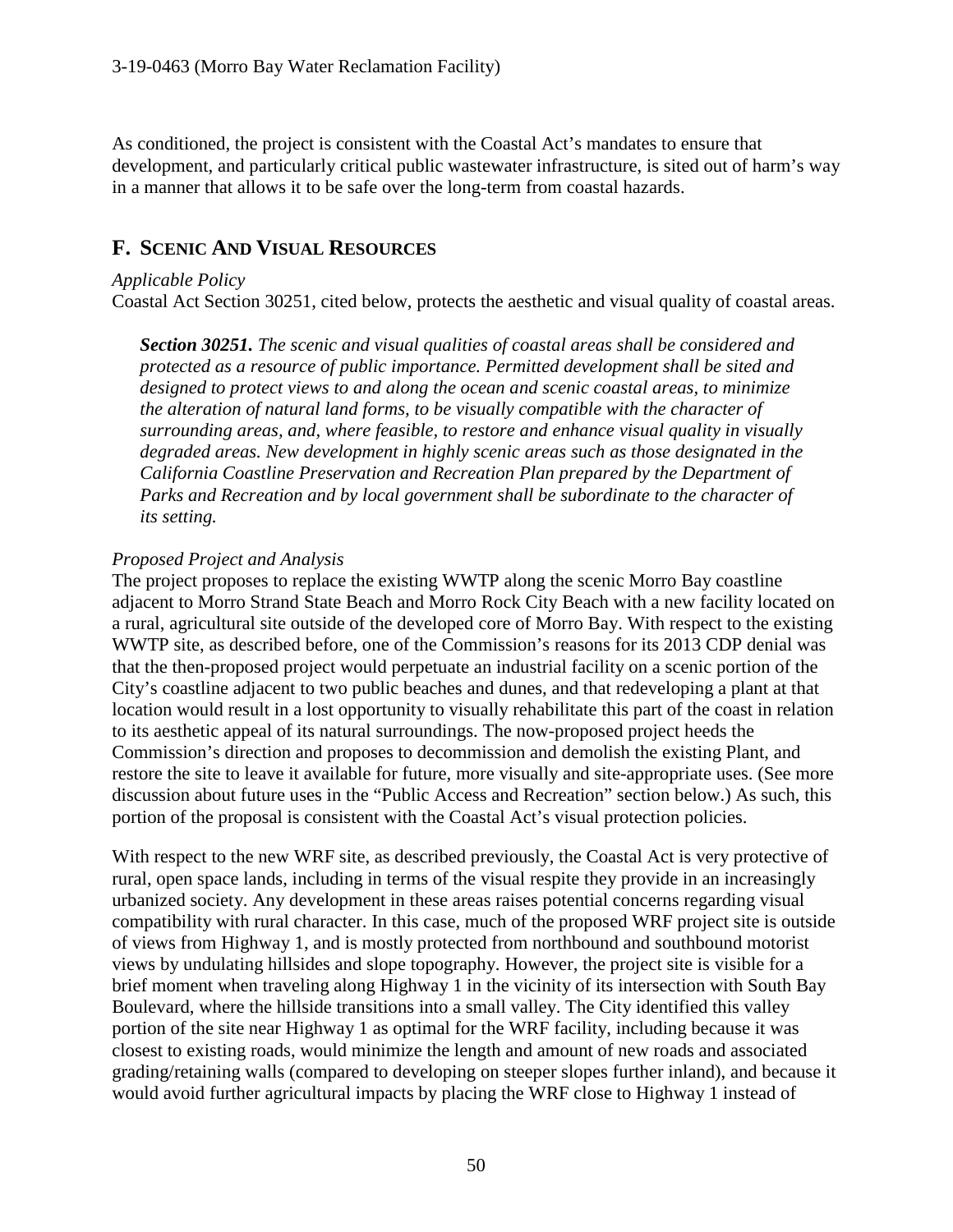bifurcating expansive agricultural lands if located farther inland. Using the preferred location, the City prepared a visual analysis to identify potential Highway 1 visual impacts of the proposed WRF structures, and the results identified a small window when the proposed WRF buildings would be visible from the highway (see proposed renderings in **Exhibit 3**). To address this visual impact, and to ensure that during the short time when drivers would see the WRF structure that it does not detract from the area's rural, agricultural aesthetic, the City proposes to design the buildings using agriculturally-appropriate colors and materials, and will plant trees and other vegetation to provide visual screening and softening. As explained in the project's EIR:

*…the proposed WRF building forms and architecture would be informed by development along the Highway 1 corridor, with an overall impression of the WRF complex as a dairy farm or ranch. Generally, the proposed building forms would be recognizably agricultural, using simple rectangular floor plates and gable roofs at varying slopes that reflect the use of the enclosed volumes. Those building shapes would be articulated where appropriate with clerestories and roof vents….Colors would be selected for compatibility with the prevalent pattern along the neighboring stretch of Highway1, such as red roofs and white or light brown walls to blend well with the surrounding environment, as seen at Cuesta College, Camp San Luis, and a number of the barns on farm properties. Tree plantings will further reinforce the historical settlement pattern of the area and provide some visual screening of structures, using drought tolerant species such as deodar cedar. With application of these architectural treatments as part of the proposed project design criteria, the WRF would blend in with the scenic character of the hillside areas along the Highway 1 corridor.* 

**Special Conditions 1 and 2(a)** are included to further refine these proposed objectives, including in terms of ensuring that the proposed WRF is sited and designed in a manner so as to conceal its visibility from the public viewshed as much as possible, ensuring that the development minimizes grading and landform alteration, provides for vegetative screening, minimizes lighting, places utilities underground, and includes a rural, agricultural aesthetic (similar to what the Commission required for the structures at the wastewater treatment plant in nearby Los Osos, which was similarly situated outside of town in a rural, agricultural area). These conditions also apply to the two proposed pump stations. While one of them will be located inside an existing City corporation yard, the other will be located on a visible street-side corner along Main Street near its intersection with Highway 1. Thus, **Special Condition 1(c)**  similarly requires the pump stations to be sited and designed so as to soften visual impact and minimize their above-ground footprint as much as possible.

Therefore, as proposed and as conditioned, the project should have minimal impacts on visual resources, including in terms of avoiding and mitigating potential adverse impacts on public views from Highway 1, and should overall benefit public views in terms of the decommissioning of the existing wastewater facility and removing a fenced-in, industrial development from a visually sensitive public coastal area flanked by public beaches. Overall, as conditioned, the project will not adversely impact, and in some aspects will significantly improve, visual resources over baseline conditions. Therefore, as conditioned, the proposed project is consistent with Coastal Act Section 30251.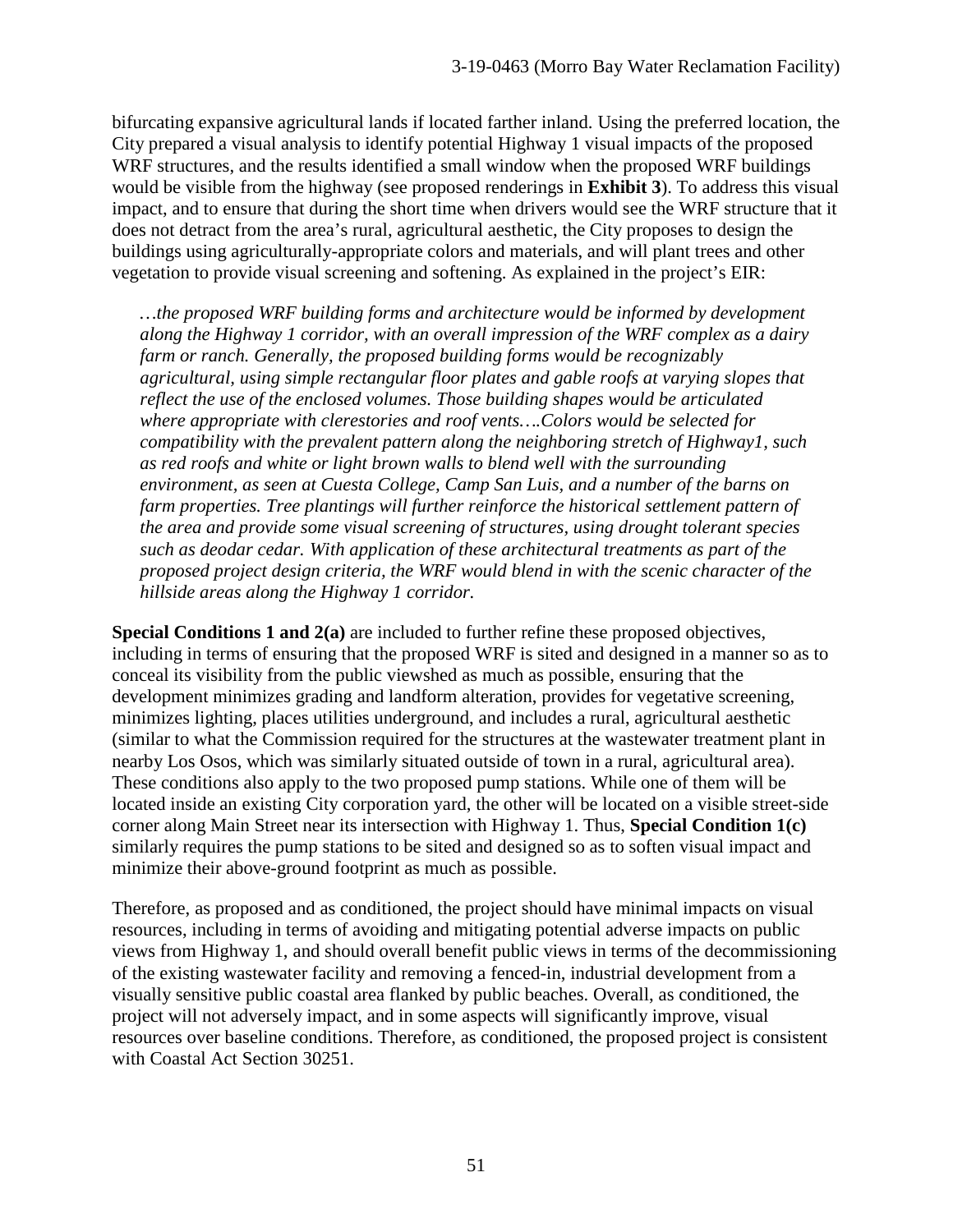# **G. ARCHAEOLOGICAL RESOURCES**

#### *Applicable Policy*

 $\overline{a}$ 

The Coastal Act requires development to implement reasonable mitigation measures to protect identified archaeological or paleontological resources. Section 30244 of the Coastal Act states:

*Section 30244. Where development would adversely impact archaeological or paleontological resources as identified by the State Historic Preservation Officer, reasonable mitigation measures shall be required.* 

## *Proposed Project and Analysis*

The Morro Bay area contains a rich Native American history, including being the home of the Northern Chumash tribe. As such, and since the proposed project includes a large construction geography spanning a number of miles (including both the WRF site itself but also needed associated new pipelines, pump stations, and injection wells), the project has the potential to adversely impact known and unknown artifacts and remains of tribal concern. The project's EIR identified a total of six sites of archaeological significance that may be impacted by construction activities, including shell middens and burial sites. These sites are all located in the lower Morro Valley where proposed new pipelines, pump stations, and recycled water injection wells would be located.

The City actively worked with Northern Chumash tribal representatives to shape the project, including with respect to the alignment of the new pipelines to avoid known cultural sites as much as possible and to include appropriate mitigation measures to further mitigate potential adverse impacts. Namely, the proposed project includes a suite of archaeological protection measures, including retaining a qualified archaeologist to carry out all required monitoring activities in a manner that meets the Secretary of the Interior's standards; having the archaeologist and qualified Native American monitor be on site during construction; and preparation of a cultural resources mitigation and monitoring program to further identify best management practices, including in terms of avoidance measures and procedures for potential recovery of human/archaeological remains.<sup>35</sup> The Northern Chumash representative indicates agreement and support for the proposed project (see attached correspondence).

**Special Condition 4** builds upon and incorporates these measures by, among other means, requiring that a qualified archaeologist be present during any ground disturbance, and that, in the event that any article of historical or cultural significance is encountered, all activity that could damage or destroy these resources must cease and a mitigation plan be developed in consultation with the Executive Director, the Native American Heritage Commission, and all appropriate tribal representatives as identified in the cultural resources mitigation and monitoring program.

<span id="page-51-0"></span><sup>&</sup>lt;sup>35</sup> It should be noted that despite these measures and the concurrence of the Native Chumash representatives, the EIR concluded that the potential impacts would remain significant and unavoidable. The City certified the EIR with a Statement of Overriding Consideration given that the project's environmental benefits as a whole outweighed impacts to historic and archaeological resources from construction-related ground disturbance. See additional detail in the CEQA findings in this report. Despite the fact that the EIR concluded that potential project impacts to cultural resources would be significant and unavoidable, the archaeological protection measures are sufficient to ensure consistency with respect to Section 30244 of the Coastal Act.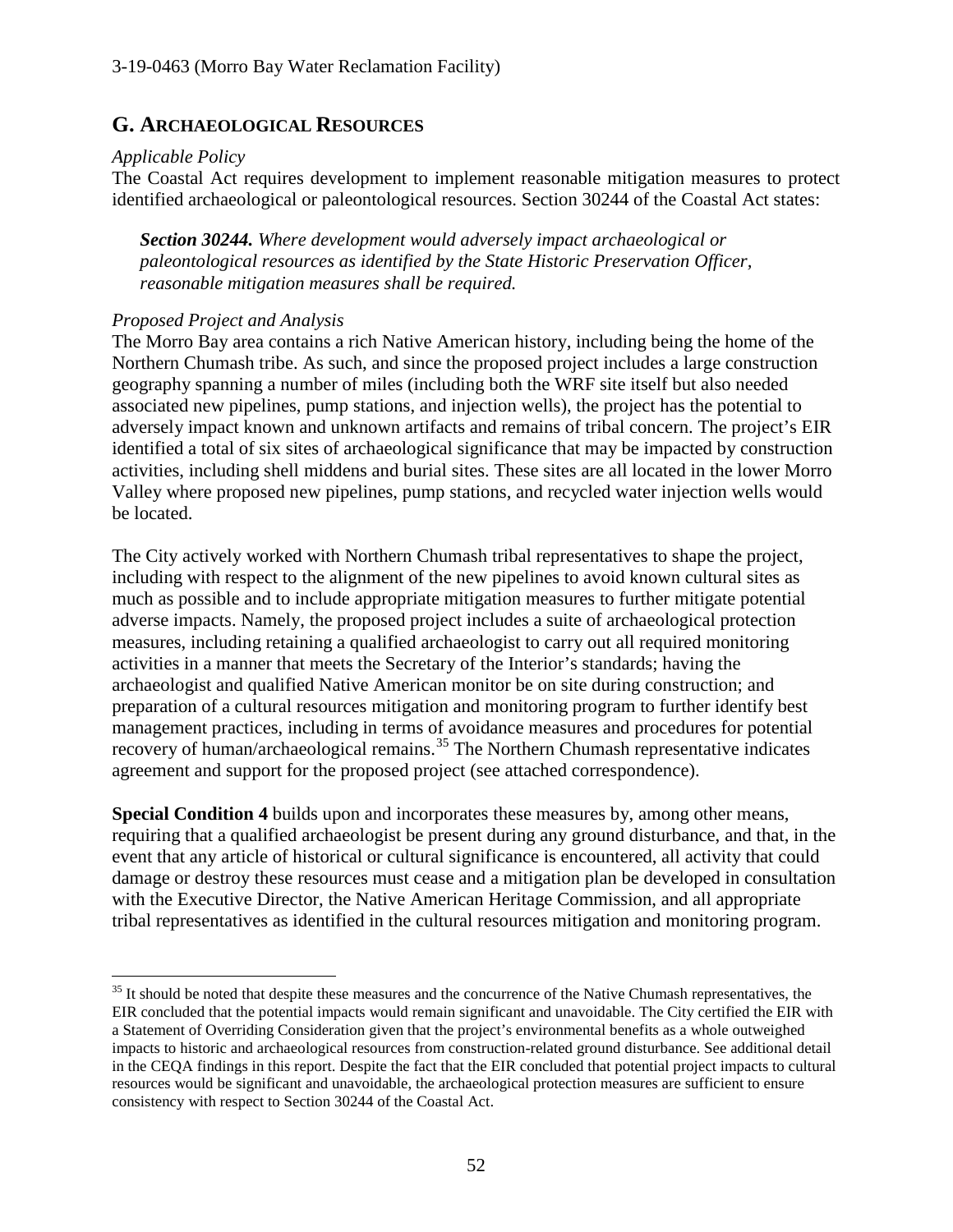Thus, as conditioned, the project is consistent with the Coastal Act Section 30244 regarding the protection and mitigation of archaeological resources.

# **H. PUBLIC ACCESS AND RECREATION**

#### *Applicable Policies*

Coastal Act Sections 30210 through 30224 specifically protect public access and recreation, and Section 30240 protects parks and recreational areas. In particular:

*30210. In carrying out the requirement of Section 4 of Article X of the California Constitution, maximum access, which shall be conspicuously posted, and recreational opportunities shall be provided for all the people consistent with public safety needs and the need to protect public rights, rights of private property owners, and natural resource areas from overuse.*

*30211. Development shall not interfere with the public's right of access to the sea where acquired through use or legislative authorization, including, but not limited to, the use of dry sand and rocky coastal beaches to the first line of terrestrial vegetation.* 

*30212(a). Public access from the nearest public roadway to the shoreline and along the coast shall be provided in new development projects except where: (1) it is inconsistent with public safety, military security needs, or the protection of fragile coastal resources, (2) adequate access exists nearby, or, (3) agriculture would be adversely affected. …* 

*30213. Lower cost visitor and recreational facilities shall be protected, encouraged, and, where feasible, provided. Developments providing public recreational opportunities are preferred. …*

*30220. Coastal areas suited for water-oriented recreational activities that cannot readily be provided at inland water areas shall be protected for such uses.* 

*30221. Oceanfront land suitable for recreational use shall be protected for recreational use and development unless present and foreseeable future demand for public or commercial recreational activities that could be accommodated on the property is already adequately provided for in the area.* 

*30222. The use of private lands suitable for visitor-serving commercial recreational facilities designed to enhance public opportunities for coastal recreation shall have priority over private residential, general industrial, or general commercial development, but not over agriculture or coastal-dependent industry.* 

*30223. Upland areas necessary to support coastal recreational uses shall be reserved for such uses, where feasible.* 

*30240(b). Development in areas adjacent to environmentally sensitive habitat areas and parks and recreation areas shall be sited and designed to prevent impacts which would significantly degrade those areas, and shall be compatible with the continuance of those habitat and recreation areas.*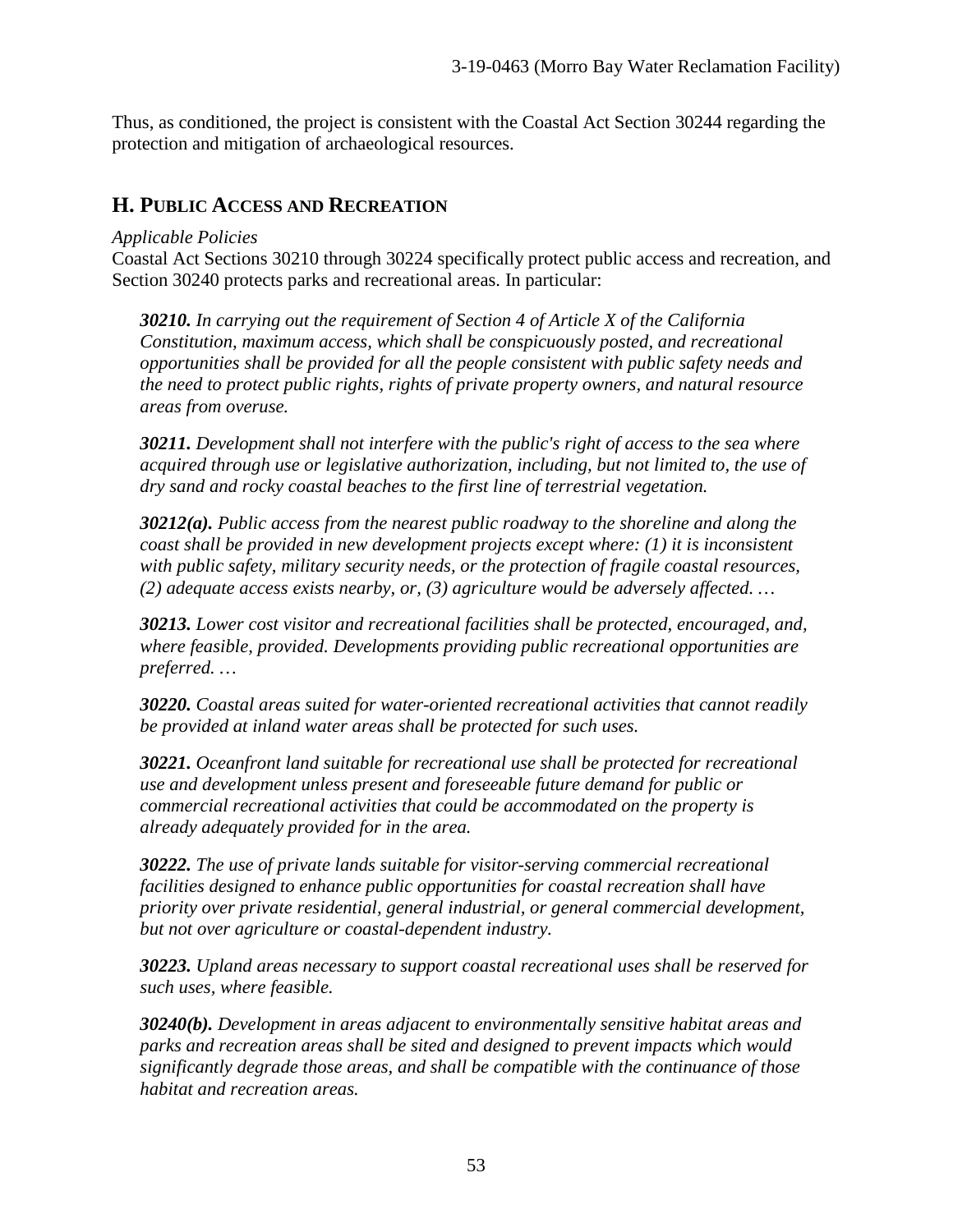#### 3-19-0463 (Morro Bay Water Reclamation Facility)

These overlapping Coastal Act policies clearly protect public recreational access to and along the beach/shoreline and to offshore waters for public recreational access purposes, particularly free and low-cost access. The Coastal Act's access and recreation policies provide significant direction regarding not only protecting public recreational access, but also by requiring that access is provided and maximized. Specifically, Coastal Act Section 30210 requires that *maximum* public access and recreational opportunities be provided. This direction to maximize access and recreational opportunities represents a different threshold than to simply provide or protect such access, and is fundamentally different from other like provisions in this respect. In other words, it is not enough to simply *provide* access to and along the coast, and not enough to simply *protect* such access; rather such access must also be *maximized*. This terminology distinguishes the Coastal Act in certain respects, and provides fundamental direction with respect to projects along the California coast that raise public access issues, such as this one. And also important for this project, Sections 30220 through 30223 establish a prioritization of desirable uses in oceanfront/shoreline areas, with general industrial uses being a lower relative priority, and recreational uses being among the most important.

#### *Proposed Project and Analysis*

The proposed project seeks to replace the existing WWTP, which is located near the shoreline along Atascadero Road and adjacent to Morro Strand State Beach and Morro Rock City Beach (which are heavily-recreated beaches with sensitive dunes), with a new facility located well inland in unincorporated San Luis Obispo County. Upon WRF operation, the City proposes to decommission and demolish the existing Plant and to restore the site to natural grade. As proposed, the project seeks to relocate a wastewater treatment plant away from prime coastal zone resources along the shoreline. Such a proposal forwards Coastal Act objectives inasmuch as the Act instructs that the current industrial use is a low-priority use for such prime coastal oceanfront land (including due to the incompatibility of the presence of critical, sensitive public infrastructure in an area subject to coastal hazards), and the proposed project will foster additional public coastal access and recreation at the site. Indeed, the perpetuation of an industrial use along the Morro Bay shoreline was a primary reason for the Commission's 2013 CDP denial for redeveloping the Plant at its current location. In its denial, the Commission found:

*Perhaps even more critical, particularly in light of the fact that it is not an allowed use, and in light of the coastal hazard policies that constrain development at this site (see Hazard findings below), is the opportunity cost associated with recommitting the site to significant industrial use when the Coastal Act and LCP encourage higher priority use and development (including public access, and recreation, and visitor-serving uses and development) in this prime shoreline location….* 

And indeed, the City is currently in the process of updating its LCP, and the City currently envisions transitioning this area to public recreational access uses.<sup>[36](#page-53-0)</sup>

<span id="page-53-0"></span> $\overline{a}$ <sup>36</sup> The City is currently updating its LCP, paid for in part by two Coastal Commission LCP-update grants. The update currently envisions public access and recreational uses at this location, as well as other potential lowintensity uses that respond to the area's site constraints, including in terms of coastal hazards, and would require any development proposal to be part of a Master Plan reviewed and approved by the City and the Coastal Commission as an LCP amendment. Thus, as opposed to this CDP application being the vehicle to define the site's specific future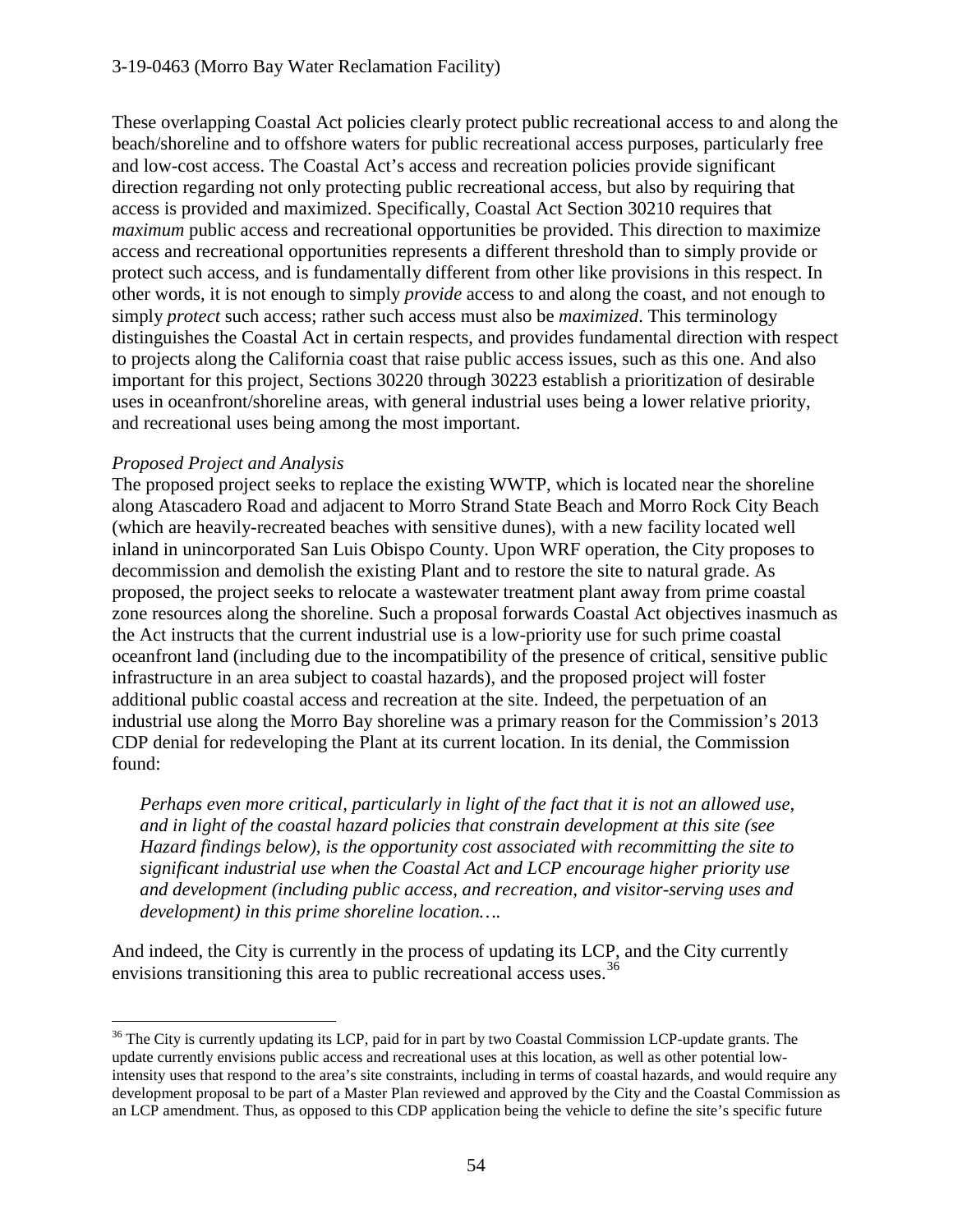Thus, broadly, the proposed project's relocation and decommissioning parameters are consistent with the Coastal Act's public access and recreation policies. Similarly, the proposed pump stations and pipelines will also not adversely impact public access because they are located underground or, in the case of the pump stations, one will be located in an existing City corporation yard and the other will be located along Main Street near its intersection with Highway 1 (i.e., in locations that do not provide public coastal access.) In order to ensure that the decommissioning, demolition, and restoration of the existing WWTP site maximizes coastal resource protection, **Special Condition 7** requires a Wastewater Treatment Plant Site Restoration Plan, which specifies performance standards for the Plant's decommissioning and site restoration.

As conditioned, the project will result in a substantial improvement to this portion of the Morro Bay shoreline by eliminating an old wastewater treatment plant and its related industrial vestiges, and offering this prime piece of coastal real estate to more appropriate Coastal Act public uses in the future. As proposed and as conditioned, the project is consistent with the Coastal Act's public access and recreation policies.

# **I. CONFLICT RESOLUTION**

# *Applicable Policies*

*Section 30007.5: Legislative findings and declarations; resolution of policy conflicts. The Legislature further finds and recognizes that conflicts may occur between one or more policies of the division. The Legislature therefore declares that in carrying out the provisions of this division such conflicts be resolved in a manner which on balance is the most protective of significant coastal resources. In this context, the Legislature declares that broader policies which, for example, serve to concentrate development in close proximity to urban and employment centers may be more protective, overall, than specific wildlife habitat and other similar resource policies.*

*Section 30200(b)*: *Where the commission or any local government in implementing the provisions of this division identifies a conflict between the policies of this chapter, Section 30007.5 shall be utilized to resolve the conflict and the resolution of such conflicts shall be supported by appropriate findings setting forth the basis for the resolution of identified policy conflicts.*

## *Proposed Project and Analysis*

As discussed previously in this report, the proposed project is inconsistent with the Coastal Act's agricultural protection policies, which strictly limit conversion of agricultural soils and uses to non-agricultural uses to criteria that are not applicable for this project. Such inconsistencies would normally require the project's denial. However, its denial would mean that other Coastal Act objectives related to coastal hazards avoidance, water quality improvement, and water supply resiliency, public views, and public coastal access and recreation enhancements would

 $\overline{a}$ uses (which are not entirely known yet), the City proposes to use the community visioning process as part of the LCP update to address future use parameters. The Commission concurs with this planning approach.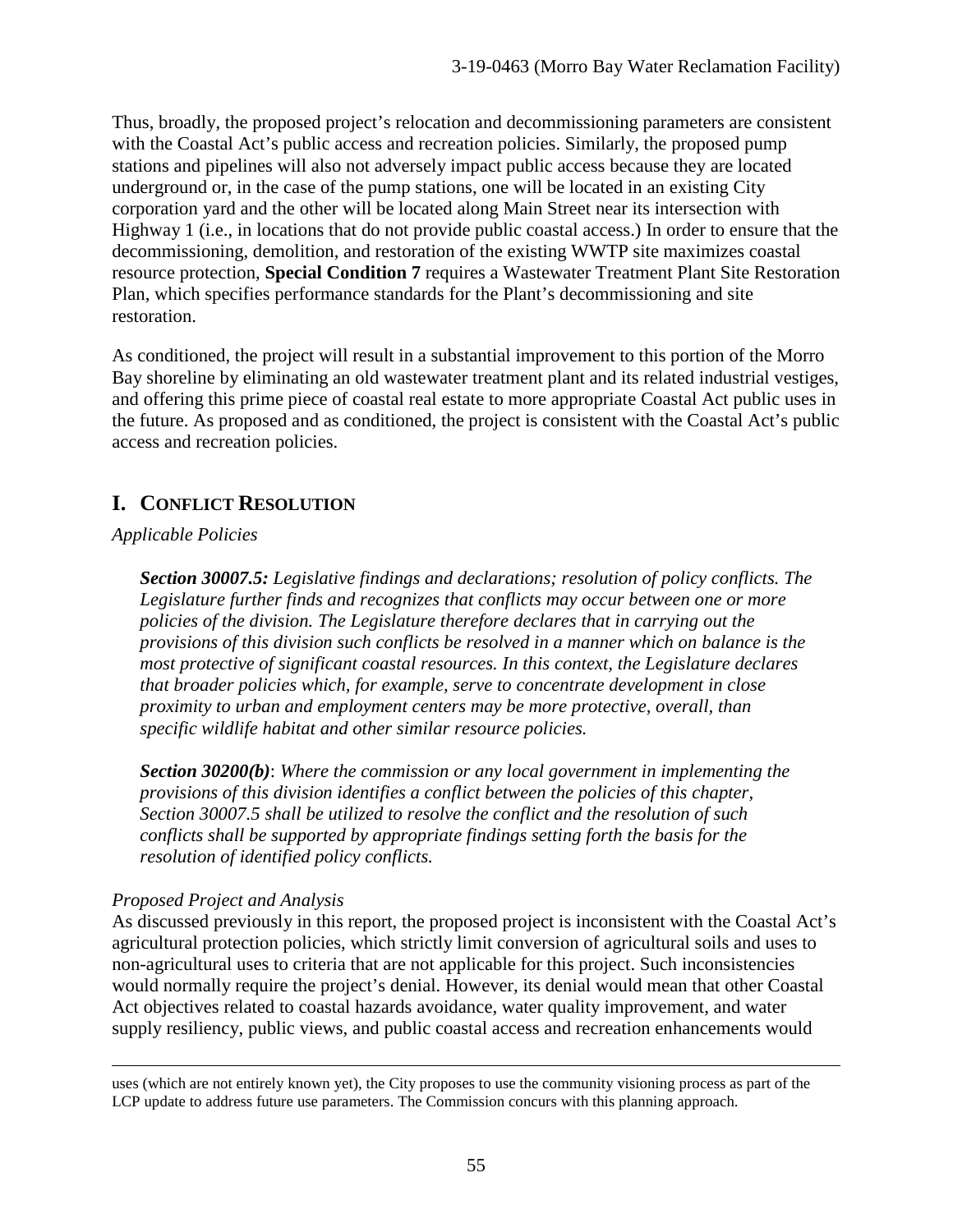#### 3-19-0463 (Morro Bay Water Reclamation Facility)

not be realized. In other words, denial would cause a conflict between Coastal Act Sections 30241, 30242, and 30250 (agricultural protection) and Sections 30210 through 30224 (public access and recreation), 30230 and 30231 (water quality), 30251 (public views), and 30235 and 30253 (coastal hazards). In this case, denial would preclude the development and operation of a new tertiary-treated wastewater treatment plant, and thus would endanger Pacific Ocean and Morro Bay Estuary health by facilitating continued placement of a WWTP subject to significant coastal hazards. Stated another way, denial would preclude development of a recycled water facility at a safer inland location, and would also inhibit associated decommissioning of the existing oceanfront plant that does not at all times treat wastewater to full secondary treatment standards, and which is located in a low-lying area that is subject to coastal hazard threats. Furthermore, denial would inhibit decommissioning and relocation of the existing WWTP, which is located on prime oceanfront lands that should otherwise be used for higher priority public access and recreational uses. In fact, *not* proposing a project akin to this one (i.e., redeveloping the wastewater treatment plant at its current low-lying risky site and not including a recycled water component) led to the Commission's 2013 CDP denial. Since then, and as described earlier, the City heeded the Commission's direction and developed the current proposal. As discussed above, denial of the proposed project on the basis of inconsistency with Coastal Act agricultural protection policies would result in significant impacts to other coastal resources due to continued placement of the existing WWTP in a hazardous location that is most suitable for public access and recreational uses, and on balance such a denial would not further the State's coastal zone management objectives specified in the Coastal Act.

In situations such as these where there may be conflicts between Coastal Act policies, where a proposed project is inconsistent with a Chapter 3 policy and denial or modification of the project would be inconsistent with other Chapter 3 policies, Section 30007.5 of the Coastal Act provides for resolution of such a policy conflict in a manner that on balance is most protective of coastal resources.

In past resolution of conflicts through application of Section 30007.5 the Commission has implemented the following seven analytic steps:

- 1) The project, as proposed, is inconsistent with at least one Chapter 3 policy;
- 2) The project, if denied or modified to eliminate the inconsistency, would affect coastal resources in a manner inconsistent with at least one other Chapter 3 policy that affirmatively requires protection or enhancement of those resources;
- 3) The project, if approved, would be fully consistent with the policy that affirmatively mandates resource protection or enhancement;
- 4) The project, if approved, would result in tangible resource enhancement over existing conditions;
- 5) The benefits of the project are not independently required by some other body of law;
- 6) The benefits of the project must result from the main purpose of the project, rather than from an ancillary component appended to the project to "create a conflict"; and,
- 7) There are no feasible alternatives that would achieve the objectives of the project without violating any Chapter 3 policies.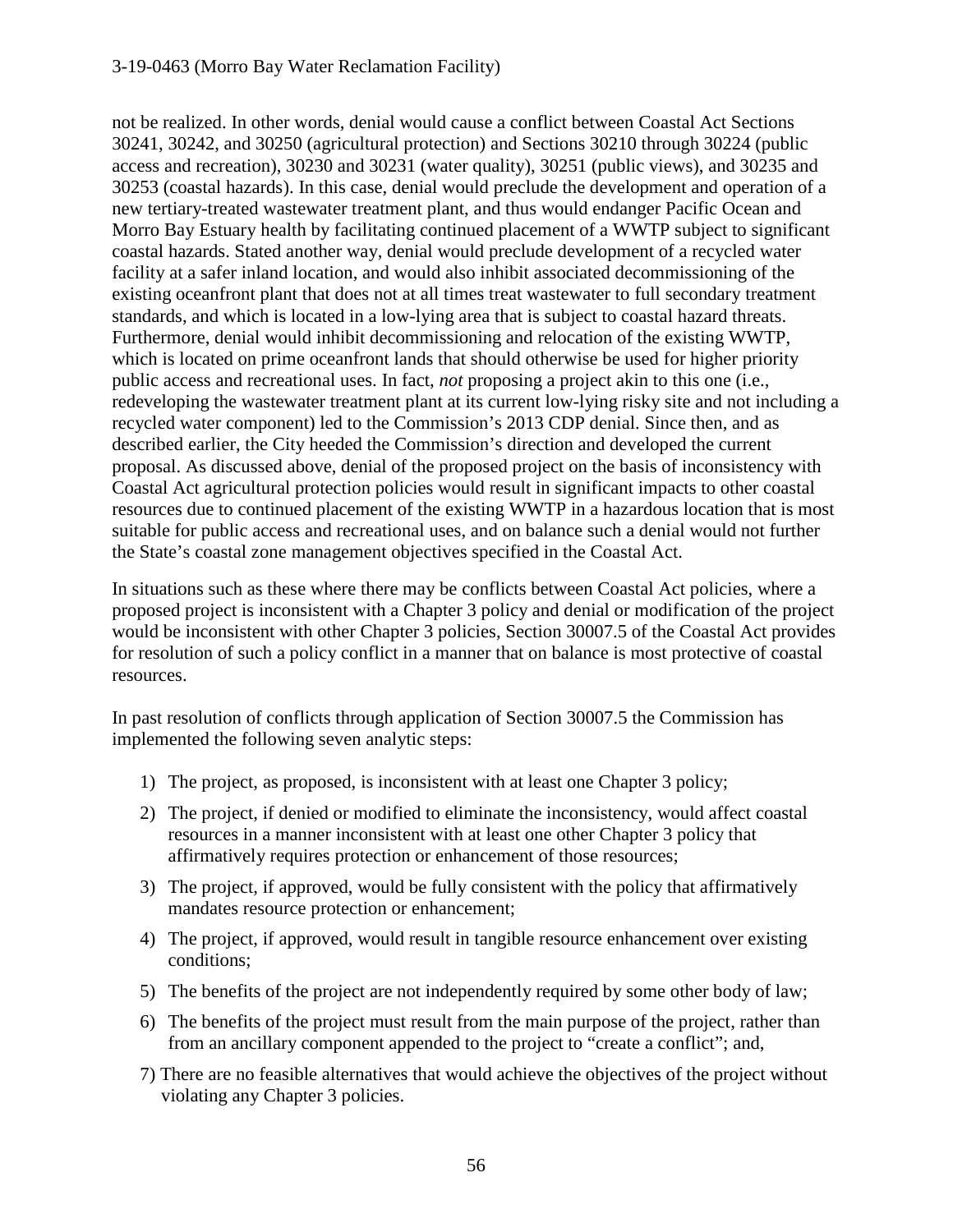The proposed development meets all of the above criteria for applying conflict resolution, as follows:

#### *Step 1*

First, for the Commission to apply Section 30007.5, a proposed project must be inconsistent with an applicable Chapter 3 policy. Here, approval of the proposed development would be inconsistent with Sections 30241, 30242, and 30250 because the proposed WRF development would be located on and convert agricultural lands located outside of the existing urban limits.

#### *Step 2*

Second, the project, if denied or modified to eliminate the inconsistency, would affect coastal resources in a manner inconsistent with at least one other Chapter 3 policy that affirmatively requires protection or enhancement of those resources. A true conflict between Chapter 3 policies results from a proposed project that is inconsistent with one or more policies, and for which denial or modification of the project would be inconsistent with at least one other Chapter 3 policy. Further, the policy inconsistency that would be caused by denial or modification of a project must be with a policy that affirmatively mandates protection or enhancement of certain coastal resources.

Without the new WRF, the status quo (i.e., an outdated wastewater treatment plant that does not meet applicable water quality standards, that is located in a low-lying area at risk of coastal hazards threat, that does not include water recycling or a new sustainable water supply, and that precludes other higher priority public access and recreational uses at this oceanfront site) would remain. In short, denial of the project would result in the perpetuation of a status quo that implicates significant consistency concerns with respect to numerous coastal resource policies under the Coastal Act.

More specifically, not approving the project would be inconsistent with: Sections 30230 and 30231, which affirmatively require the protection of water quality, including the biological productivity of coastal waters and groundwater resources because, due to the coastal hazards facing the current WWTP site (see discussion immediately following), the existing WWTP is at risk of breach or critical failure, which would impair the ability of the WWTP to serve its intended function and instead may impair water quality through such failure; Sections 30235 and 30253, which require development, particularly critical public infrastructure, to be sited, designed, and located in a manner that minimizes coastal hazards risk without needed shoreline protective devices because, as discussed above, the low-lying location of the existing WWTP, as exacerbated by climate change-driven sea level rise, subjects the WWTP to significant coastal hazards; with Sections 30250 and 30254 regarding the availability and adequacy of public infrastructure such as water supply, including because the proposed project will produce recycled water for potable consumption and provide water security and reliability as compared with the City's existing water supply portfolio; with Section 30251 that protects public views because new development should, where feasible, restore and enhance the visual quality of degraded areas, and given that this development proposal is an important opportunity to facilitate decommissioning and removal of the existing WWTP from the prime beachfront location, failure to approve this project will result in degraded visual quality through retention of the existing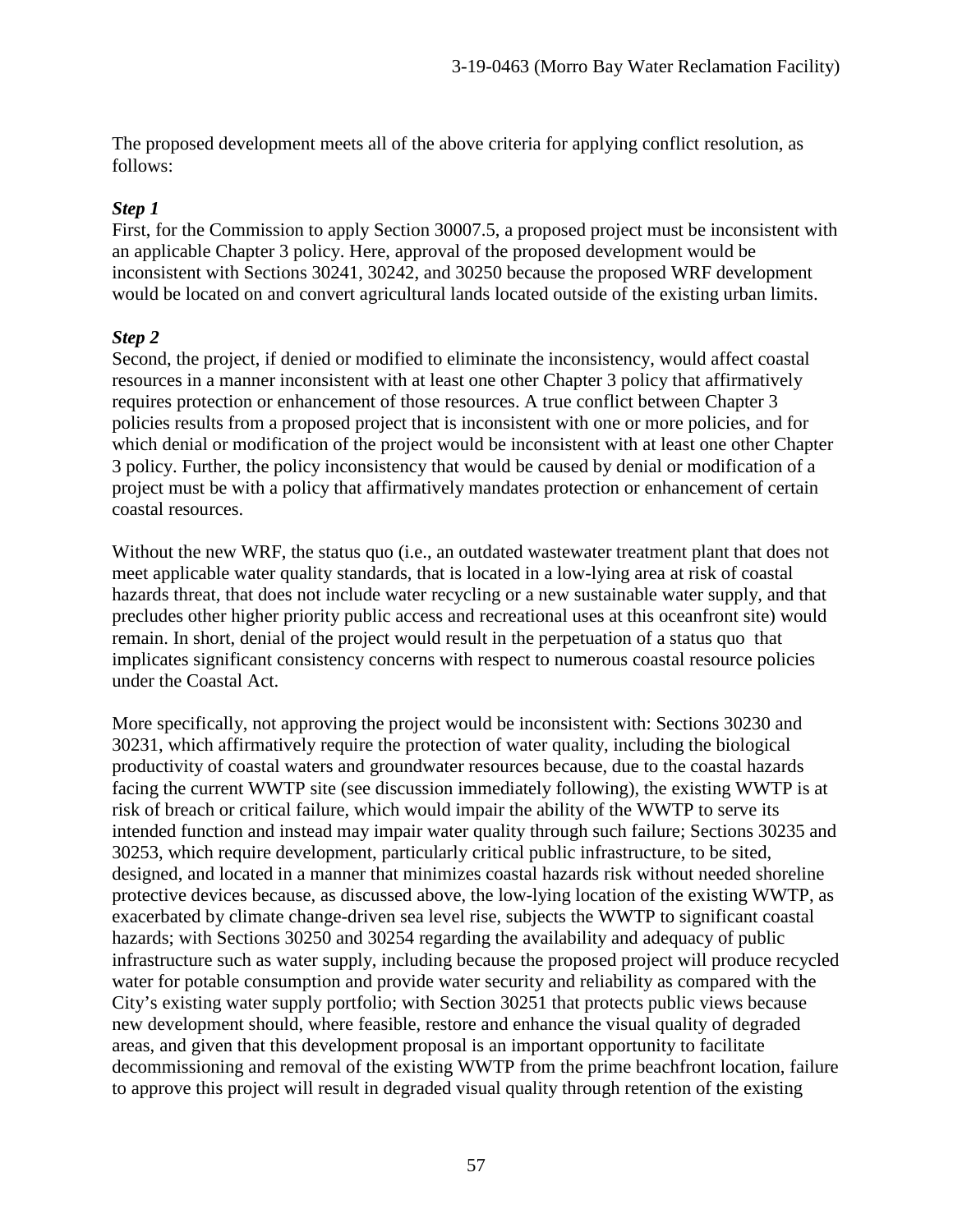WWTP in place, inconsistent with Section 30251; and Sections 30210 through 30224, which require maximum public access and recreational opportunities to and along the coast, and which state that such uses are among the highest priorities for oceanfront locations because, as with visual resources, this development proposal is an important opportunity to facilitate decommissioning and removal of the existing WWTP from the prime beachfront location, so failure to approve this project will not result in maximization of public access or recreational opportunities along the coast due to retention of the existing WWTP in place but would rather perpetuate inconsistency of use of this prime beachfront area with the public access and recreation policies of the Coastal Act. In most cases, denying a proposed project (i.e., the no project alternative) will not cause adverse effects on coastal resources for which the Coastal Act mandates protection or enhancement, but will simply maintain the status quo. In this case, however, maintaining the status quo would result in significant impacts to water quality and water supply, coastal hazards, public views, and public access and recreation for which the Coastal Act mandates protection due to the impacts associated with retention of the existing WWTP in place.

#### *Step 3*

The project, if approved, would be fully consistent with the policy that affirmatively mandates resource protection or enhancement. For denial of a project to be inconsistent with a Chapter 3 policy, the proposed project would have to protect or enhance the resource values for which the applicable Coastal Act policy includes an affirmative mandate. That is, if denial of a project would conflict with an affirmatively mandated Coastal Act policy, approval of the project would have to conform to that policy. If the Commission were to interpret this conflict resolution provision otherwise, then any proposal, no matter how inconsistent with Chapter 3 that offered a slight incremental improvement over existing conditions could result in a conflict that would allow the use of Section 30007.5. The conflict resolution provisions were not intended to apply to such minor incremental improvements.

In this case, numerous Coastal Act policies mandate protection of various coastal resources, including with respect to coastal hazards avoidance, water quality protection, provision of water supply, public views, and public access and recreation maximization. For example, with respect to coastal hazards Section 30253 states that "new development *shall*…minimize risks to life and property in areas of high geologic, flood, and fire hazard;" with respect to water quality Section 30231 states "the biological productivity and the quality of coastal waters…*shall* be maintained and, where feasible, restored through, among other means, minimizing adverse effects of waste water discharges and…encouraging waste water reclamation;" and with respect to public access and recreation Section 30221 states that "Oceanfront land suitable for recreational use *shall be* protected for recreational use and development unless present and foreseeable future demand for public or commercial recreational activities that could be accommodated on the property is already adequately provided for in the area" (emphasis added). Thus, these policies affirmatively require protection and enhancement of coastal resources, and denial would not meet, but rather would be inconsistent with these Coastal Act requirements due to retention in place of the existing WWTP, which is inconsistent with the aforementioned policies. In summary, the project will provide needed coastal hazards risk avoidance for critical public infrastructure, improve water quality through tertiary water treatment, provide a secure water supply, and remove an existing industrial use away from the public's beaches, all in conformance with the Coastal Act.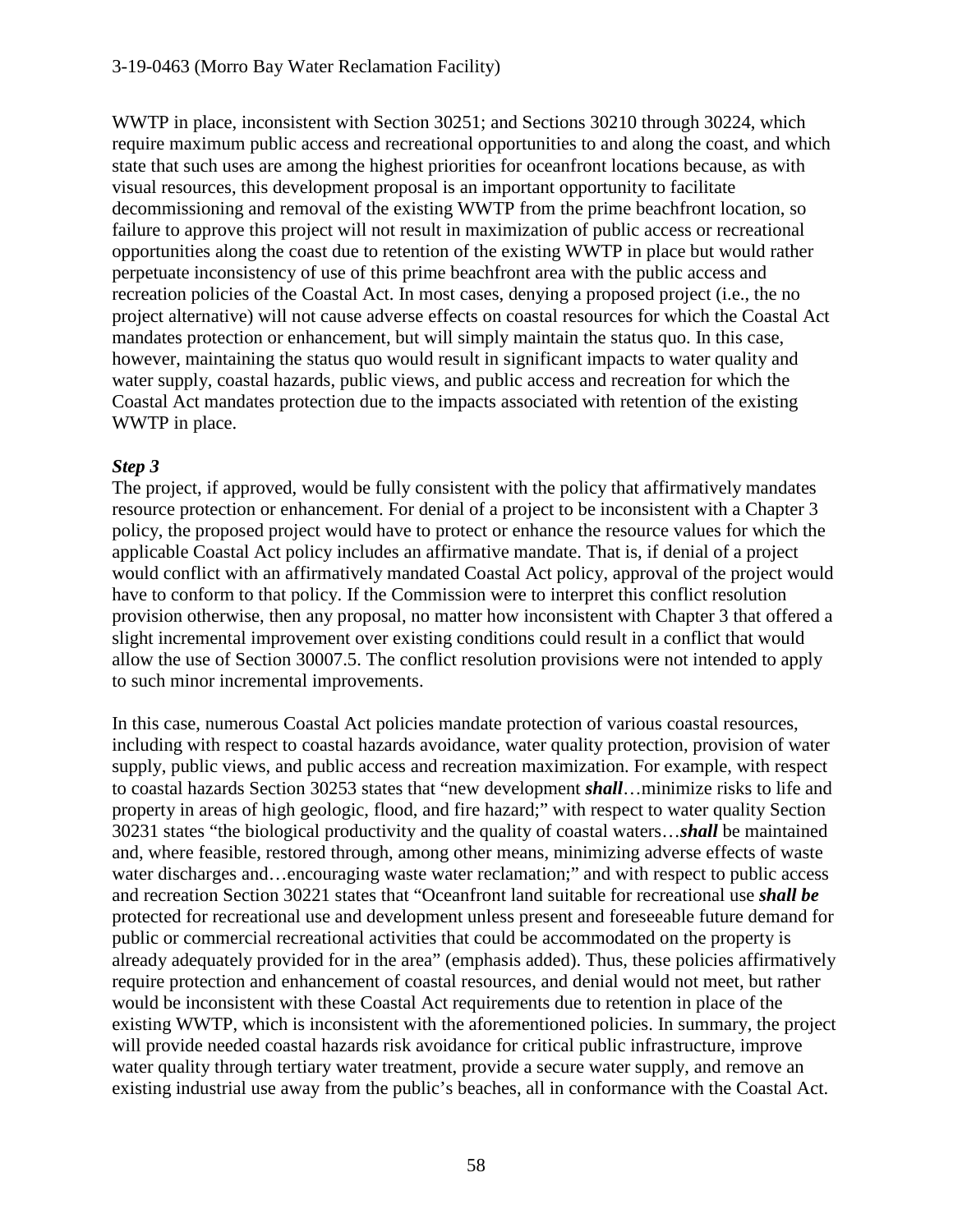# *Step 4*

The project, if approved, would result in tangible coastal resource enhancements over existing conditions for a number of reasons, including all as described above. The project is a direct response to meet Coastal Commission direction given in its 2013 CDP denial, and will materially improve numerous coastal resources, including by relocating critical infrastructure out of harm's way, improving water quality and supply, and by opening up a stretch of Morro Bay's coast to higher priority uses.

# *Step 5*

The benefits of the project are not independently required by some other body of law. The benefits of approval cannot be those that a project proponent is already being required to provide pursuant to another agency's directive under another body of law. In other words, if the benefits would be provided regardless of the Commission's action on the proposed project, the project proponent cannot seek approval of an otherwise un-approvable project on the basis that the project would produce those benefits (i.e., the project proponent does not get credit for resource enhancements that it is already being compelled to provide). For this project, while the Regional Board has given a TSO for a new wastewater treatment plant to meet effluent water quality requirements, the City cannot undertake the necessary construction and improvements without a CDP from the Commission. The benefits of the project are therefore not independently required by some other body of law.

## *Step 6*

The benefits of the project must result from the main purpose of the project, rather than from an ancillary component appended to the project to "create a conflict." A project's benefits to coastal resources must be integral to the project purpose. If a project is inconsistent with a Chapter 3 policy, and the main elements of the project do not result in the cessation of ongoing degradation of a resource the Commission is charged with enhancing, the project proponent cannot "create a conflict" by adding to the project an independent component to remedy the resource degradation. The benefits of a project must be inherent in the purpose of the project. If this provision were otherwise, project proponents could regularly "create conflicts" and then request that the Commission use Section 30007.5 to approve otherwise un-approvable projects. The conflict resolution provisions of the Coastal Act were not intended to foster such an artificial and easily manipulated process, and were not designed to barter amenities in exchange for project approval. In this case, the coastal hazards, water quality and supply, public view, and public access benefits of the project result from its primary purpose of identifying a project that better ensures consistency with the relevant coastal resource policies as compared to the prior iteration of this project proposal, which would have resulted in clear ongoing coastal resource policy inconsistencies by retaining the existing WWTP in place.

# *Step 7*

There are no feasible alternatives that would achieve the objectives of the project without violating any Chapter 3 policies. As discussed previously in the Agricultural Resources section of this report, the City undertook an extensive multi-year analysis evaluating 17 potential locations to find an appropriate site for the proposed WRF. Due to the unique geography of the City of Morro Bay (i.e., surrounded by the Pacific Ocean, Morro Bay Estuary, Morro Bay State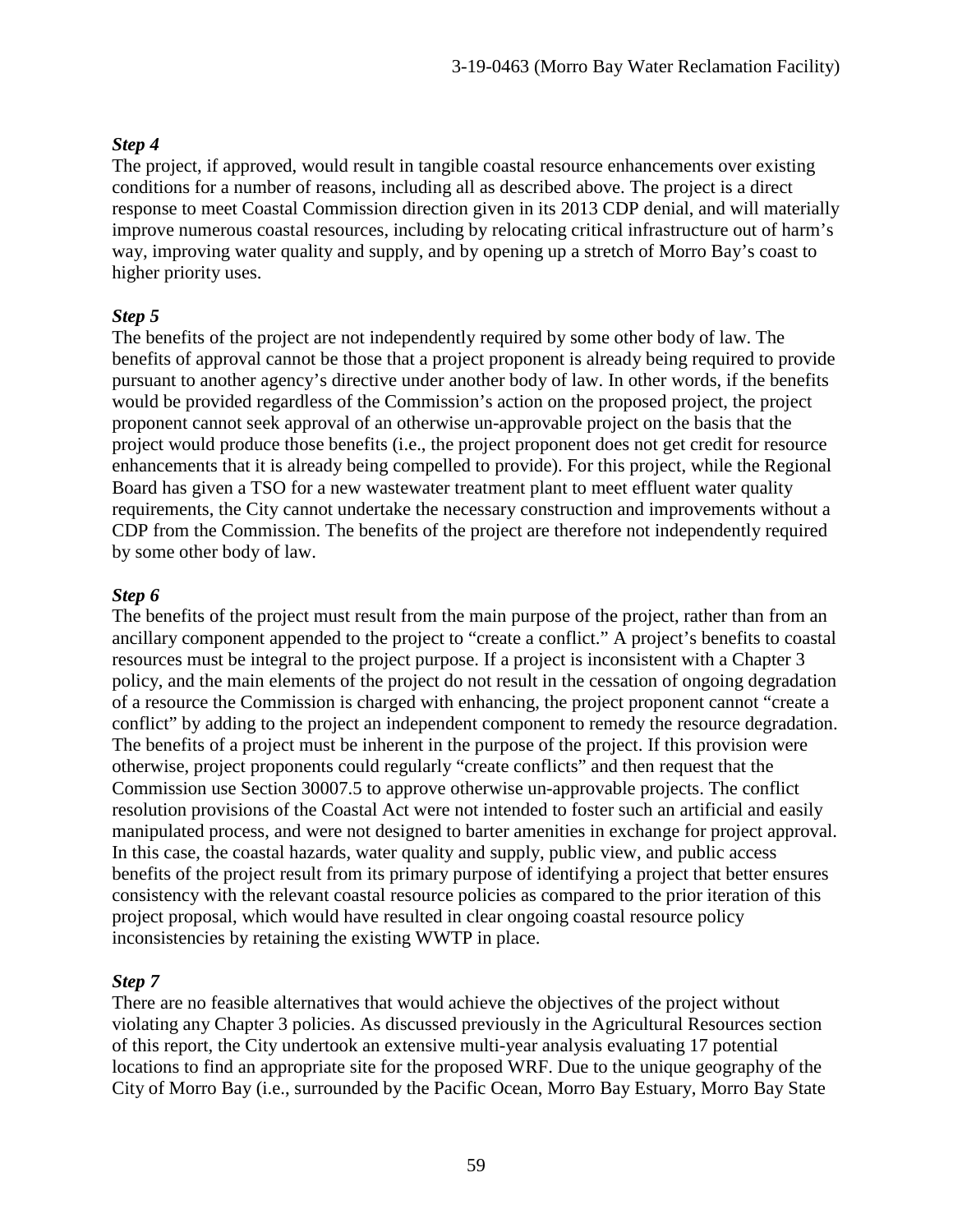Park, and agricultural lands), any location outside of City limits would necessitate some type of coastal resource impact. And finding a suitable alternative location within City limits was infeasible due to coastal hazards constraints (including on City-owned locations near the existing WWTP) and due to potential adverse community impacts from placing an industrial wastewater facility within existing neighborhoods. Thus, there are no feasible alternatives that would achieve the objectives of the project without violating any Chapter 3 policies.

Based on the above, the Commission finds that the proposed project presents a conflict between Sections 30241, 30242, and 30250 on the one hand, and Sections 30210 through 30224, 30230 and 30231, 30235 and 30253, and 30250 on the other hand, and that this conflict must be resolved through application of Section 30007.5.

# *Conflict Resolution Conclusion*

With the conflict among several Coastal Act policies established, the Commission must resolve the conflict in a manner that on balance is the most protective of significant coastal resources. In reaching this decision, the Commission evaluates the project's tangible, necessary resource enhancements over the current state and whether they are consistent with resource enhancements mandated in the Coastal Act. In the end, the Commission must determine whether its decision to either deny or approve a project is the decision that is most protective of significant coastal resources.

Overall, the approved project is more protective of coastal resources than denial would be because it allows for new critical public infrastructure away from a hazardous shoreline location, and one that provides and protects for needed water quality and supply improvements, as well as future public access and recreational opportunities to and along the coast at a prime coastal access and recreational location. Agricultural protection, and the protection of rural open space lands more broadly, is also an important resource that will be impacted by the proposed project in a manner not consistent with Sections 30241, 30242, and 30250. However, as conditioned to implement an agricultural mitigation program (as described in the Agricultural Resources section of this report), the project will minimize conflicts with the agricultural protection provisions of the Coastal Act. In resolving the identified Coastal Act conflicts, the Commission finds that the impacts from coastal hazards, water quality and supply, and public access and recreation from not constructing the project (i.e., perpetuation of the status quo) will be more significant than the project's agricultural impacts if these impacts are minimized and mitigated as conditioned. Therefore, the Commission finds that approving the project, as conditioned, is, on balance, most protective of coastal resources.

# **J. ENVIRONMENTAL JUSTICE**

While not part of the coastal resources planning and management policies of Chapter 3 and thus not an applicable regulatory standard of review, the Coastal Act provides for the Commission to evaluate environmental justice considerations when making CDP decisions:

*30107.3. "Environmental justice" means the fair treatment of people of all races, cultures, and incomes with respect to the development, adoption, implementation, and enforcement of environmental laws, regulations, and policies.*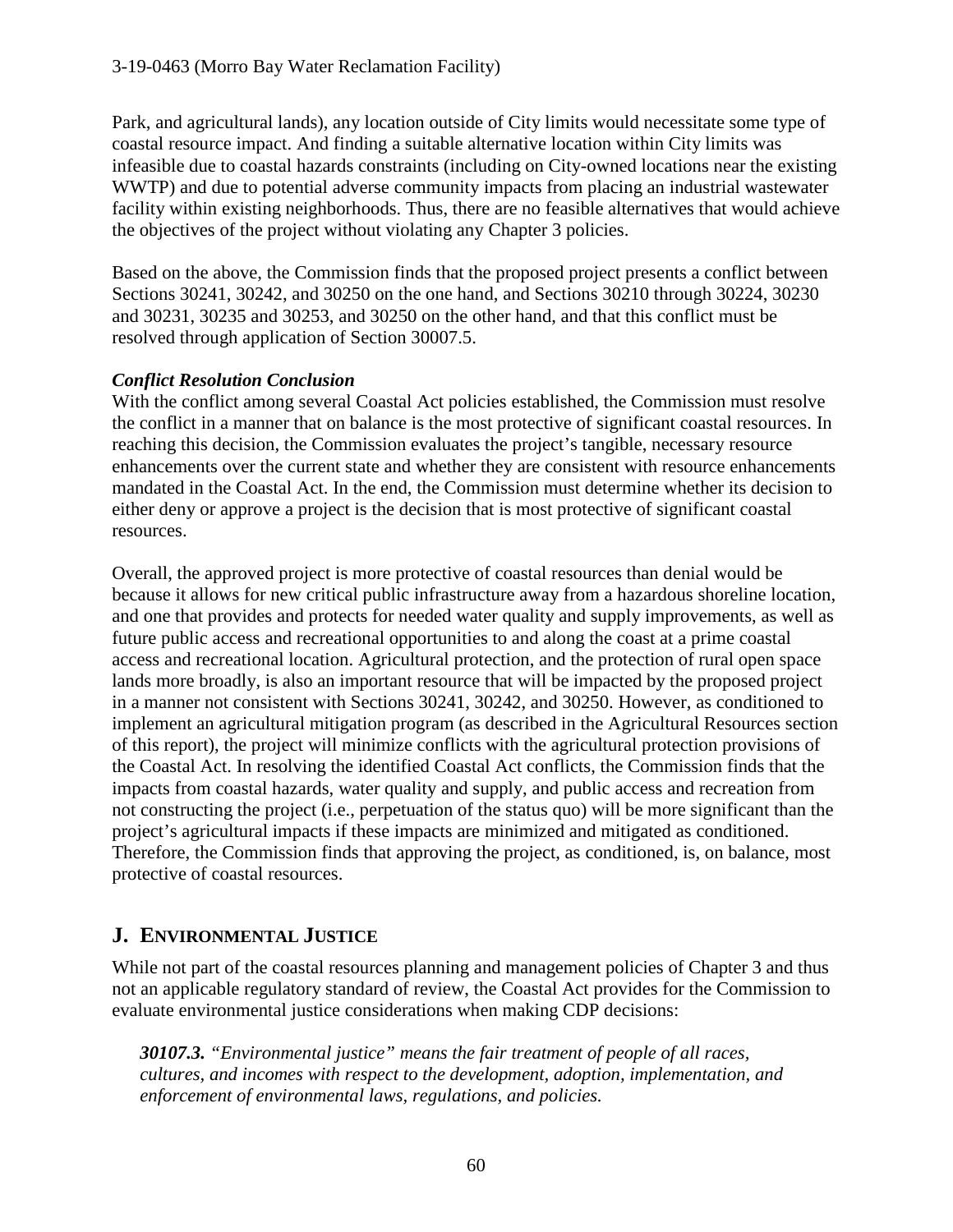*30604(h). When acting on a coastal development permit, the issuing agency, or the Commission on appeal, may consider environmental justice, or the equitable distribution of environmental benefits throughout the state.* 

These concepts have been further articulated in the Commission's Environmental Justice Policy, unanimously approved by the Commission in March 2019. The Policy states:

*The term 'environmental justice' is currently understood to include both substantive and procedural rights, meaning that in addition to the equitable distribution of environmental benefits, underserved communities also deserve equitable access to the process where significant environmental and land use decisions are made.* 

Thus, the Policy underscores the importance of both substance (i.e., evaluating whether projects do or do not disproportionately distribute environmental benefits) and process (i.e., ensuring that those potentially affected by proposed development have an equal and equitable opportunity to voice concerns in an open and transparent public process).

Some members of the Morro Bay community who oppose the proposed project contend that it raises environmental justice concerns on both substantive and procedural grounds. On substantive grounds, they have argued that the proposed project is too expensive for a small community of roughly 10,000 residents to afford, and that there are other less expensive viable alternatives. Due to the increase of costs to pay for the proposed project, they argue this will result in a disproportionate burden on low-income ratepayers, including those who are elderly and on fixed income, renters, and other individuals in low-income communities, including due to the flat-rate, across-the-board adjustment of payer rates regardless of socioeconomic status. On procedural grounds, some have argued that the public participation and engagement process during project development and permitting has been compromised, voicing concerns that the City's process has lacked public transparency and that the CDP consolidation process, whereby the Commission is hearing and acting on one CDP (rather than one each from the City, County, and the Commission due to the project being within all three jurisdictions) has significantly impaired public participation by bypassing public hearings at the local level. In essence, they argue the Coastal Act's consolidation process is not appropriate for a project of this magnitude, particularly since it has opposition, and that local venues for public participation have been thwarted. See the attached "Correspondence" for the specific concerns.

To better understand whether there is "fair treatment" or, conversely, a disproportionate burden on a targeted population by race, income, cultures, and/or other identifiers, it is first important to evaluate Morro Bay's socioeconomic. According to the U.S. Census American Community Survey Five-Year Estimates for years 2013-2017, Morro Bay has a federal poverty rate of 10.1%, a median household income of \$61,690, and a population that is 80.8% non-Hispanic white. For relative reference, California's overall poverty rate is 13.3%, the state's median household income is \$67,169, and California's population is 37.2% non-Hispanic white. Pismo Beach, another beachfront city in San Luis Obispo County, has a federal poverty rate of 8.4%, a median household income of \$77,316, and a population that is 84% non-Hispanic white. Adjacent Los Osos has a federal poverty rate of 10.5%, a median household income of \$73,082,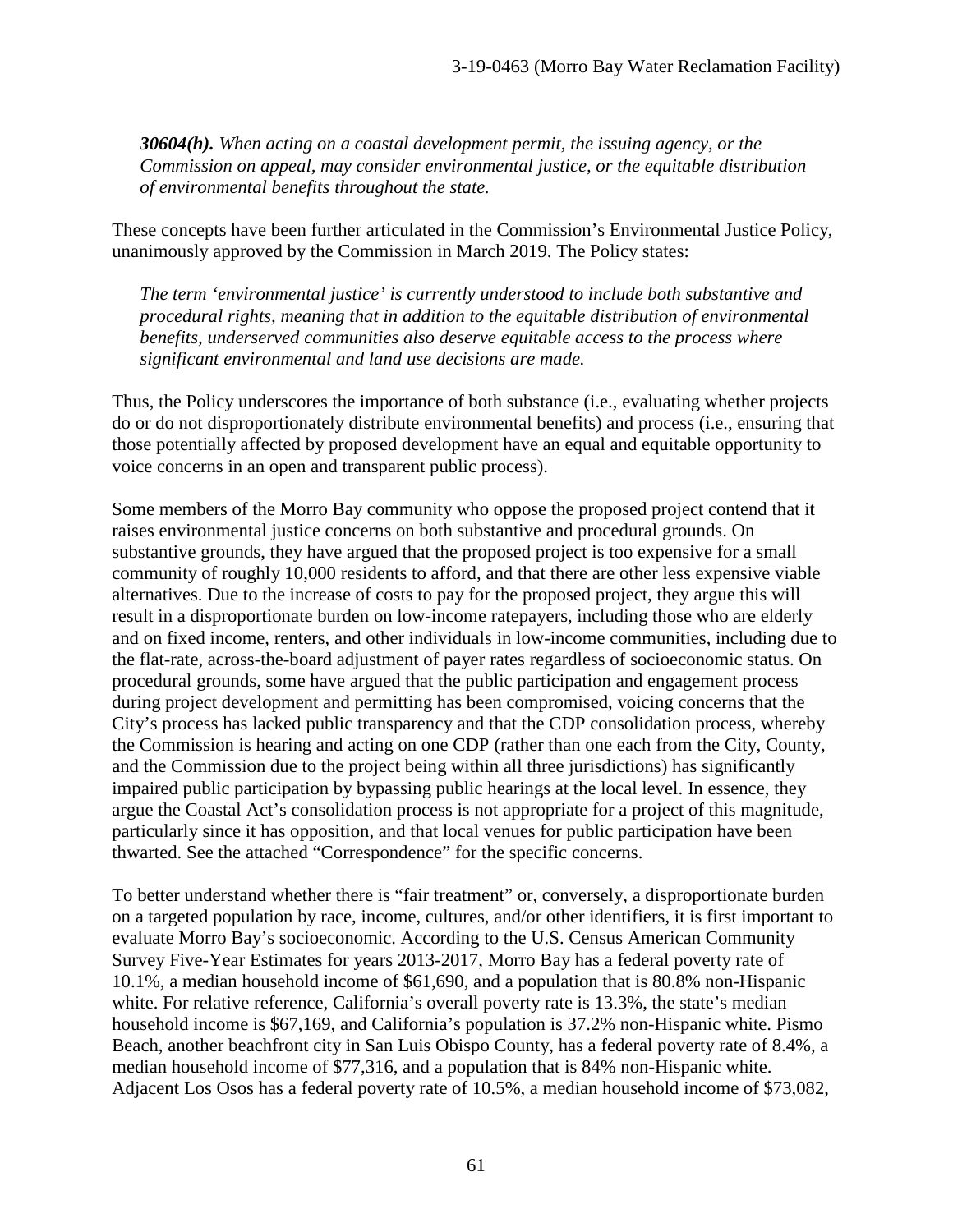#### 3-19-0463 (Morro Bay Water Reclamation Facility)

and is 77.3% non-Hispanic white. And finally, Oceano, an unincorporated community in southern San Luis Obispo County, has a federal poverty rate of 18.8%, a median household income of \$55,421, and a population that is 41.2% non-Hispanic white (and 49.8% Hispanic/Latino). Thus, when compared with the statistics for California as a whole, Morro Bay is on average wealthier, whiter, and has lower rates of poverty. And when compared with peer jurisdictions in the County, Morro Bay fits somewhere in the middle in terms of median income and poverty rate, with some communities being more wealthy and others less. In terms of population ethnicity, Morro Bay is predominantly non-Hispanic white.

The above federal statistics are used to compare entire jurisdictions by median household income and ethnicity, but do not capture neighborhood-scale variations with respect to these statistics. The State has tools that do so, including designations for "Disadvantaged Communities" and "Low-Income Communities" at the census tract level pursuant to Senate Bill (SB) 535 and Assembly Bill (AB) 1550, respectively. Specifically, in 2012, the Legislature passed SB 535, directing that 25 percent of the proceeds from the Greenhouse Gas Reduction Fund (from the State's greenhouse gas cap-and-trade program) go to projects that provide a benefit to Disadvantaged Communities. The legislation gave the California Environmental Protection Agency (CalEPA) responsibility for identifying Disadvantaged Communities, which CalEPA defined as census tracts in the top 25 percent CalEnviroScreen 3.0 index.<sup>37</sup> And pursuant to AB 1550, which was passed in 2016, at least five percent of the proceeds from the Greenhouse Gas Reduction Fund are to be spent on projects located in (and benefiting) Low-Income Communities. Low-Income Communities are defined as the census tracts that are either at or below 80 percent of the statewide median income, or at or below the threshold designated as low-income by the California Department of Housing and Community Development. Based on both SB 535 and AB 1550 and their definitions/designations, no census tract in Morro Bay meets the criteria for a Disadvantaged Community by CalEnviroScreen 3.0; however, one census tract (Tract 6079010503) on the northern end of Morro Bay is designated as a Low-Income Community, namely the area on the northern, upcoast part of town.

In sum, while Morro Bay as whole is wealthier than the State as a whole, there are pockets of town that are less wealthy, including one area being officially defined as a Low-Income Community pursuant to State law. Thus, issues of environmental equity and the benefits and burdens of environmental decisions are still important factors for the Commission to recognize in this community.

With respect to the substantive environmental justice concerns raised by certain project opponents, the proposed project is intended to provide numerous public health and coastal resource benefits, including in terms of relocating critical wastewater infrastructure out of a coastal hazardous area, of improving water quality through tertiary treatment, and ensuring water security and reliability through water recycling and indirect potable reuse. All of these components are significant public benefits that provide security, resiliency, and adaptation for the Morro Bay community in an era of uncertainty due to climate change. Thus, at this broad

<span id="page-61-0"></span> $\overline{a}$  $37$  CalEnviroScreen 3.0.is a screening tool used to help identify communities disproportionally burdened by multiple sources of pollution and with population characteristics that make them more sensitive to pollution. Thus, the top 25% most impacted census tracts are those with high pollution burden and populations with higher sensitivity to pollution.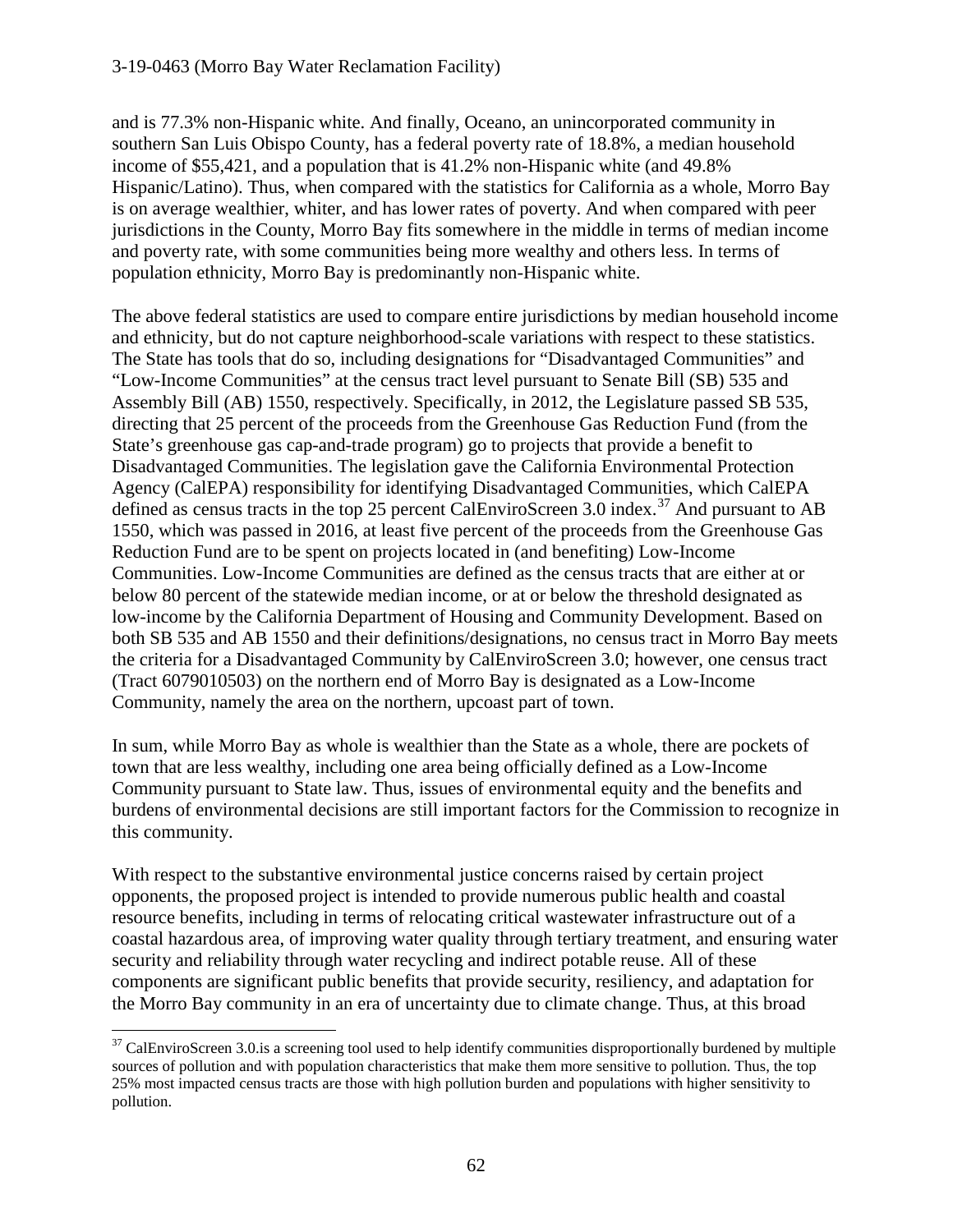level, the proposed project will benefit all Morro Bay residents and visitors with essential public benefits, and thus the project will further environmental justice principles in this regard.

That being said, it is true that the proposed project will be expensive, as is typical of all critical major public infrastructure projects, and the subsequent costs could have a disproportionate burden on low-income rate payers. The City indicates that the project represents an investment in the entire collective community, and thus should be paid for by the entire community. The project's estimated cost is roughly \$125 million, which will be paid for through a ratepayer surcharge of \$41 per month. The rate surcharge was subject to two Proposition 218 votes of all ratepayers in the City, and both passed. This \$41 per month surcharge will be decreased should the City receive State and Federal grants and/or low-interest loans, which the City is actively seeking currently, and the City estimates that such efforts, if successful, should decrease the costs to the community and reduce the \$41 monthly surcharge. In addition, most of the City's current water supply is imported via the State Water Project, for which the City currently pays \$2,100 per acre-foot of water. This source has proven to be a volatile supply and most likely will increase in cost in the future due to needed upgrades. Meanwhile, use of the City's existing groundwater supply only costs \$1,000 per acre-foot. The WRF will provide a stable, reliable, and clean groundwater supply source that is projected to satisfy up to roughly 80% of the City's water supply needs, thus leading to a less expensive water source. While that is not to suggest that the project is without costs, it is to suggest that they are being constrained as much as is possible. In addition, *not* pursuing the project also has its own costs, not the least of which are environmental costs (including in terms of hazards risks, impaired water quality, lack of sufficient water supply, economic loss of oceanfront recreational land use, etc.), but also in terms of regulatory costs (e.g., Clean Water Act violations). Although the Regional Board has provided time for the City to pursue project alternatives, and has extended the time frame for Clean Water Act compliance without fines and penalties multiple times, the City is under the Regional Board's TSO order where such fines and penalties will commence starting in 2023 if the current issues are not rectified.

In addition it should be noted that through the City's public engagement efforts in recent years, the City has taken these cost concerns seriously and responded accordingly. For example, in 2017, in response to public concerns regarding affordability, the City Council directed the WRF project team to undertake an evaluation of project alternatives and perform an audit for potential cost reductions. First, the WRF team evaluated the cost estimates of a series of other locations, including rebuilding the Plant at its current location, to understand the proposed project's costs relative to other potential locations. The evaluation identified a range of potential costs, including \$150 million for the new WRF at the South Bay Boulevard site, some \$125 million for rebuilding the WWTP at its current site, and some \$138 million for other inland locations. See this analysis in **Exhibit 5**.

The City's analysis also highlighted a few points. First, it found that all such alternatives would be over \$100 million, and thus it was not accurate to suggest that there are significantly less expensive alternatives as some members of the public had argued. And second, the cost analysis only estimated short-term construction costs *today*, as opposed to potential long-term maintenance costs overall. Specifically, the City's goal for this project is to build a facility that will provide certainty for the community, including in terms of siting it outside of an area subject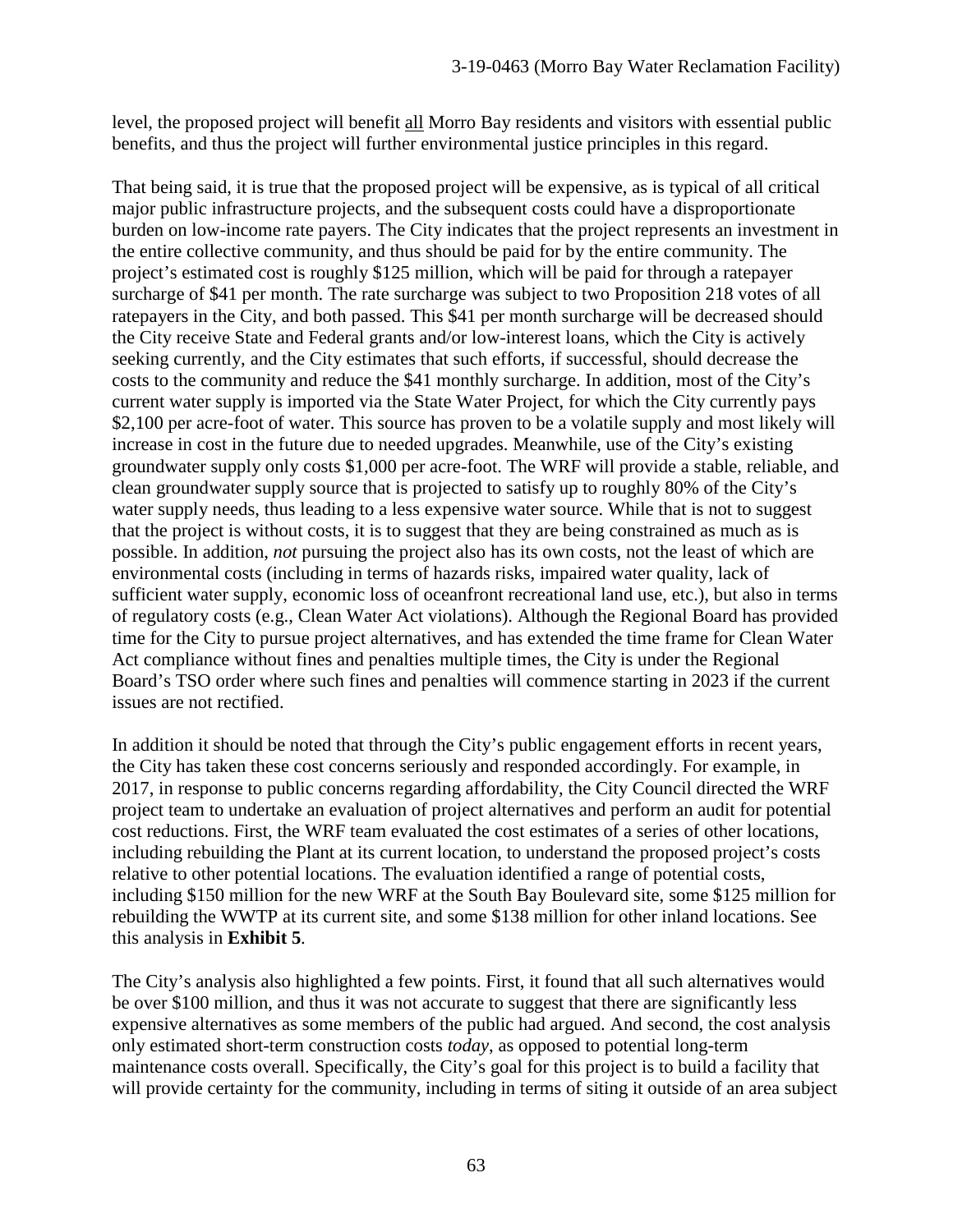#### 3-19-0463 (Morro Bay Water Reclamation Facility)

to coastal hazards risks that will potentially be exacerbated by climate change and thus also implicates concerns regarding adequate protection of water quality in case of WWTP breach or failure. While the analysis did find that rebuilding in place was the least expensive project *today,* the analysis did not include the potential unknowns that will factor into the costs applicable to the existing WWTP site in the future, including potential damage from coastal hazards over time and expensive repairs or possible future relocation to address those hazards. Thus, rebuilding in place, while potentially less expensive today than the proposed project, did not meet the City's stated project goals and objectives because doing so does not provide the certainty with respect to coastal hazards avoidance and future financial obligations that the currently proposed project does (see also Commission staff comments about such considerations to the City Council in **Exhibit 6**).<sup>38</sup> As such, the City Council decided (in a noticed public hearing in September 2017) that it was not appropriate for the City to abandon the proposed South Bay Boulevard site and restart the planning/permitting process at a new site based upon potential cost savings, and affirmed the South Bay Boulevard site as the most fiscally prudent. With the South Bay Boulevard site affirmed, the Council directed an audit performed by a task force of area wastewater professionals to understand project components and identify potential redundancies, efficiencies, and other changes to reduce cost. The audit resulted in identified cost reductions of some \$25 million (i.e., from a previously estimated cost of \$150 million down to \$125 million), which reductions have been accounted for and will be realized through design modifications as reflected in the current project proposal. Discussion of the relative cost of the various alternatives considered is relevant here because under any of the scenarios evaluated (for which the City determined there was no option significantly less expensive than the current proposal), financing for the project would require the City to recoup costs by passing along the costs to ratepayers as rate increases.

Thus, and finally with respect to cost, the City listened to public concerns, evaluated options, and made project changes to help address those concerns. In addition to reexamining potentially less expensive alternatives and cost audits as described above, the City is also still actively looking to mitigate project costs by seeking State and Federal loans and grants, including the State Water Board's State Revolving Fund grants and the United States Environmental Protection Agency's Water Infrastructure Finance and Innovation Act loans. As of the time of the publishing of this report, the State Water Board is recommending the City receive \$105 million in grants and lowinterest loans through the State Revolving Fund, and the City has been given a favorable rating to receive federal funding as well. The estimated average increased monthly utility bill of \$41 does *not* include these funding sources, and will be reduced should the City receive such additional funding. And, importantly in terms of opportunities to mitigate the *disproportionate*  impact which the maximum rate increase of \$41 will have on lower-income rate payers relative to higher-income rate payers, the City also has a tiered water/wastewater rate structure, with discounted rates (up to 10%) for lower-income residents to further help such residents afford their utility bills, and intends a public outreach program to ensure that residents are notified of and enrolled in the program.

<span id="page-63-0"></span> $\overline{a}$  $38$  While the City was undertaking the cost comparative analysis in 2017, Commission staff met in person with both City staff as well as interested members of the public (including those opposed to the project based on cost considerations) to understand their concerns and discuss the benefits and costs of each of the potential project location alternatives.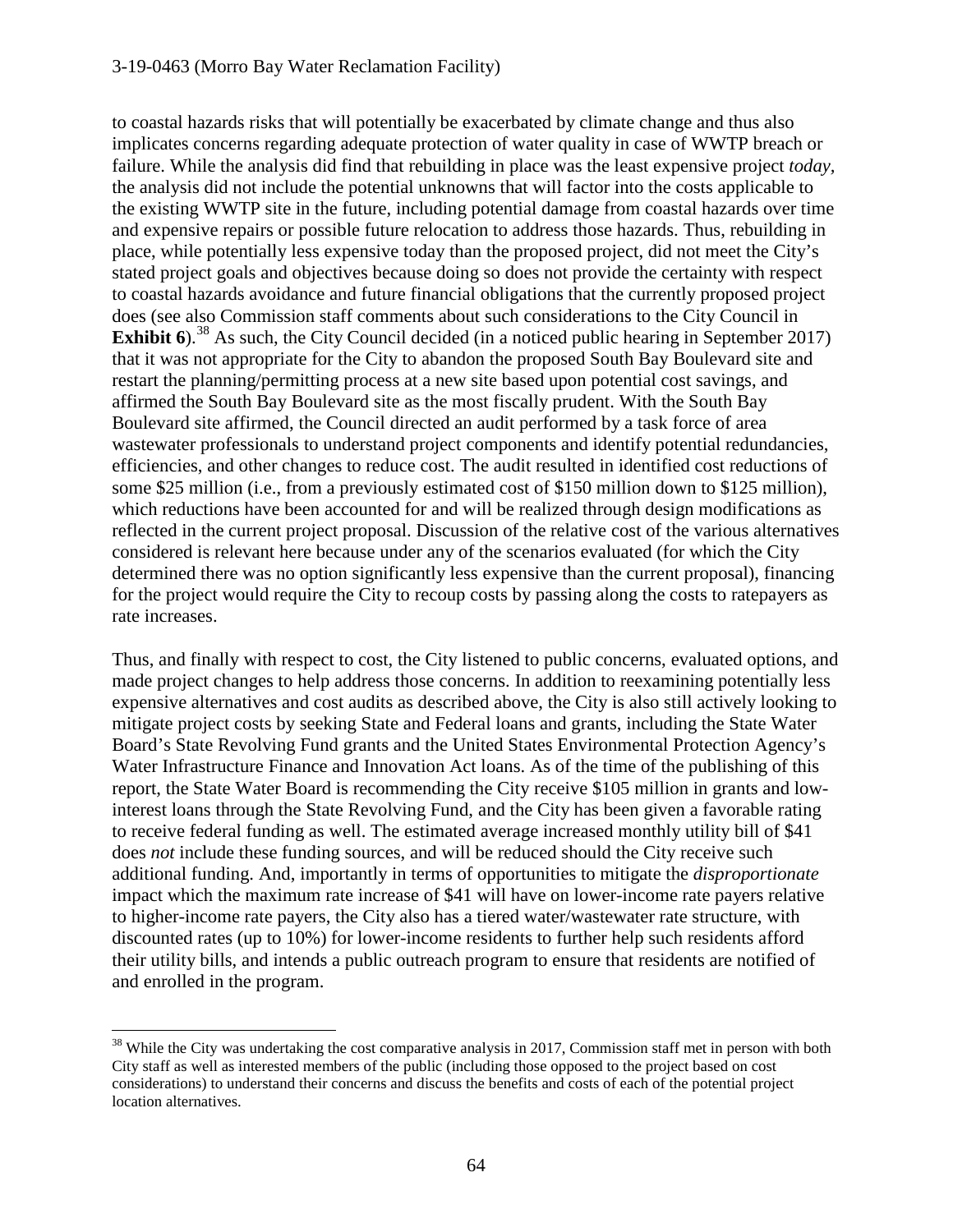In short, it is clear that the City has taken the cost considerations raised by members of the public seriously, including seeking relief for direct WRF costs today that will reduce costs for all ratepayers and will continue its low-income rate payer assistance program to mitigate disproportionate burdens of the rate increase on its low-income households. And the City also indicates that the project is a long-term investment in critical public infrastructure that will be fiscally prudent into the future. For example, less reliance on water from the State Water Project and desalination, both of which are expensive supply options, with reliance instead on local groundwater sources via recycling and replenishment, will reduce costs and provide financial security for utility ratepayers in the longer run. What the City has indicated is that the "no project" alternative is simply not an option, financially and in terms of protection of coastal resources as required by the Coastal Act, and that the proposed project is the best course of action to address Morro Bay's critical infrastructure needs taking into account all of these considerations. The City indicates that it has deferred maintenance on the overall water and sewer supply system over the years, and that the increased utility rates levied as part of the WRF project are also meant to pay for needed upgrades to the entire system and create a consistent revenue stream so it remains in a state of good repair. On this point, the City recently adopted the "OneWater Morro Bay" plan, which serves as a master plan for needed infrastructure upgrades and repairs. This plan, along with the proposed WRF project, will help to upgrade the City's critical water and sewer infrastructure for all of its residents and visitors.

And with respect to process, specifically the CDP consolidation process, as a preliminary matter, CDP consolidation is a process identified and allowed for under the Coastal Act. Specifically, Section 30601.3 allows for projects that span multiple permitting jurisdictions to be heard directly by the Commission in one CDP with the Coastal Act as the standard of review if the Executive Director, the applicant, and the local government all agree to consolidate, and if public participation is not "substantially impaired" by doing so. Neither the Coastal Act nor its implementing regulations explicitly define a threshold for when public participation might be "substantially impaired," but rather such determinations are made on a case-by-case analysis depending on the particular facts regarding the proposed project at hand. Factors that may be relevant to make this determination include: an evaluation of the opportunities provided by the local government for public participation during project development/refinement and as provided for through any local, non-CDP permitting requirements, including CEQA review; the level of community and other parties' interest and involvement in the project; the degree to which consolidation would allow for a comprehensive review of an entire project as a whole as opposed to bifurcation into different CDP applications with different standards of review (and potentially separate appeals to the Commission), which could result in fragmentation of public participation; and the potential for scheduling a Commission hearing as close to the proposed project's location as possible to further public participation objectives. In general, consolidation can serve as a beneficial permitting tool, including by streamlining the process, avoiding bifurcation of project review, and ensuring clarity in the public process by having one CDP and one standard of review governing a project, including with respect to future condition compliance and potential CDP amendments over time.

Commission staff has had discussions with City and County staff at various times in the past few years regarding the fact that consolidation was an option for processing the proposed WRF if they so desired. Commission staff felt that consolidation was appropriate in this case because the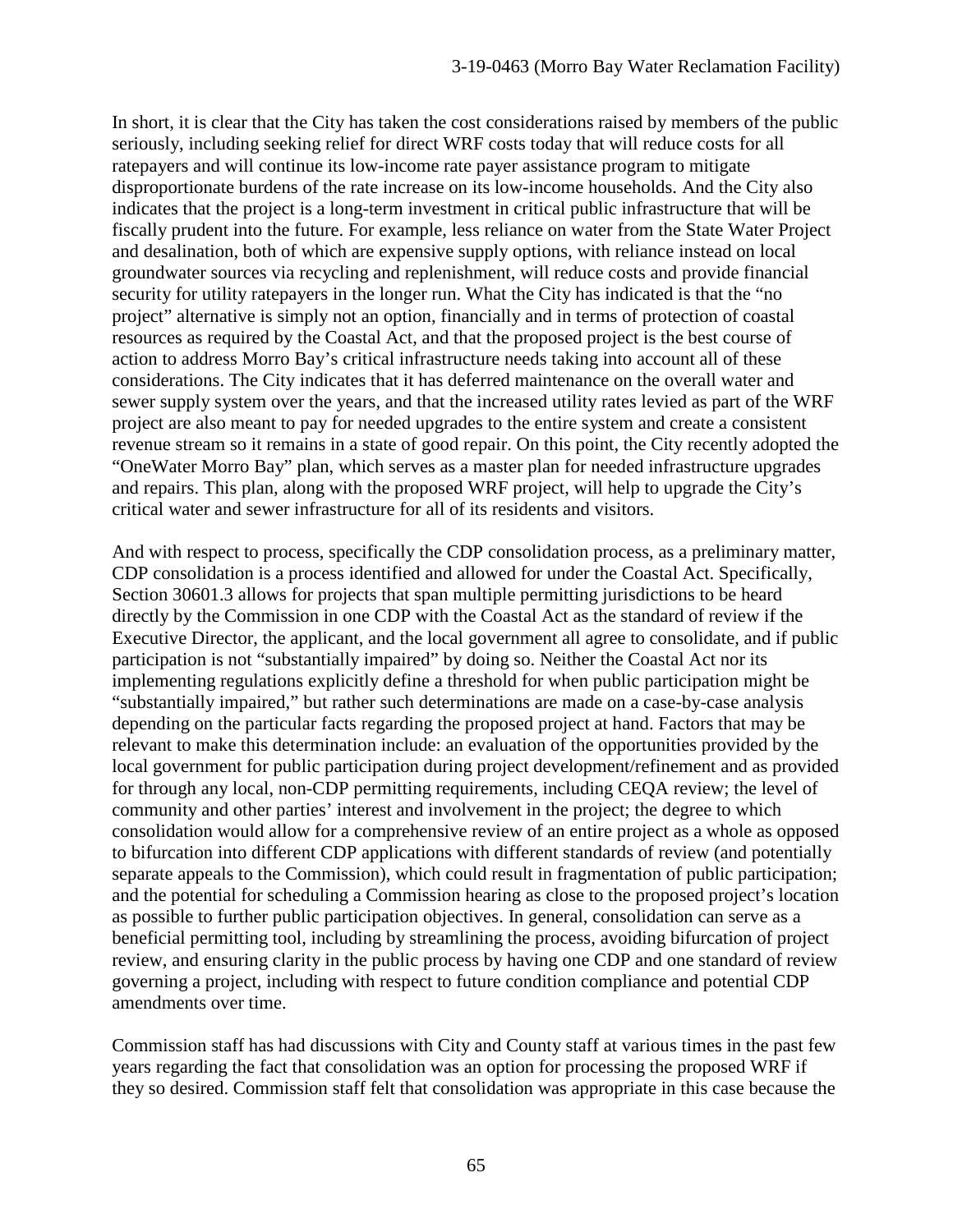#### 3-19-0463 (Morro Bay Water Reclamation Facility)

project includes components that span multiple jurisdictions (i.e., the proposed WRF is in the unincorporated County, the pipelines, the proposed pump stations, and the existing Plant are in the City, and the outfall is in the Commission's retained jurisdiction in coastal waters). Thus, the project could benefit from consolidation to avoid the need for separate County and City CDPs (each of which could appealed to the Commission under a different LCP standard of review) and a separate CDP from the Commission (with the Coastal Act as the standard of review) for the outfall work. As such, consolidation avoids a disjointed public process where integral project elements would not be evaluated holistically under one standard of review, or even at one time, which may also increase public confusion and fragmentation of public participation regarding the various project elements. Commission staff also made clear to City staff that consolidation was contingent on a robust public engagement process at the local level to be done before the consolidated CDP application was submitted to the Commission for review.

To foster public participation and shape WRF project parameters, over the past few years the City has held over 50 noticed public meetings (see **Exhibit 7** for a list of these 50 public meetings, including with links to their associated staff reports), including through the WRF Citizens Advisory Committee, the City's Planning Commission, and the City Council. These public meetings included the aforementioned hearings in which project costs and alternatives were deliberated, two public hearings on the project's EIR certification, an affirmative City Council vote to authorize CDP consolidation, and two City Council meetings (after authorizing consolidation) to further solicit public comment and provide the public and the City Council opportunities to make project changes prior to submittal of the CDP application to the Coastal Commission.[39](#page-65-0) In addition, the San Luis Obispo County Board of Supervisors held a noticed public hearing in April 2019 and voted to support a consolidated CDP application to the Commission. Finally, the project is being heard at the July 2019 Coastal Commission meeting in San Luis Obispo to ensure the hearing is as close to Morro Bay as possible to facilitate participation for interested Morro Bay residents (i.e., San Luis Obispo is about a 20-minute drive from Morro Bay). Thus, it is inaccurate to characterize the consolidation process as limiting public participation, including as the history of the project shows that the City has made a significant effort to maximize public participation when shaping project parameters.

The Commission recognizes that a core component of its Environmental Justice Policy, and of the Coastal Act more broadly, is to maximize public participation, and claims that such participation is inadequate or being hampered are not taken lightly and are given careful consideration. Indeed, public participation is a cornerstone of California's coastal management program. However, as described above, based on the actions the City has taken to foster participation and outreach, including making project changes based on public input (including in response to project costs as discussed above), and based on the benefits consolidation would accrue in terms of comprehensively evaluating the entire project's coastal resource benefits and impacts under a single standard of review, the Commission finds that the project's procedural aspects are not in conflict with the Coastal Act's environmental justice objectives and that consolidation in this case is appropriate.

<span id="page-65-0"></span> $\overline{a}$ <sup>39</sup> Commission staff also attended one of these City Council meetings.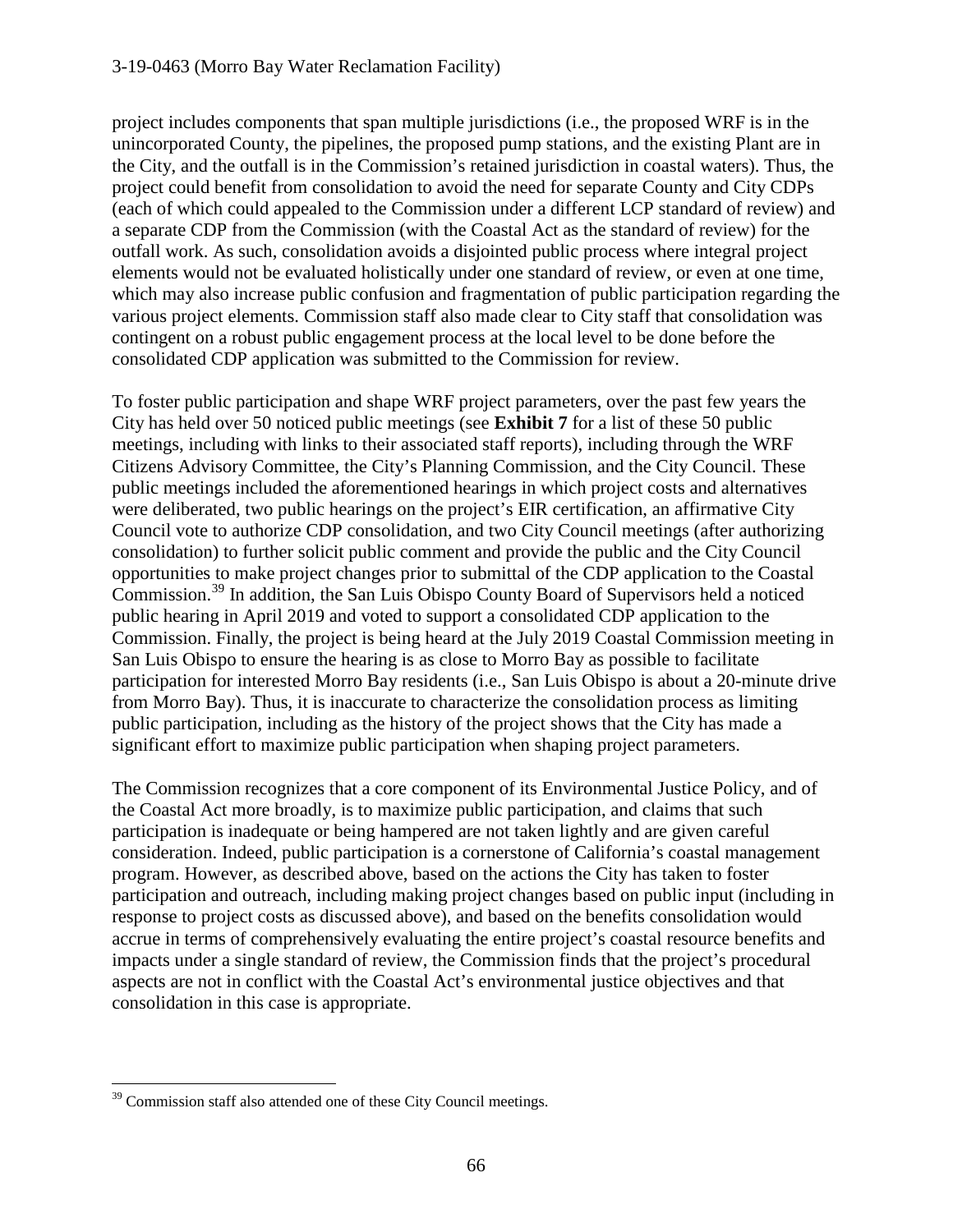In summary, as affirmed by the Commission's Environmental Justice Policy, these issues are at the fore in guiding the Commission's implementation of the Coastal Act, including ensuring that CDP decisions benefit all and do not unduly burden a select group. This project, both substantively and procedurally, aligns with the goals of the Environmental Justice Policy and the Coastal Commission's environmental justice authority.

# **K. OTHER**

## *Traffic*

Some members of the public have voiced concern regarding construction-related traffic impacts, including in terms of public safety and commercial activity as roads would need to be closed off to traffic for pipeline construction. Such closures may adversely impact egress in emergency situations. To address such concerns, **Special Condition 2(d)** is included to require the City to prepare a traffic management plan to ensure that construction activities have the least impact on road closures and emergency access as possible.

#### *Public Rights*

The area associated with this CDP application includes areas that are clearly public, as well as other areas historically used by the public, including the existing WWTP site. Although the Commission has identified areas of public land and public use herein, the Commission here does not intend its action waive any public rights that may exist on the affected properties, including at the WWTP site. Thus, this approval is conditioned to make that clear, and to require the Applicant to agree and acknowledge same, including that the Applicant shall not use this CDP as evidence of a waiver of any public rights that may exist on these properties now or in the future (see **Special Condition 12**).

#### *Other Authorizations*

The project requires authorizations from the Regional Water Quality Control Board, the California State Lands Commission, the U.S. Army Corps of Engineers, and potentially other agencies, and this approval is conditioned for evidence of same. The City is also required to inform the Executive Director of any changes to the project required by any other such authorizations, and any such changes must be incorporated through a CDP amendment, unless the Executive Director determines that no amendment is legally required. See **Special Condition 13**.

## *Minor Changes*

This CDP authorizes the project as proposed by the City except as modified by the special conditions. Any project changes, including with respect to any Executive Director-approved plans required pursuant to the special conditions, shall require an amendment to this CDP, unless the Executive Director determines that no amendment is legally necessary (**Special Condition**  14). $^{40}$  $^{40}$  $^{40}$ 

<span id="page-66-0"></span> $\overline{a}$ <sup>40</sup> Note that **Special Condition 14** can be justified in Commission CDP approvals to account for the needed minor refinements and changes that commonly occur as projects are being built out. This operational flexibility is important, particularly for large and complicated public works projects like this one.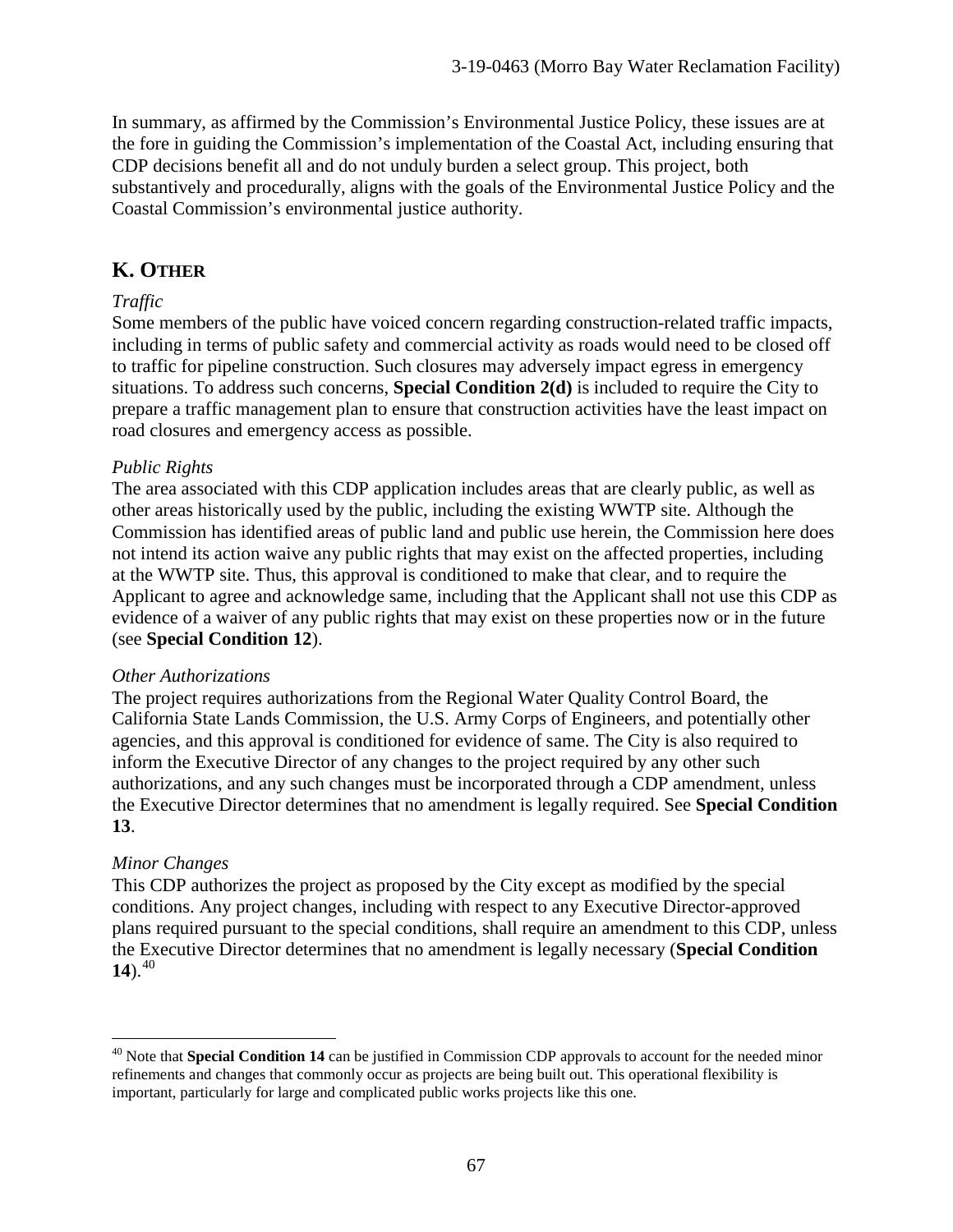# *Future Permitting*

The Commission herein fully expects to review any future proposed development at and/or directly related to this project and/or project area, including to ensure continued compliance with the terms and conditions of this CDP through such future proposals. Thus, any and all future proposed development at and/or directly related to this project, this project area, and/or this CDP shall require a new CDP or a CDP amendment that is processed through the Coastal Commission, unless the Executive Director determines a CDP or CDP amendment is not legally required (see **Special Condition 15**).

# *Indemnification*

Coastal Act Section  $30620(c)(1)$  authorizes the Commission to require applicants to reimburse the Commission for expenses incurred in processing CDP applications. Thus, the Commission is authorized to require reimbursement for expenses incurred in defending its actions on the pending CDP applications in the event that the Commission's action is challenged by a party other than the applicant. Therefore, consistent with Section 30620(c), the Commission imposes **Special Condition 16** requiring reimbursement for any costs and attorneys' fees that the Commission incurs in connection with the defense of any action brought by a party other than the Applicant challenging the approval or issuance of this CDP, or challenging any other aspect of its implementation, including with respect to condition compliance efforts.

# **L. CALIFORNIA ENVIRONMENTAL QUALITY ACT (CEQA)**

Section 13096 of the California Code of Regulations requires that a specific finding be made in conjunction with CDP applications showing the application to be consistent with any applicable requirements of CEQA. Section 21080.5(d)(2)(A) of CEQA prohibits a proposed development from being approved if there are feasible alternatives or feasible mitigation measures available which would substantially lessen any significant adverse effect that the activity may have on the environment.

The Applicant, i.e. the City of Morro Bay, acting as the CEQA lead agency, prepared and certified an Environmental Impact Report (EIR) for the proposed project in August 2018 (State Clearinghouse Number 2016081027). The City certified the EIR with a "Statement of Overriding Consideration" based on potentially significant and unavoidable impacts to historic and archaeological resources from construction-related ground disturbance in areas where there are known archaeological resources. Despite inclusion of mitigation measures to reduce potential impacts, including by requiring onsite archaeological and Native American monitors during construction and preparation of a Cultural Resources Mitigation and Monitoring Program to further identify best management practices, the EIR concluded that the potential impacts would remain significant and unavoidable. The City ultimately certified the EIR by finding that the project's benefits overall outweighed such impacts. The six specific benefits cited were: 1) removing wastewater treatment facilities out of a 100-year flood zone and improving flood zone capacity/flow; 2) enhancement and reliability of water supply through water recycling; 3) accommodation of the City's wastewater treatment needs; 4) relocation of the existing WWTP out of a coastal hazard area and improving reliability through reduced risk; 5) opening up the existing wastewater treatment plant's coastal site to higher priority uses under the Coastal Act; and 6) replacing and building a new wastewater treatment plant is required and there are no other options but to do so for the protection of public health and the environment.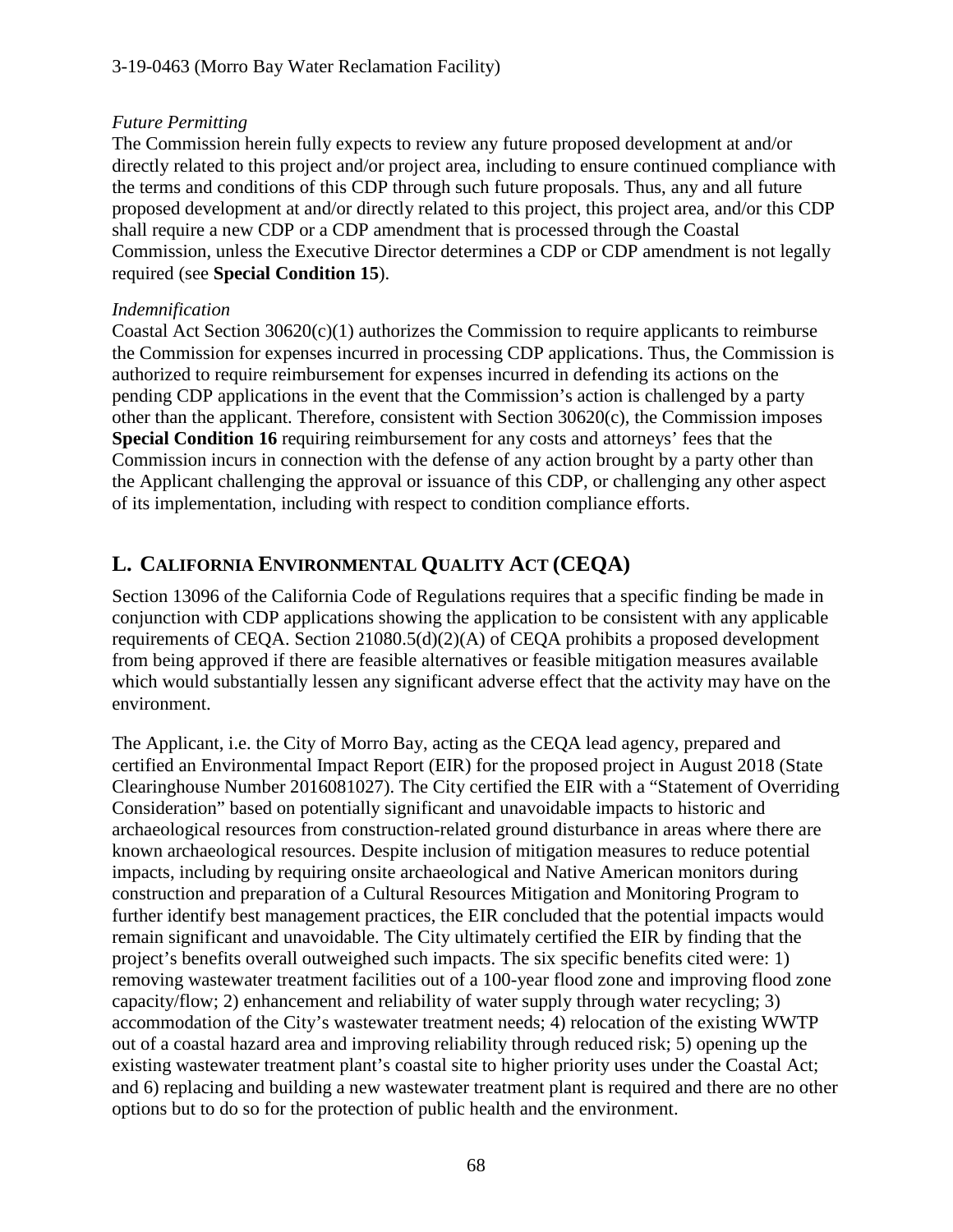The City also actively worked with the Northern Chumash tribal representatives to shape the project, including with respect to the alignment of new pipelines to avoid known cultural sites as much as possible and to include appropriate mitigation measures to further mitigate potential adverse impacts. Namely, the proposed project includes a suite of archaeological protection measures, including retaining a qualified archaeologist that meets the Secretary of the Interior's standards to carry out all required monitoring activities, having the archaeologist and qualified Native American monitor be on site during construction, and preparation of a cultural resources mitigation and monitoring program to further identify best management practices, including in terms of avoidance measures and procedures for potential recovery of human/archaeological remains. The Northern Chumash representative indicates agreement and support for the proposed project (see attached correspondence).

Despite the EIR's conclusion that impacts to archaeological resources would be significant and unavoidable, as discussed in this report, the project, with proposed mitigation measures for archaeological resource impacts, can be found consistent with the archaeological resource policy of the Coastal Act (Section 30244). The Coastal Commission's review and analysis of CDP applications has been certified by the Secretary of the Natural Resources Agency as being the functional equivalent of environmental review under CEQA (see 14 CCR Section 15251(c)). The preceding CDP findings discuss the relevant coastal resource issues with the proposal, and the CDP conditions identify appropriate modifications to avoid and/or lessen any potential for adverse impacts to said resources. As such, there are no additional feasible alternatives or feasible mitigation measures available which would substantially lessen any significant adverse environmental effects which approval of the proposed project, as conditioned, would have on the environment within the meaning of CEQA. Thus, if so conditioned, the proposed project will not result in any significant environmental effects for which feasible mitigation measures have not been employed consistent with CEQA Section 21080.5(d)(2)(A).